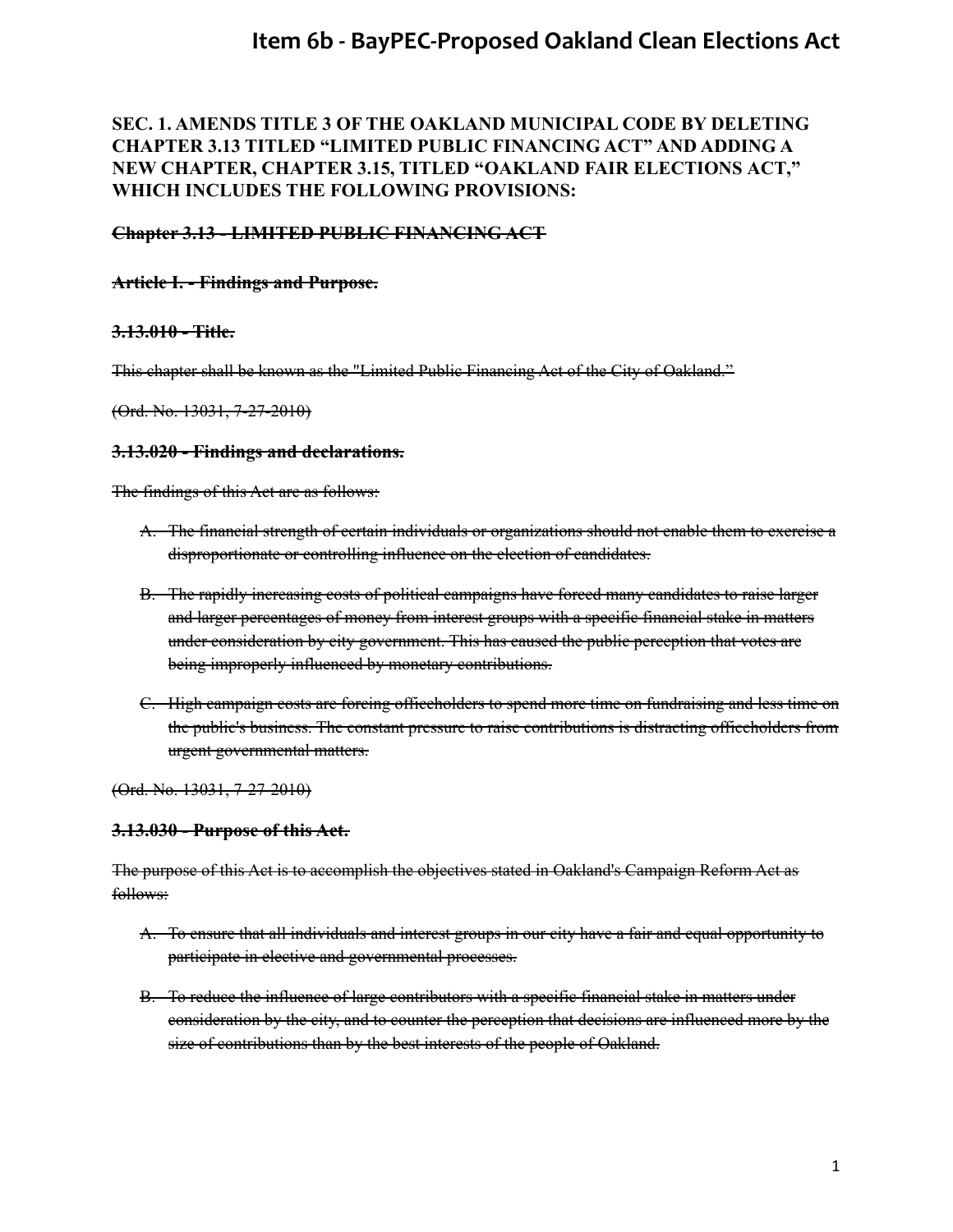Oakland Democracy Dollars Ballot Measure Draft - CONFIDENTIAL V.1

- C. To reduce the pressure on candidates to raise large campaign war chests for defensive purposes, beyond the amount necessary to communicate reasonably with voters.
- D. To encourage competition for elective office.
- E. To allow candidates and office holders to spend a smaller proportion of their time on fundraising and a greater proportion of their time dealing with issues of importance to their constituents and the community.
- F. To ensure that serious candidates are able to raise enough money to communicate their views and positions adequately to the public, thereby promoting public discussion of important issues involved in political campaigns.
- G. To help preserve public trust in governmental and electoral institutions.

(Ord. No. 13031, 7-27-2010)

#### **Article II. - Definitions**

#### **3.13.040 - Interpretation of this Act.**

Unless the term is specifically defined in this Act or the contrary is stated or clearly appears from the text, the definitions set forth in [Chapter 3.12](https://library.municode.com/ca/oakland/codes/code_of_ordinances/283553?nodeId=TIT3MUEL_CH3.12THOACAREAC) of this Code and in Government Code Sections 81000 et seq. as amended govern the interpretation of this Act.

For purposes of this Act, "principal residence" shall mean the place in which a person's habitation is fixed, wherein the person has the intention of remaining, and to which, whenever he or she is absent, the person has the intention of returning.

For purposes of this Act, "primary place of doing business" shall mean the street address of a corporation's or association's principal executive office as filed with the California Secretary of State or the street address of an unincorporated association's principal office as filed with the California Secretary of State.

(Ord. No. 13031, 7-27-2010)

#### **Article III. - Election Campaign Fund**

#### **3.13.050 - Election campaign fund.**

There is hereby established an account within a special revenue fund of the city to be known as the "Election Campaign Fund."

(Ord. No. 13031, 7-27-2010)

#### **3.13.060 - Appropriation of funds.**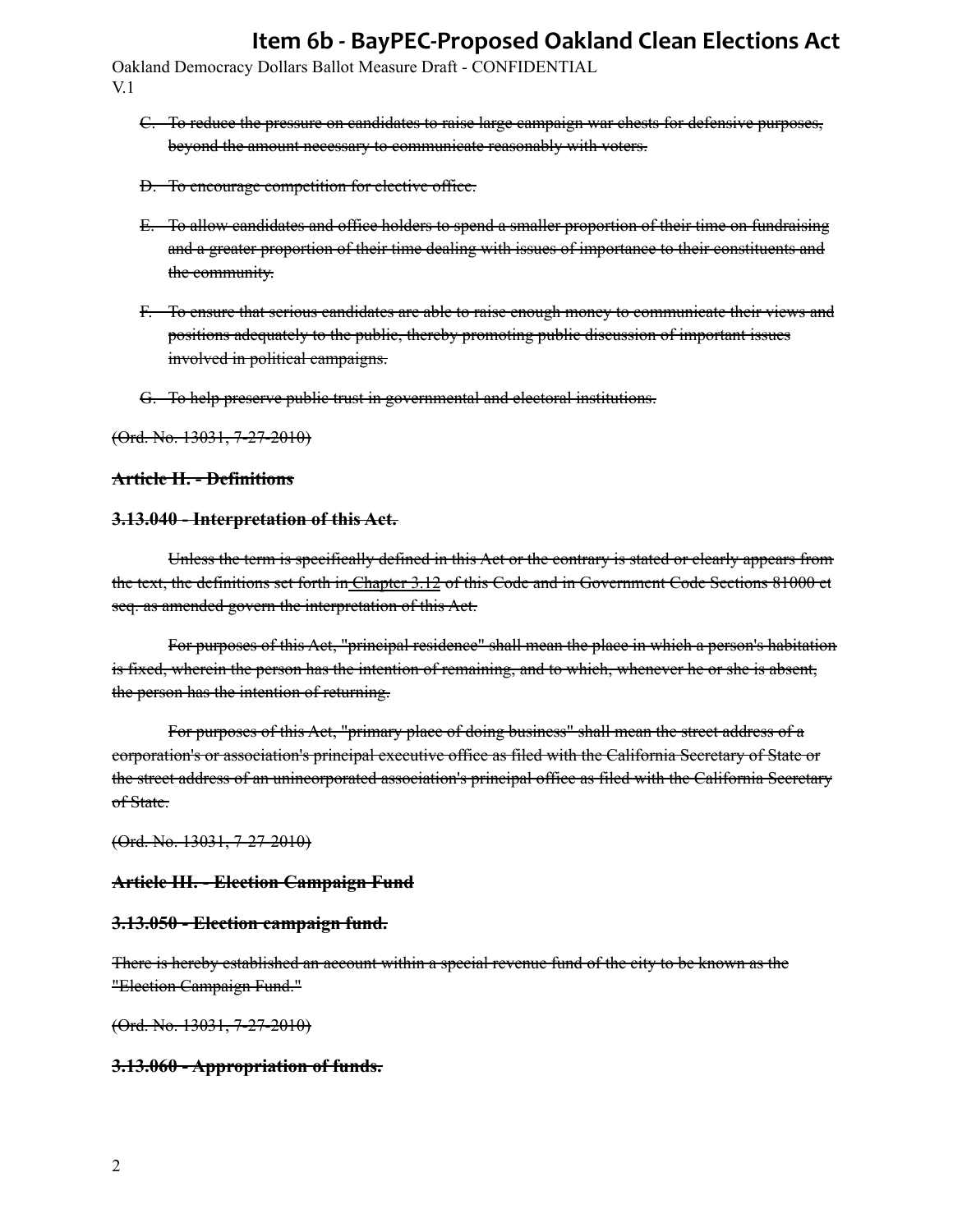Oakland Democracy Dollars Ballot Measure Draft - CONFIDENTIAL V.1

- A. The city council shall appropriate to the election campaign fund, under the city's current two-year budget cycle, an amount sufficient to fund all candidates eligible to receive public financing for the office of district city councilmember.
- B. The city public ethics commission shall provide in the form and at the time directed by the mayor and city administrator a written estimate of the amount necessary to be appropriated for any two-year budget cycle according to the provisions of this Act for all eligible candidates. The amount of funds to be allocated to the election campaign fund shall be based on a consideration of anticipated campaign activity, anticipated administrative costs, and existing unspent funds within the account. The amount of funds to be allocated to the election campaign fund shall not exceed \$500,000.00 for any two-year budget cycle.
- C. The election campaign fund shall be established as an interest bearing account. Unspent funds in the election campaign fund at the end of a two-year budget cycle shall remain in the fund and accrue for disbursement to candidates eligible for public financing in future elections and for administrative costs.
- D. Up to seven and one-half percent of the amount allocated to the election campaign fund pursuant to Subsections  $3.13.060(a)$  and (b) may be utilized by the public ethics commission to cover the anticipated cost of administering the provisions of this Act.

(Ord. No. 13031, 7-27-2010)

#### **3.13.065 - Allocation of election campaign fund.**

No later than seven days after the city clerk has certified the names of all candidates to appear on the ballot, the public ethics commission shall determine at a publicly noticed meeting whether, based on the number of potentially eligible candidates, the amount of money in the election campaign fund is adequate to provide the maximum amount to potentially eligible candidates. If the commission determines that the election campaign fund will not be adequate to provide the maximum amount of funds to potentially eligible candidates, the commission shall order the disbursement of available funds on a pro rata or other equitable basis. The commission may at any time revise the disbursement plan consistent with these rules and prevailing law.

(Ord. No. 13031, 7-27-2010)

#### **Article IV. - Eligibility for Public Financing.**

#### **3.13.070 - Application and withdrawal procedures.**

- A. Each candidate for district city council shall file a statement with the city clerk on a form approved for such purpose indicating acceptance or rejection of the voluntary spending ceilings pursuant t[o Section 3.12.190](https://library.municode.com/ca/oakland/codes/code_of_ordinances/283553?nodeId=TIT3MUEL_CH3.12THOACAREAC_ARTIVEXCE_3.12.190EXCE).
- B. Each candidate for district city council shall file with the public ethics commission a statement of acceptance or rejection of public financing on a form approved by the public ethics commission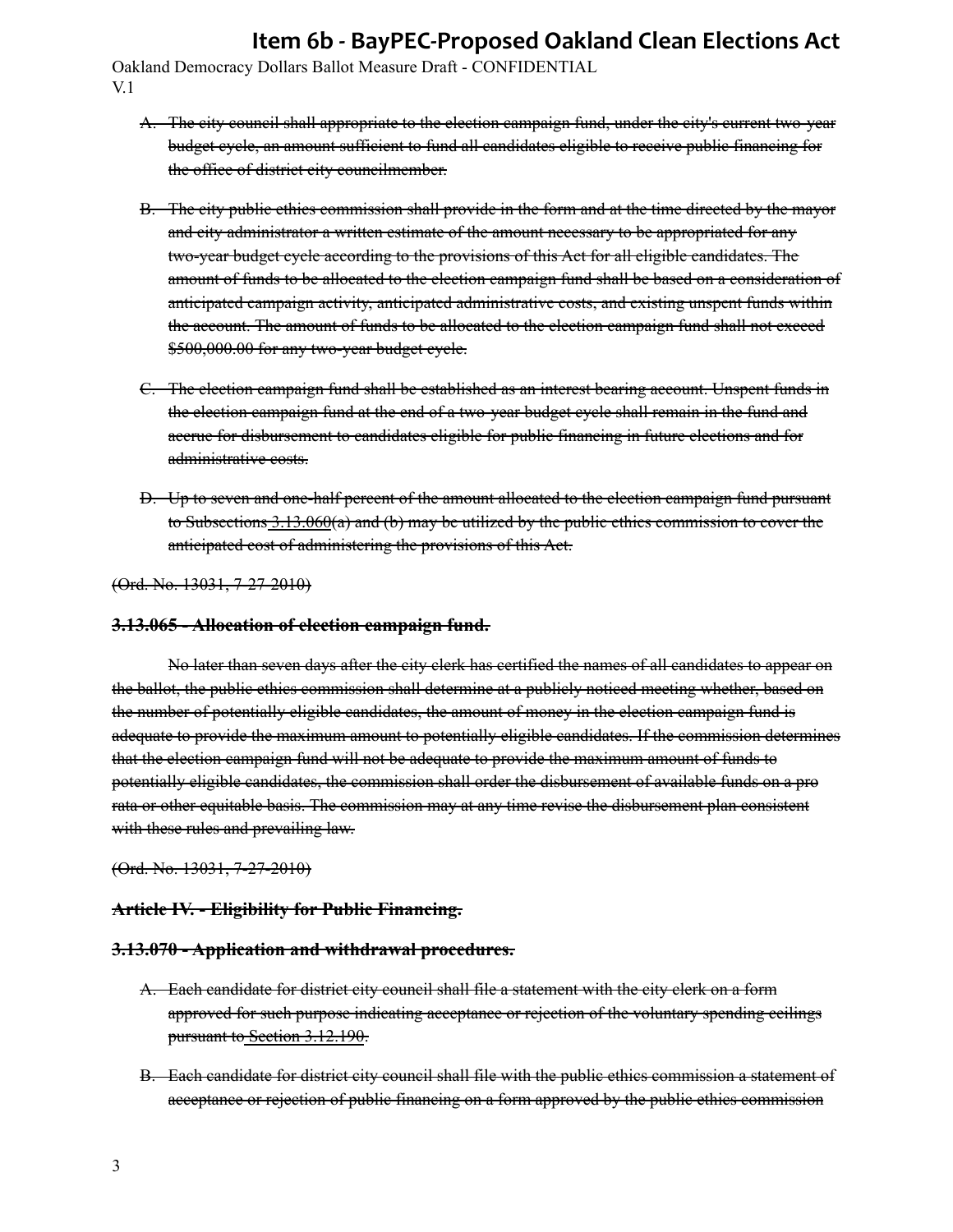Oakland Democracy Dollars Ballot Measure Draft - CONFIDENTIAL V.1

> no later than 14 calendar days after the date the city clerk has certified the names of candidates to appear on the ballot for the election in which public financing will be sought. The statement of acceptance or rejection of public financing shall advise and require that the candidate's decision to reject public financing is irrevocable for the election in which his or her name appears on the ballot. The failure to timely file a statement of acceptance or rejection of public financing shall constitute a rejection of public financing.

- C. If a candidate declines to accept the voluntary expenditure ceilings prescribed i[n Section](https://library.municode.com/ca/oakland/codes/code_of_ordinances/283553?nodeId=TIT3MUEL_CH3.12THOACAREAC_ARTIVEXCE_3.12.200AMEXCE) [3.12.200](https://library.municode.com/ca/oakland/codes/code_of_ordinances/283553?nodeId=TIT3MUEL_CH3.12THOACAREAC_ARTIVEXCE_3.12.200AMEXCE), the candidate shall be subject to the contribution limits of Subsections [3.12.050\(](https://library.municode.com/ca/oakland/codes/code_of_ordinances/283553?nodeId=TIT3MUEL_CH3.12THOACAREAC_ARTIIICOLI_3.12.050LICOPE)a) and  $3.12.060(a)$  $3.12.060(a)$  and shall not be eligible for public financing.
- D. If a candidate agrees to accept the voluntary expenditure ceilings prescribed i[n Section 3.12.200](https://library.municode.com/ca/oakland/codes/code_of_ordinances/283553?nodeId=TIT3MUEL_CH3.12THOACAREAC_ARTIVEXCE_3.12.200AMEXCE), the can[d](https://library.municode.com/ca/oakland/codes/code_of_ordinances/283553?nodeId=TIT3MUEL_CH3.12THOACAREAC_ARTIIICOLI_3.12.060LICOBRSEPOCO)idate shall be subject to the contribution limits of Subsections  $3.12.050(b)$  and  $3.12.060(b)$  $3.12.060(b)$  as adjusted pursuant to Subsections  $3.12.050(e)$  and  $3.12.060(e)$ , and shall be eligible for public financing upon meeting the qualification requirements as provided in this Act.
- E. In the event expenditure ceilings are lifted pursuant t[o Section 3.12.200](https://library.municode.com/ca/oakland/codes/code_of_ordinances/283553?nodeId=TIT3MUEL_CH3.12THOACAREAC_ARTIVEXCE_3.12.200AMEXCE), a candidate who accepted expenditure ceilings shall be permitted to receive public financing but shall no longer be subject to expenditure ecilings.

(Ord. No. 13031, 7-27-2010)

#### **3.13.080 - Qualification procedures.**

A candidate shall be approved to receive public financing if the candidate meets all of the following requirements:

- A. The candidate has filed a timely statement of acceptance of the voluntary spending ceilings and acceptance of public financing.
- B. The candidate is certified to appear on the ballot for the election for which public financing is sought.
- C. The candidate has (1) received contributions in an aggregate amount of at least five percent of the expenditure ceiling for the office being sought from contributors whose principal residence or whose primary place of doing business is located within the city and which residence or business address appears on the written instrument used to make the contribution, and (2) made qualified campaign expenditures in an aggregate amount of at least five percent of the expenditure ceiling for the office being sought. Contributions from the candidate's own funds shall not be counted towards meeting this five percent requirement. The candidate shall provide copies of the contribution checks received and records of payments made to meet the five percent eligibility requirements.
- D. The candidate is opposed by another candidate for the same office.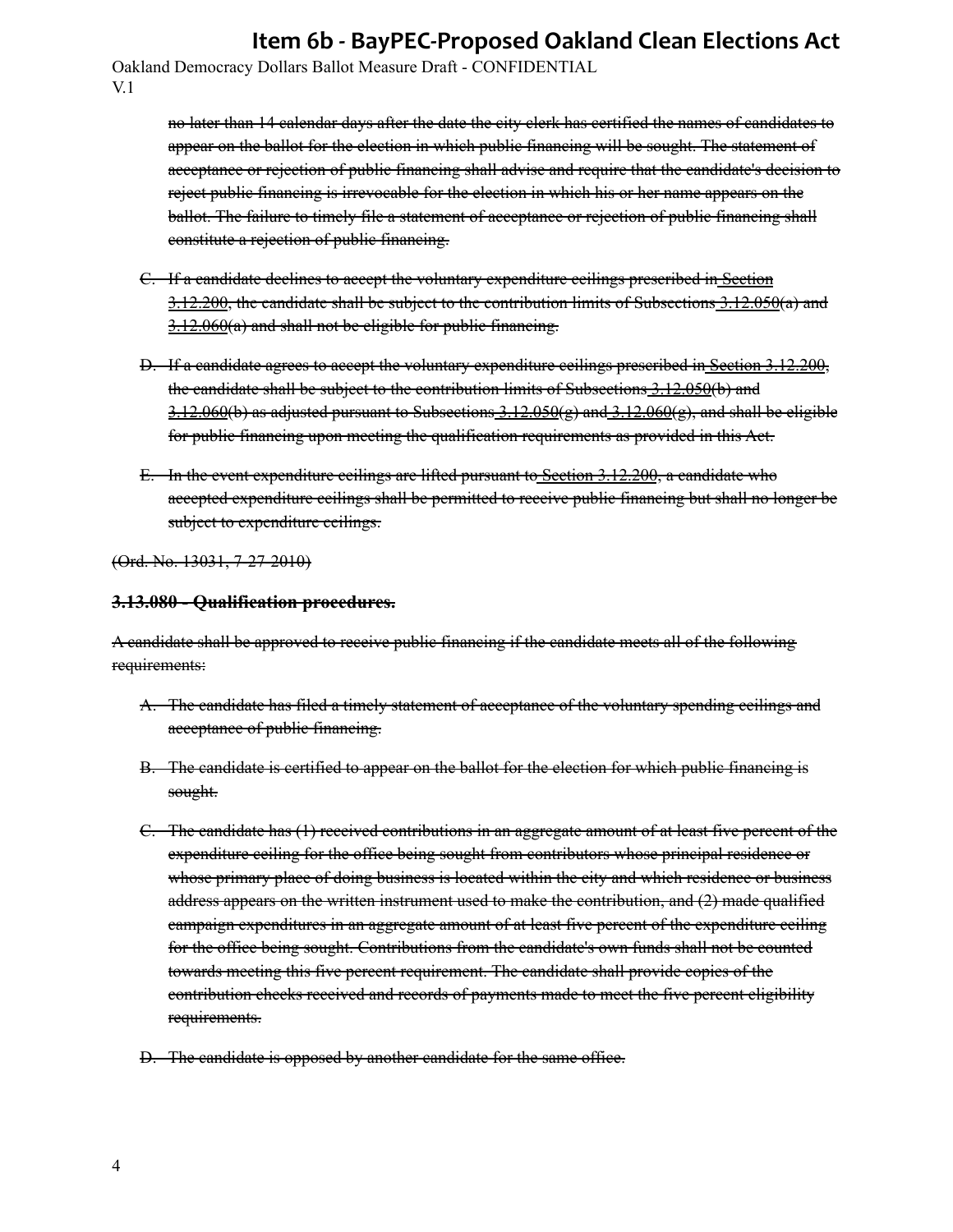Oakland Democracy Dollars Ballot Measure Draft - CONFIDENTIAL V.1

- E. The candidate agrees to all conditions and requirements of this Act and to submit to any reasonable audit deemed appropriate by the public ethics commission or other civil authorities.
- F. The candidate or his or her campaign treasurer or designee attends a training program conducted or sponsored by the public ethics commission.
- G. The candidate has filed, and completely and accurately executed, all pre-election campaign statements that are due at the time public financing is payable. All candidates receiving public financing shall timely file, and completely and accurately execute, all post-election campaign statements for each election in which they received public financing.

(Ord. No. 13031, 7-27-2010)

#### **3.13.090 - Use of personal funds.**

A candidate who accepts public financing shall not receive contributions or loans from the candidate's own funds which aggregate total exceeds ten percent of the voluntary expenditure ceiling for the office being sought. If the voluntary expenditure ecilings for the office being sought are lifted, this provision shall not apply.

(Ord. No. 13031, 7-27-2010)

#### **Article V. - Disbursement of Public Financing**

#### **3.13.100 - Duties of the public ethics commission and office of the city auditor.**

- A. The public ethics commission shall develop any and all forms necessary to carry out the provisions of the Act. The public ethics commission may, in its discretion, require any document or form to be filed in an electronic format that is provided by the public ethics commission to the candidates free of charge.
- B. The public ethics commission shall review records submitted to determine a candidate's eligibility to receive public financing and requests for reimbursement promptly. For any candidate determined not to be eligible for public financing, the commission or its designee shall inform the candidate of the reasons why the candidate is not eligible and what actions, if any, the candidate may take to correct any insufficiencies.
- C. The city auditor shall conduct mandatory post-election audits of all candidates accepting public financing. The city auditor may chose to limit the scope of any audit to the items submitted for reimbursement. The audit report shall be a public record and provided to the public ethics commission. The city auditor shall conduct all audits in accordance with generally accepted government auditing standards.

(Ord. No. 13031, 7-27-2010)

#### **3.13.110 - Requests for public financing.**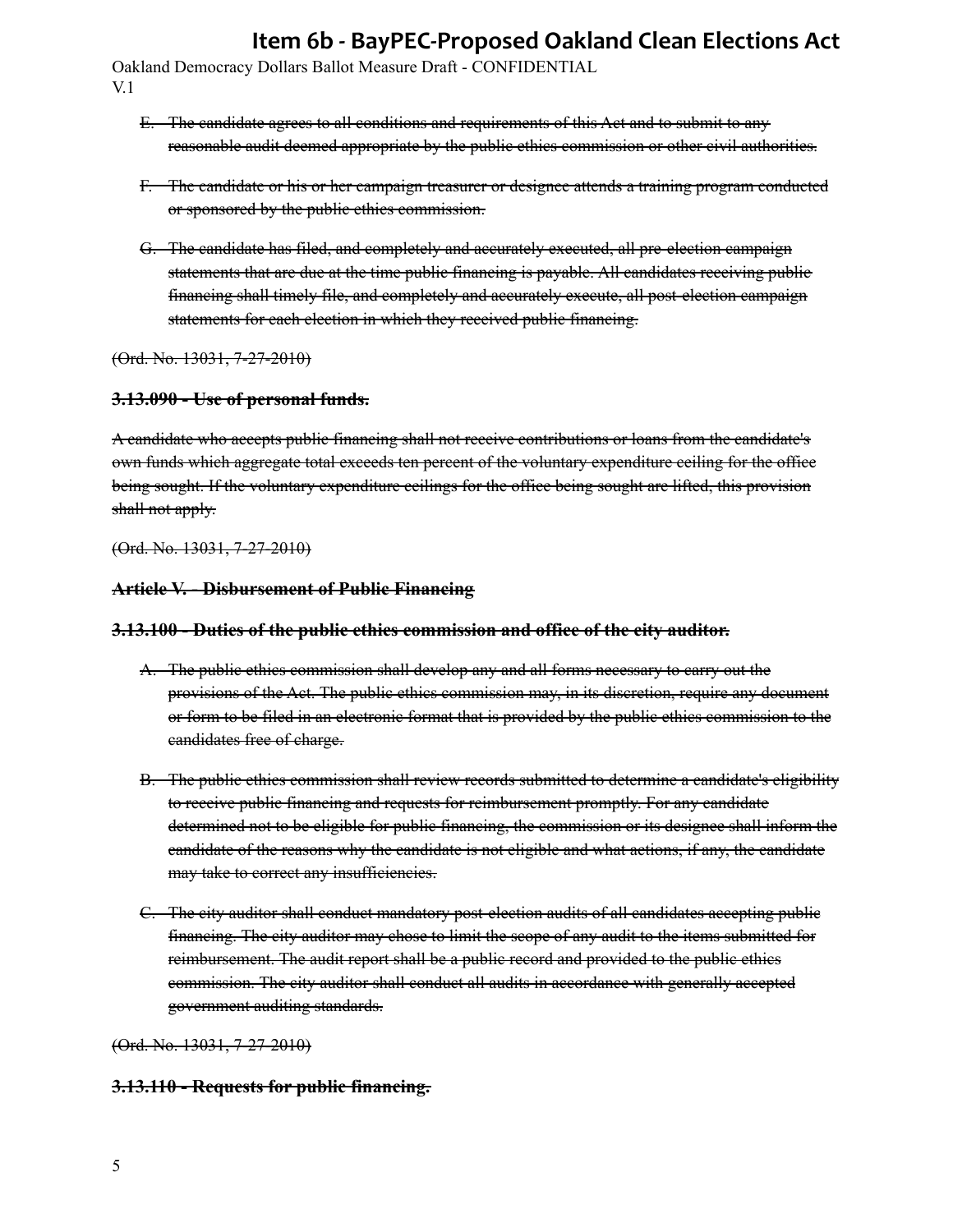Oakland Democracy Dollars Ballot Measure Draft - CONFIDENTIAL V.1

- A. Public financing pursuant to this Act shall be provided solely by reimbursing eligible candidates for certain qualified campaign expenditures lawfully made by the candidate and his or her campaign committee.
- B. The qualified campaign expenditures eligible for reimbursement are:
	- 1. Candidate filing and ballot fees;
	- 2. Printed campaign literature and production costs;
	- 3. Postage;
	- 4. Print advertisements;
	- 5. Radio airtime and production costs;
	- 6. Television or cable airtime and production costs; and
	- 7. Website design and maintenance costs.
- C. The following conditions and restrictions shall apply to any request for reimbursement:
	- 1. All requests for reimbursement shall be made on a form authorized by the public ethics commission and shall include: (a) a copy of the billing invoice for which reimbursement is sought; (b) a copy of the check(s) by which the candidate's campaign committee made payment on the billing invoice; and (e) a copy, when applicable, of the campaign literature, advertisement, radio or television script, or website configuration.
	- 2. All requests for reimbursement shall include a sworn declaration by the candidate and his or her campaign treasurer that  $(a)$  the check $(s)$  used to make payment on the billing invoice represents payment in full of the billing invoice submitted for reimbursement and that sufficient funds exist in the campaign account to provide payment, and (b) any money received from the election campaign fund has not been previously earmarked or specifically encumbered to pay or to secure payment of any loan, return of contribution or of any expenditure other than the one for which reimbursement was sought.
- D. Any decision made by the executive director to deny a request for reimbursement may be appealed to the commission whose decision shall be final. A request to agendize an appeal of the executive director's decision shall be made in writing and delivered to the office of the public ethics commission no more than ten calendar days after receiving written notice of the executive director's decision.
- E. The total amount of public financing allocated to each candidate shall not exceed 30 percent of the voluntary expenditure ceiling per election for the office being sought.

(Ord. No. 13031, 7-27-2010)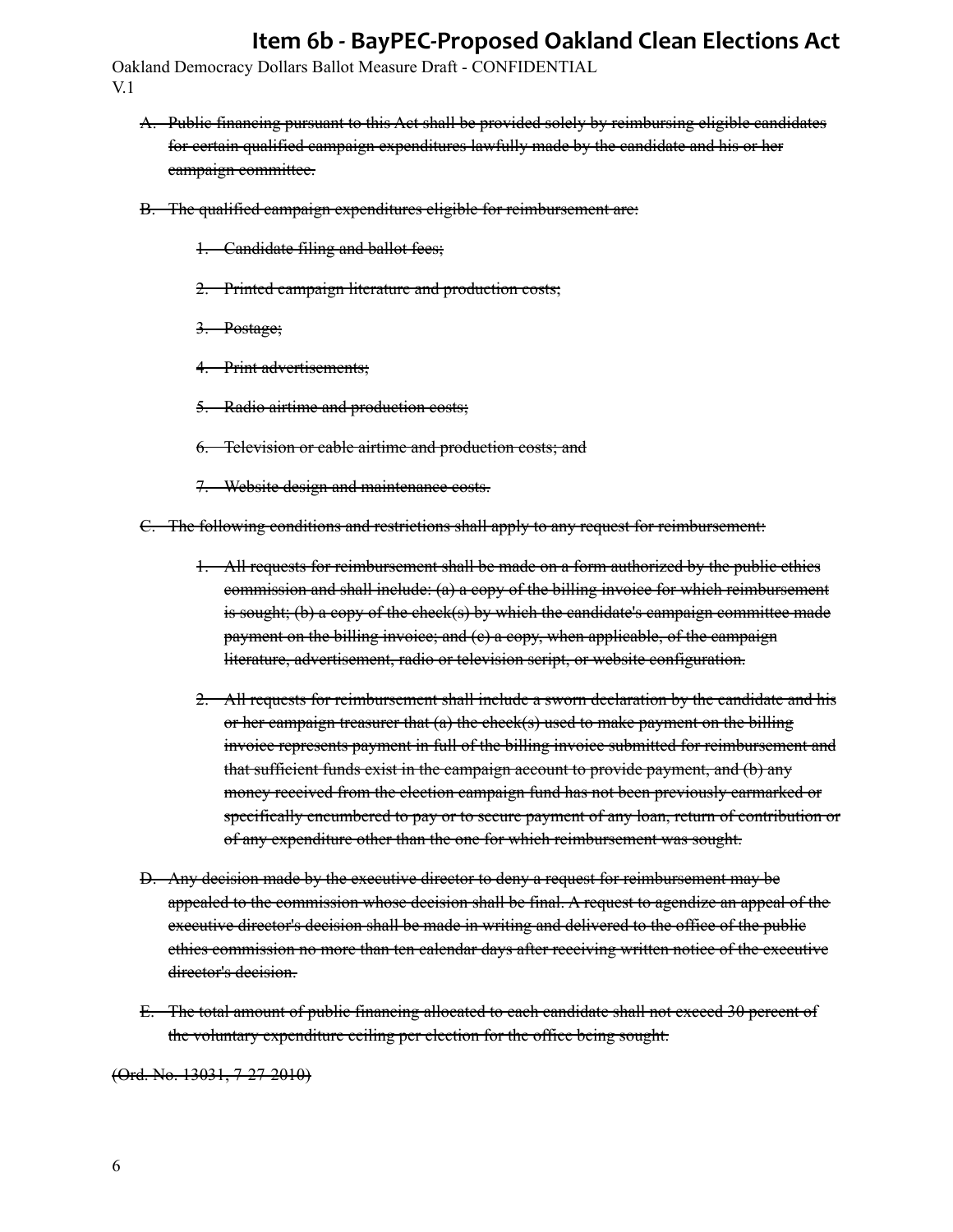Oakland Democracy Dollars Ballot Measure Draft - CONFIDENTIAL V.1

#### **3.13.120 - Disbursement and deposit of public financing.**

- A. A candidate or candidate's controlled committee, certified as eligible to receive public financing, shall submit requests for reimbursement to the public ethics commission in minimum increments of \$1,000.00 or more.
- B. A candidate or candidate's controlled committee, certified as eligible to receive public financing, shall submit requests for reimbursement in minimum increments of \$500.00 or more ten calendar days before the election.
- C. The public ethics commission or its designee shall have ten calendar days to cause the review and approval or denial of the request for reimbursement and disburse funds from the election campaign fund to the candidate or candidate's controlled committee.
- D. All funds disbursed from the election campaign fund shall be made payable to the candidate's controlled committee and shall be deposited directly into the candidate's campaign checking account within three business days of receipt.

(Ord. No. 13031, 7-27-2010)

#### **3.13.150 - Return of surplus funds.**

- A. Surplus campaign funds remaining at the end of the post-election reporting period following the election for which public financing was received shall be returned to the election campaign fund no later than 31 calendar days from the last day of the semi-annual reporting period following the election in an amount specified by this section. A candidate shall not be required to return any surplus funds in an amount greater than the amount of public financing received. The amount of surplus campaign funds to be returned to the election campaign fund shall be calculated by multiplying the amount of surplus campaign funds by the percentage that total public financing received represents of total monetary contributions received for the election period.
- B. For purposes of this Act, campaign funds shall be considered "surplus" campaign funds to the extent that the total amount of contributions (excluding the receipt of public financing) exceed the total financial obligations of the candidate's campaign committee (excluding unlawful or non-qualified campaign expenditures) as of the last day of the semi- annual reporting period following the election. A financial obligation includes (1) accounts payable billed, or (2) accounts payable for which bills may be expected, for goods or services received during the election.
- C. Public financing shall not be disbursed to the certified candidate from the election campaign fund following the day of the election or the candidate's withdrawal from the election, whichever occurs first, except that public financing may be disbursed to a certified candidate after the date of the election or withdrawal provided that the candidate submitted a properly documented request for reimbursement before the date of the election or the date of withdrawal from the election.

(Ord. No. 13031, 7-27-2010).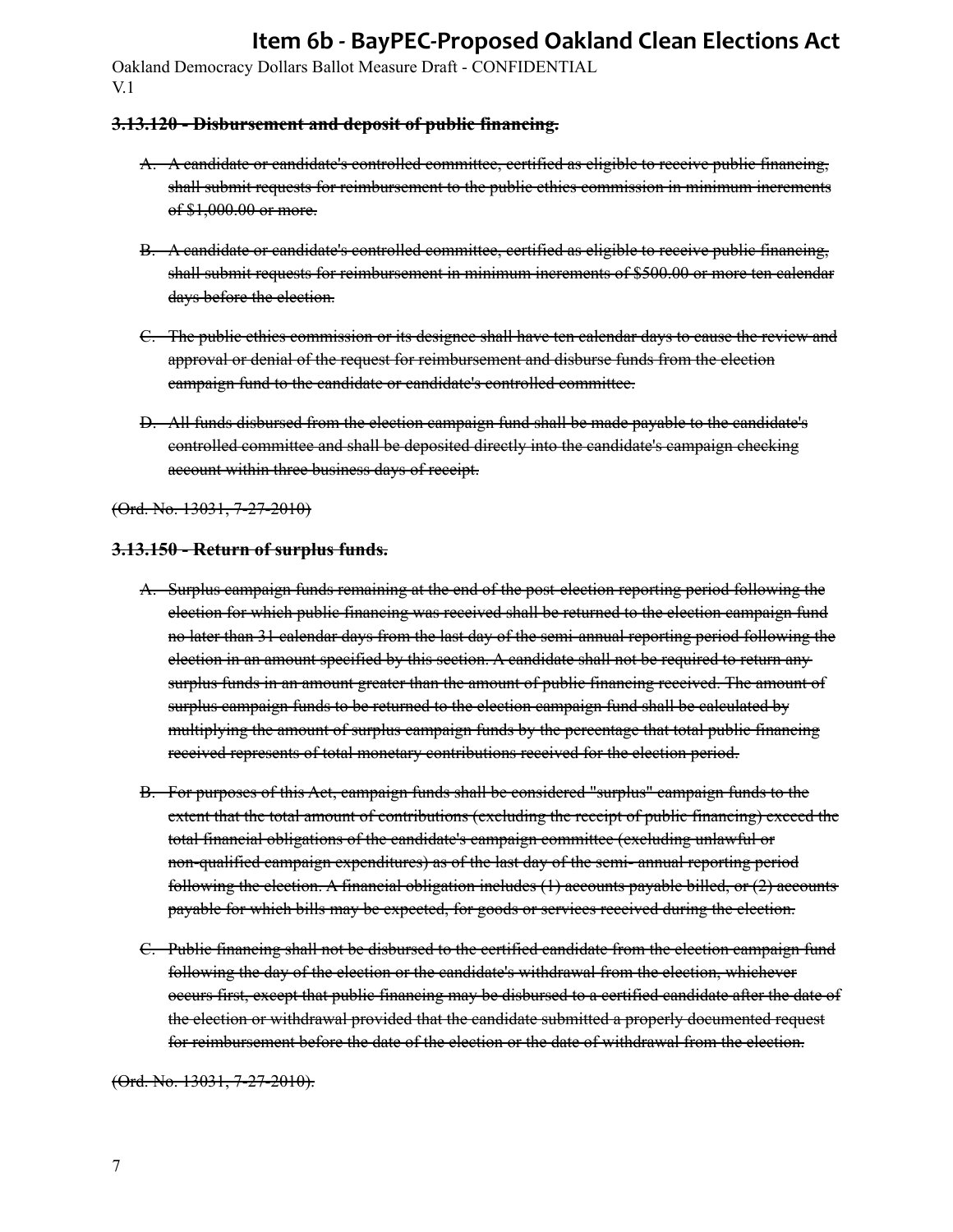Oakland Democracy Dollars Ballot Measure Draft - CONFIDENTIAL V.1

#### **3.13.170 - Public debates.**

While not a condition for receiving public financing, candidates receiving public financing are strongly encouraged to participate in one or more nonpartisan candidate debates for each election.

(Ord. No. 13031, 7-27-2010)

#### **3.13.180 - Enforcement.**

The public ethics commission is the sole body for civil enforcement of this Act. In the event criminal violations of the Act come to the attention of the public ethics commission, the commission shall promptly advise in writing the city attorney and the appropriate prosecuting enforcement agency.

(Ord. No. 13031, 7-27-2010)

#### **3.13.190 - Criminal misdemeanor actions.**

Any person who knowingly or willfully (1) misrepresents his or her eligibility for public financing, (2) makes a material misrepresentation in connection with a request for reimbursement, or (3) causes, aids or abets any other person to violate the provisions of this Act, is guilty of a misdemeanor. Prosecution shall be commenced within four years after the date on which the violation occurred.

(Ord. No. 13031, 7-27-2010)

#### **3.13.200 - Enforcement actions.**

- A. Any person who intentionally or negligently (1) misrepresents his or her eligibility for public financing, (2) makes a material misrepresentation in connection with a request for reimbursement, or (3) causes, aids or abets any other person to violate the provisions of this Act, is subject to enforcement proceedings before the public ethics commission pursuant to the public ethics commission general rules of procedure.
- B. If two or more persons are responsible for any violation, they shall be jointly and severally liable.
- C. Any person alleging a violation of this Act shall first file with the public ethics commission a written complaint on a form approved for such purpose. The complaint shall contain a statement of the grounds for believing a violation has occurred. The public ethics commission shall review, investigate and make determinations regarding any alleged violation consistent with the public ethics commission's general complaint procedures.
- D. The commission has full authority to settle any action involving public financing in the interest of justice.
- E. If the commission determines a violation has occurred, the commission is hereby authorized to administer appropriate penalties and fines not to exceed \$1,000.00 per violation and to order the repayment of public financing received or expended in violation of law.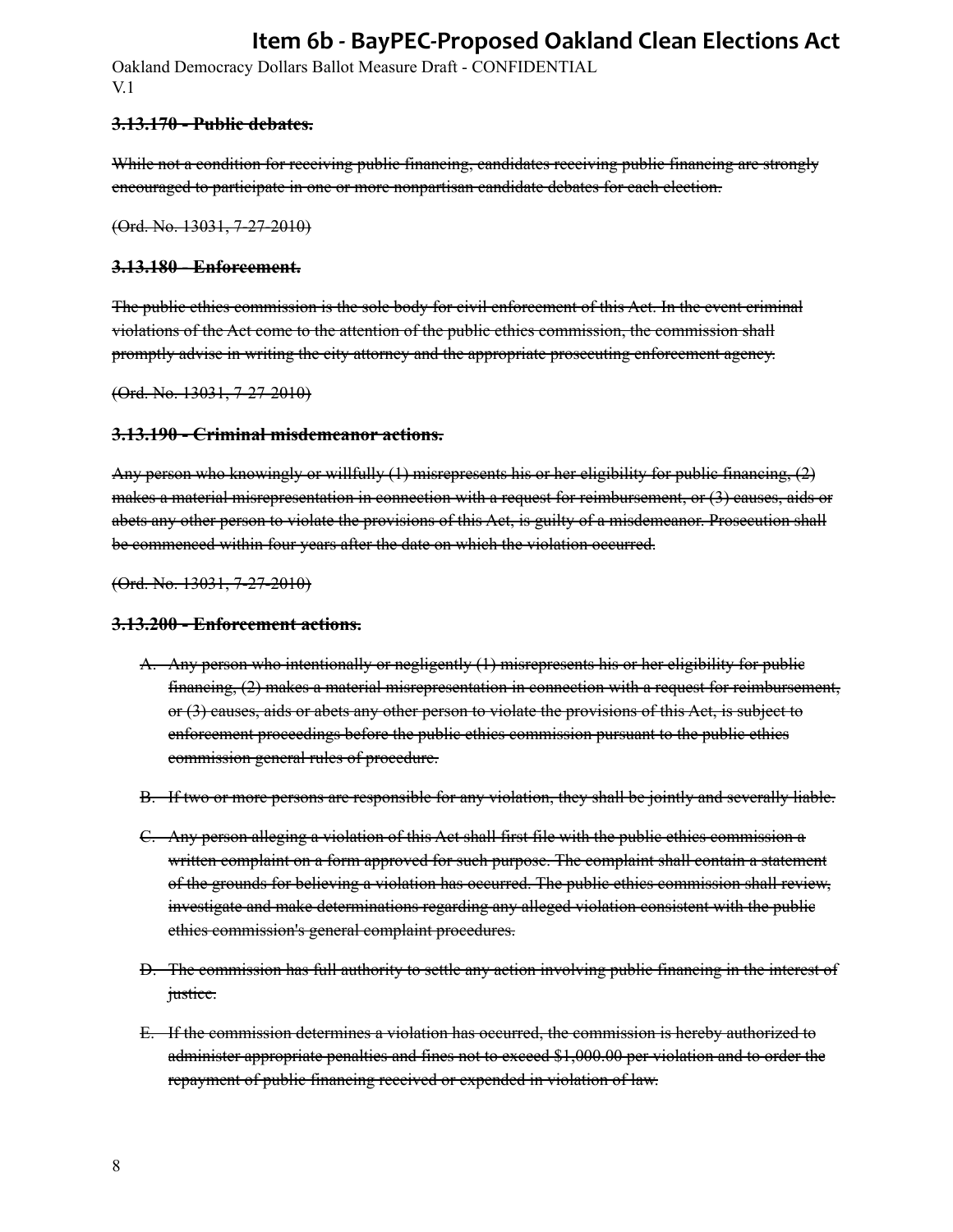Oakland Democracy Dollars Ballot Measure Draft - CONFIDENTIAL V.1

- F. The public ethics commission may sue for injunctive relief to enjoin violations or to compel compliance with the provisions of this Act.
- G. No complaint alleging a violation of any provision of this Act shall be filed more than four years after the date the violation occurred.

(Ord. No. 13031, 7-27-2010)

#### **3.13.220 - Construction.**

The Act shall be liberally construed to accomplish its purposes.

(Ord. No. 13031, 7-27-2010)

#### **3.13.240 - Applicability of other laws.**

Nothing in this Act shall exempt any person from applicable provisions of any other laws of the city, state or other appropriate jurisdiction.

(Ord. No. 13031, 7-27-2010)

#### **3.13.260 - Severability.**

If any provision of this Act, or the application of such provision to any person or circumstance, shall be held invalid, the remainder of this Act to the extent it can be given effect, or the application of such provision to persons or circumstances other than those as to which it is held invalid, shall not be affected thereby, and to this extent the provisions of this Act are severable. (Ord. No. 13031, 7-27-2010).

#### **3.15.010 – Title.**

This Chapter shall be known as the "Oakland Fair Elections Act," hereinafter referred to as the "Act."

#### **3.15.020 – Findings and Declarations.**

The Findings of this Act are as follows:

- A. All residents of Oakland have a right to participate in Oakland's elections, and the voices of all residents of Oakland should matter.
- B. Spending in Oakland elections has increased significantly, reaching nearly \$5 million in candidate contributions and independent expenditures in the 2020 election.
- C. Oakland candidates rely primarily on large contributions. In the 2020 election, only 6% of contributions to candidates came from donors who gave \$100 or less. By contrast, 45% of contributions to candidates came from donors who gave \$500 or more.
- D. Candidate contributions in Oakland elections come disproportionately from Oakland's wealthiest neighborhoods. In 2020, Oakland zip codes with a median household income greater than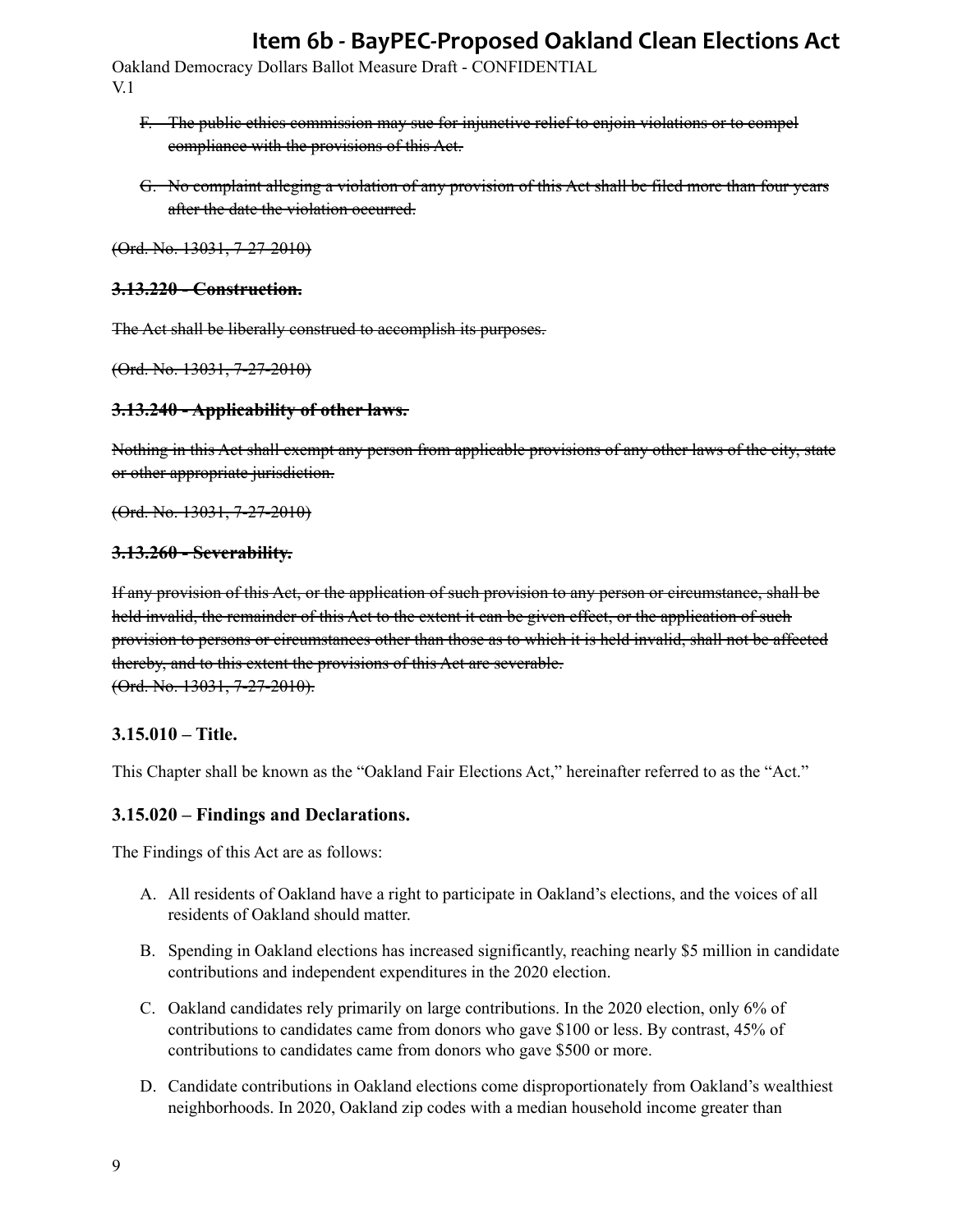Oakland Democracy Dollars Ballot Measure Draft - CONFIDENTIAL V.1

> \$75,000 were responsible for 66% of candidate contributions while comprising only 40% of Oakland's population. The six Oakland zip codes with median household incomes below \$60,000 provided merely a quarter of candidate contributions while comprising nearly half of Oakland's population.

- E. The rapidly increasing costs of political campaigns are forcing officeholders to spend more time on fundraising and less time on the public's business. Because of these increasing costs and the need to fundraise, officeholders increasingly rely on large contributions from interest groups and donors with specific financial stakes in matters under consideration by the city government.
- F. Candidates' reliance on large contributions from a limited number of powerful contributors creates the opportunity for and appearance of corruption in city government. This undermines the integrity of the governmental process and participation in campaigns by Oakland residents.
- G. Candidates' reliance on large contributions from a limited number of wealthy contributors also gives incumbents an advantage over potential challengers and inhibits potential candidates for elected office who lack existing networks of wealthy contributors from running for office, thereby decreasing the competitiveness of elections in Oakland.
- H. Meaningful participation in financing the campaigns of candidates for elected office in Oakland should not be limited to people and entities with significant wealth that are able to make large contributions.
- I. Gaps in existing municipal law deprive Oakland voters of access to information about how big independent spenders are spending money to influence their votes.
- J. Based on existing circumstances in Oakland, including those enumerated above, the programs and reforms in this Act will curb corruption, including quid pro quo corruption, and its appearance in Oakland elections and government. The programs and reforms in this Act will also ensure the right of Oakland residents to participate in democratic self-governance through effective participation in Oakland elections and government and their right to elected officials who are responsive to constituents.
- K. The Democracy Dollars Program created by this Act additionally will enlarge public discussion and participation in elections by amplifying the voices of Oakland residents in elections through their participation in the Democracy Dollars program. The Democracy Dollars Program will also support candidates for elected office who lack networks of wealthy contributors, and will encourage candidates across the political spectrum and from different backgrounds to seek elected office, thereby resulting in a pool of candidates that is more reflective of the diversity of Oakland residents and resulting in more competitive elections.
- L. Existing municipal restrictions on lobbying by city officials immediately after they leave government service are inadequate to ensure that city government is free from corruption and the appearance of corruption. Extending the lobbying ban from one year to three years after a city official leaves government service is necessary to curb corruption, including quid pro quo corruption, and the appearance of corruption, and will thereby better protect the integrity of city government.

### **3.15.030 – Purpose.**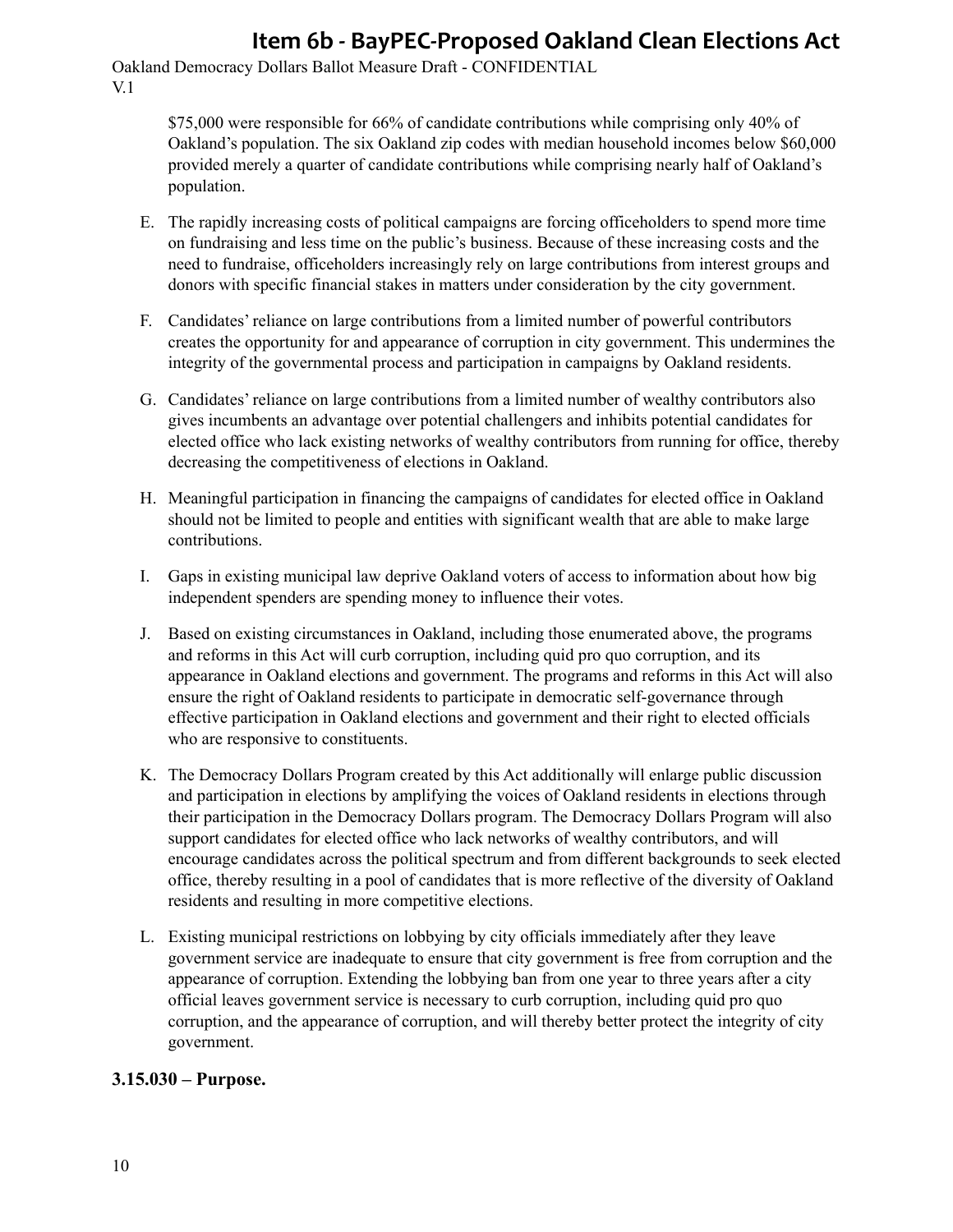Oakland Democracy Dollars Ballot Measure Draft - CONFIDENTIAL V.1

- A. This Chapter's purpose is to build fair elections in the City of Oakland and prevent corruption and its appearance by:
	- 1. Ensuring Oakland residents have an opportunity to have their voices heard in their local democracy;
	- 2. Ensuring that all individuals and communities in our city have a fair opportunity to participate in elective and governmental processes;
	- 3. Ensuring candidates for office are free to focus on policy issues rather than devoting excessive time to fundraising by establishing limits on overall campaign expenditures for participating candidates;
	- 4. Ensuring that access to networks of wealthy contributors is not a prerequisite for candidates to run competitive campaigns for elected office.
	- 5. Ensuring a fair elections process that holds local elected leaders accountable to the people of Oakland by strengthening residents' control over the City of Oakland's government;
	- 6. Ensuring candidates who receive public financing to participate in public debates to assist residents with making an informed decision about each candidate and understand each candidate's stance on the issues affecting the City;
	- 7. Placing reasonable limits on the amount individuals may contribute to political campaigns in municipal elections and to;
	- 8. Ensuring that viable candidates are able to raise enough money to communicate their views and positions adequately to the public, thereby promoting public discussion of the important issues involved in political campaigns;
	- 9. Ensuring that local officials and high-ranking staff are responsive to the needs of their constituencies and do not use the contacts and status earned in public service to lobby for private industries that have financial stakes in the matters under consideration by the City.
	- 10. Tightening prohibitions on lobbying by former elected officials (the "revolving door" problem) to ensure that local officials are responsive to all of the residents of Oakland instead of wealthy special interests.
	- 11. Providing full and fair enforcement of all the provisions in this Chapter.
	- 12. Creating a Democracy Dollar public finance program ("Democracy Dollars" or "Program") to expand the pool of candidates and donors for City of Oakland offices and to safeguard the people's control of the elections process in the City of Oakland.
- B. This Chapter shall be liberally construed and vigorously enforced to ensure its purposes are fulfilled.

#### **3.15.040 – Definitions.**

A. Unless the term is specifically defined in this Act or the contrary is stated or clearly appears from the text, the definitions set forth in the City of Oakland Campaign Reform Act (Chapter 3.12 of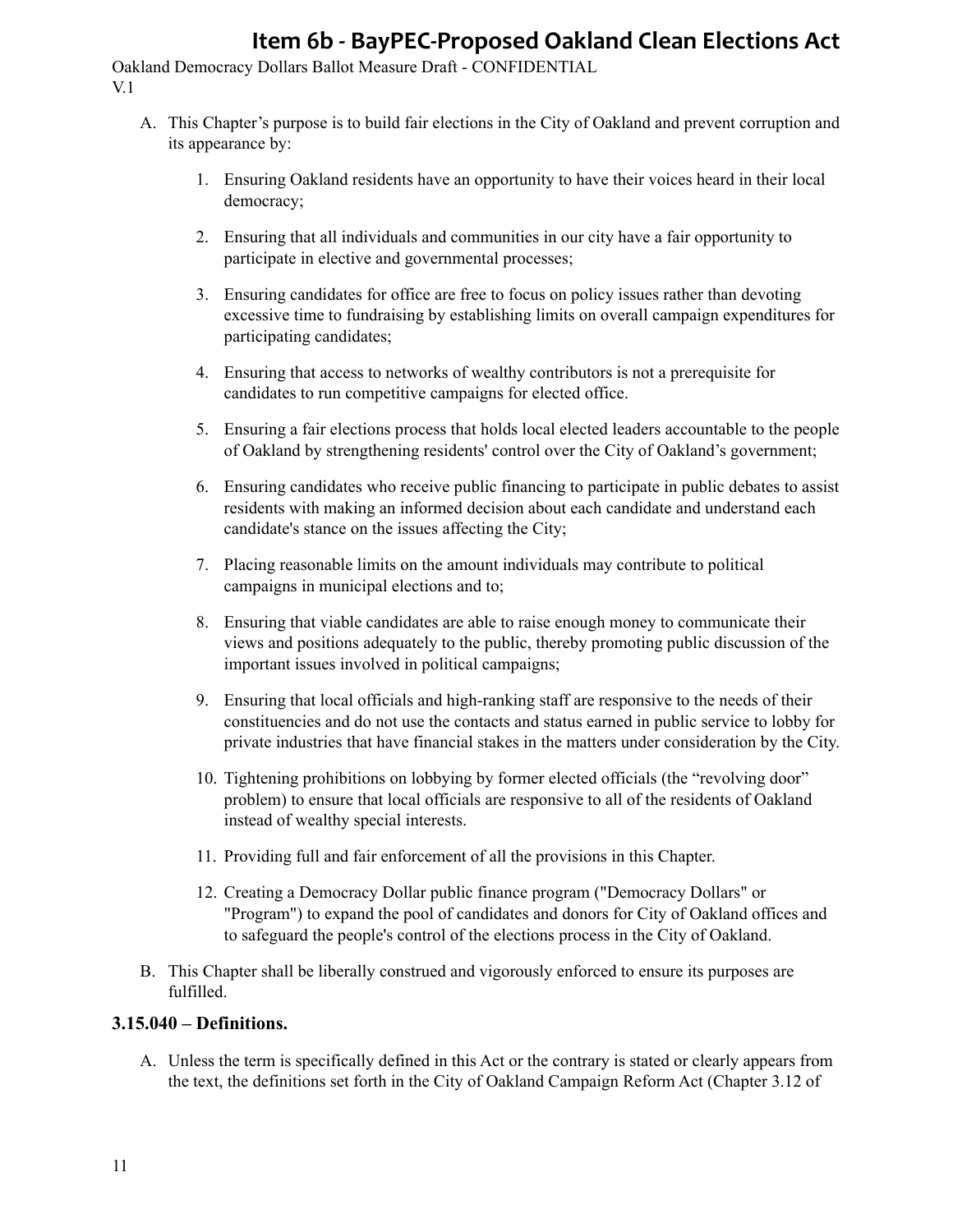Oakland Democracy Dollars Ballot Measure Draft - CONFIDENTIAL V.1

> the Oakland Municipal Code) and in the California Political Reform Act (Government Code Sections 81000 et seq.), as amended, govern the interpretation of this Act.

- B. For purposes of this Act:
	- 1. "Democracy Dollar" or "Democracy Dollars" means the twenty-five dollars (\$25.00) of revenue from the Fund, that is to be distributed to eligible residents under section 3.15.090 of this Act.
	- 2. "Applicant candidate" means a candidate for a covered office who has filed a notice of intent to apply for certification in the Program under Section 3.15.080(A).
	- 3. "Certified candidate" means a candidate who has received certification in the Program under Section 3.15.080(E).
	- 4. "Commission" means the Oakland Public Ethics Commission.
	- 5. "Contested election" means an election for a covered office in which an applicant or certified candidate is opposed by:
		- a. Another certified candidate for the same covered office; or
		- b. Another candidate for the same covered office who has received contributions or made expenditures that, in the aggregate, equal or exceed ten thousand dollars (\$10,000).
	- 6. "Covered office" means the office of Mayor, City Attorney, City Auditor, City Council, or School Board of Directors.
	- 7. "Executive Director" means the Executive Director of the Oakland Public Ethics Commission.
	- 8. "Eligible resident" means a natural person who satisfies all of the following conditions:
		- a. Is at least 18 years old on the date of the election for which the Democracy Dollars are distributed.
		- b. Currently resides in the City and has resided in the City for more than 30 days.
		- c. Is not prohibited from making a contribution under 52 U.S.C. 30121.
	- 9. "Fund" means the Oakland Democracy Dollars Fund created under Section 3.15.060.
	- 10. "Nomination period" means the period in which candidates for City office must file their nomination documents with the City Clerk pursuant to Section 3.08.040 of the Oakland Municipal Code.
	- 11. "Program" means the Democracy Dollars Program established by this Act.
	- 12. "Qualifying contribution" means a monetary contribution, excluding a loan, made by an eligible resident to an applicant candidate in an amount of at least five dollars (\$5) and not more than the contribution limit under Section 3.12.050(B) of the Oakland Municipal Code.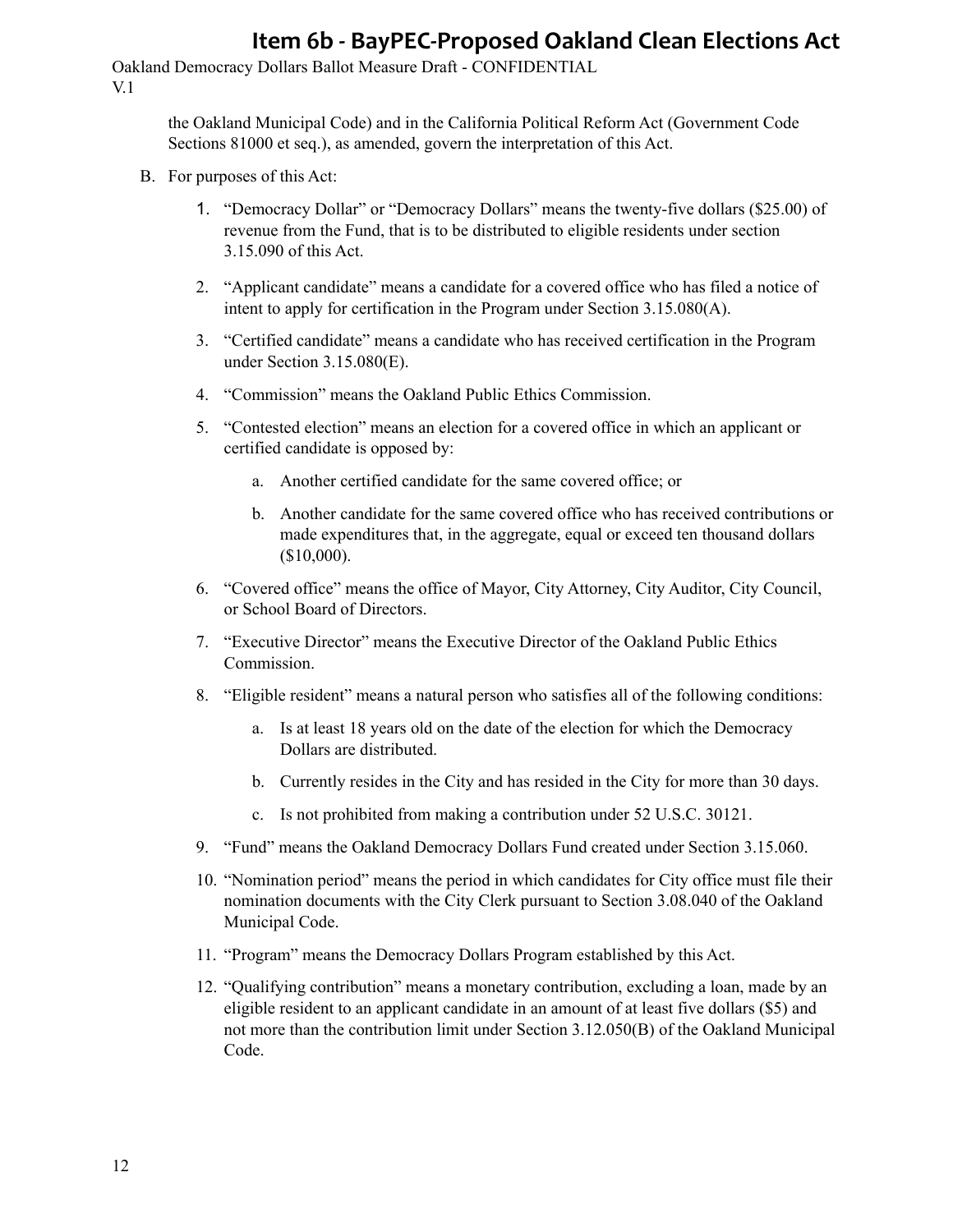Oakland Democracy Dollars Ballot Measure Draft - CONFIDENTIAL V.1

- 13. "Qualifying period" means the period beginning January 1 in the year of an election and ending fourteen (14) days after the close of the nomination period for the election.
- 14. "Uncontested election" means an election for a covered office that is not a contested election.
- C. For purposes of this Act, any reference to a candidate includes the candidate's controlled committee for City office, the treasurer of the candidate's controlled committee for City office, and any agent of the candidate or the candidate's controlled committee for City office.

#### **3.15.050 – Duties of the Commission.**

- A. The Commission shall implement and administer the Program in accordance with the findings and purposes of this Act.
- B. Following the first election after the effective date of this Act and by an affirmative vote of at least five (5) of its members, the Commission may:
	- 1. Reasonably adjust any of the following if the Commission determines that the adjustment furthers the findings and purposes of this Act:
		- a. The number or value of Democracy Dollars distributed to each eligible resident.
		- b. The total number of qualifying contributions that candidates for each covered office must receive for certification in the Program under Section 3.15.080.
		- c. The qualifying period.
		- d. Other conditions of participation the Program, including contribution limits under Sections 3.12.050(B) and 3.12.060(B) of the Oakland Municipal Code, expenditure limits under Section 3.15.140(A), limits on use of personal funds under Section 3.15.150, limits on use of campaign funds under Section 3.15.160, and the number of public debates or forums in which candidates must participate under Section 3.15.080(A)(3).
		- e. Other Eligibility requirements as dictated by Section 3.15.080(B)(7)(a).
- C. In addition to all other functions and duties of the Commission prescribed by this Act, the Commission shall:
	- 1. Adopt rules, regulations, and procedures to carry out this Act.
	- 2. Develop all forms and documents necessary to administer the Program.
	- 3. Design a Democracy Dollar that includes all of the following elements:
		- a. The covered election for which the Commission issues the Dollar.
		- b. A serial number and barcode.
		- c. The amount of monetary proceeds that the Democracy Dollar represents.
		- d. The full name of the eligible resident who may assign the Democracy Dollar.
		- e. A place to write the zipcode of the eligible resident who may assign the Democracy Dollar.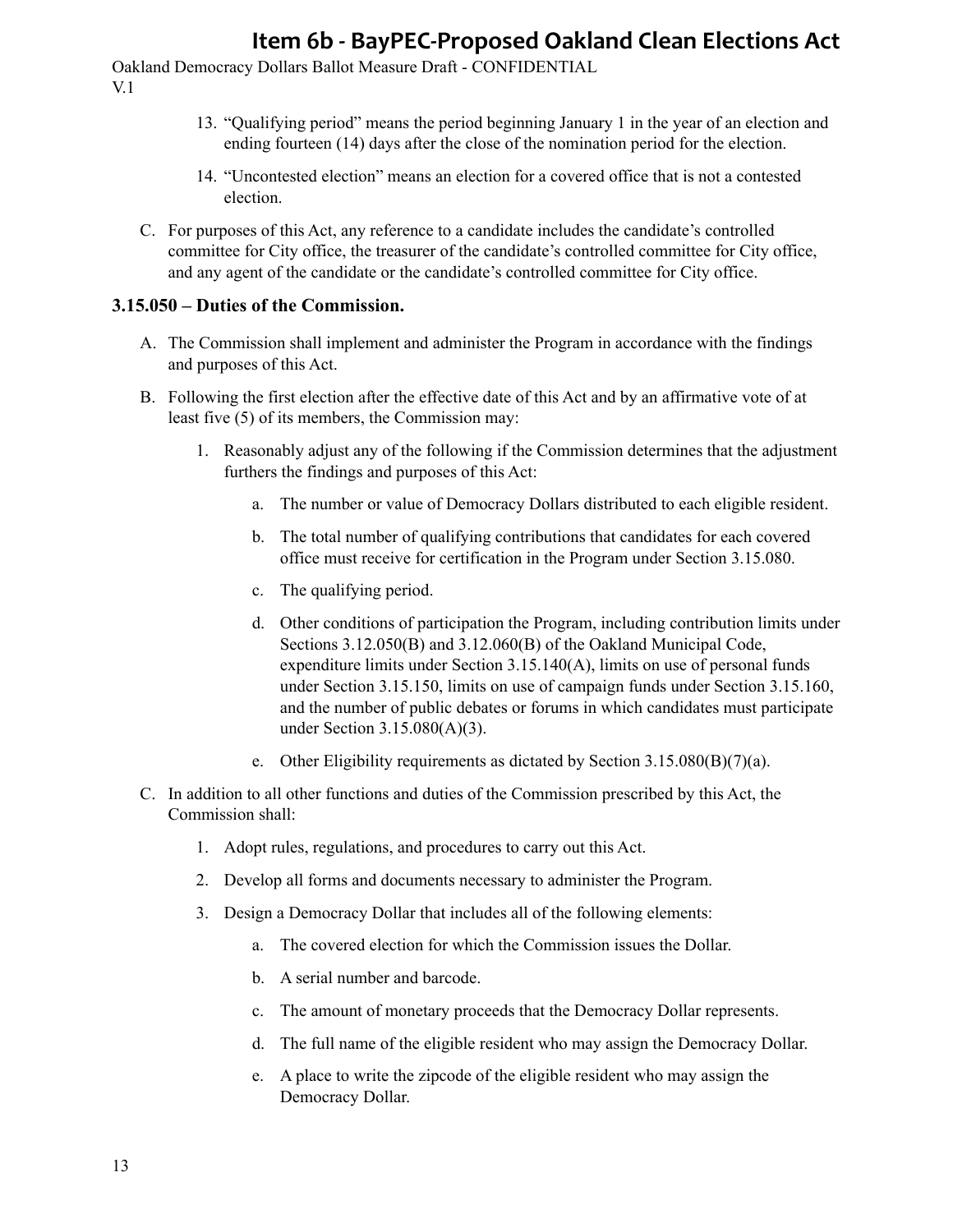- f. A place to write the date on which the eligible resident assigns the Democracy Dollar.
- g. A place to write the name of the candidate to whom the eligible resident assigns the Democracy Dollar.
- h. A statement, in plain language, that informs each eligible resident of all of the following:
	- i. The eligible resident may not revoke an assignment of the Democracy Dollar.
	- ii. The eligible resident may not transfer the Democracy Dollar.
	- iii. The Democracy Dollar has no monetary value.
	- iv. The eligible resident may assign the Democracy Dollar only as provided under Section 3.15.110.
- i. A statement that affirms the eligible resident assigns the Democracy Dollars voluntarily, free from duress, and not in exchange for any consideration.
- j. A signature line.
- k. Any additional information that the Commission determines is necessary to distribute the Democracy Dollars.
- 4. Educate and inform candidates and the public about the Program as follows:
	- a. Publish informational materials about the Program written in plain language, including guides, manuals, instructions, and brochures, for candidates and the public.
	- b. Make all informational materials about the Program available in all of the following formats:
		- i. On the Commission's website.
		- ii. In paper form.
		- iii. Translated into any and all languages in which ballots are required to be provided in Alameda County pursuant to Section 203 of the federal Voting Rights Act of 1965 (52 U.S.C. Sec. 10503) and those languages spoken by 2,000 or more Oakland residents who speak English "less than very well" as determined by the United States Bureau of the Census.
	- c. Publish a timeline of important dates in the Program.
	- d. Develop and conduct trainings about the Program for candidates and treasurers.
	- e. Develop an outreach plan before each election cycle, in collaboration with community-based organizations and the Department of Race and Equity, that describes how the Commission will inform all City residents about the Program and includes all of the following: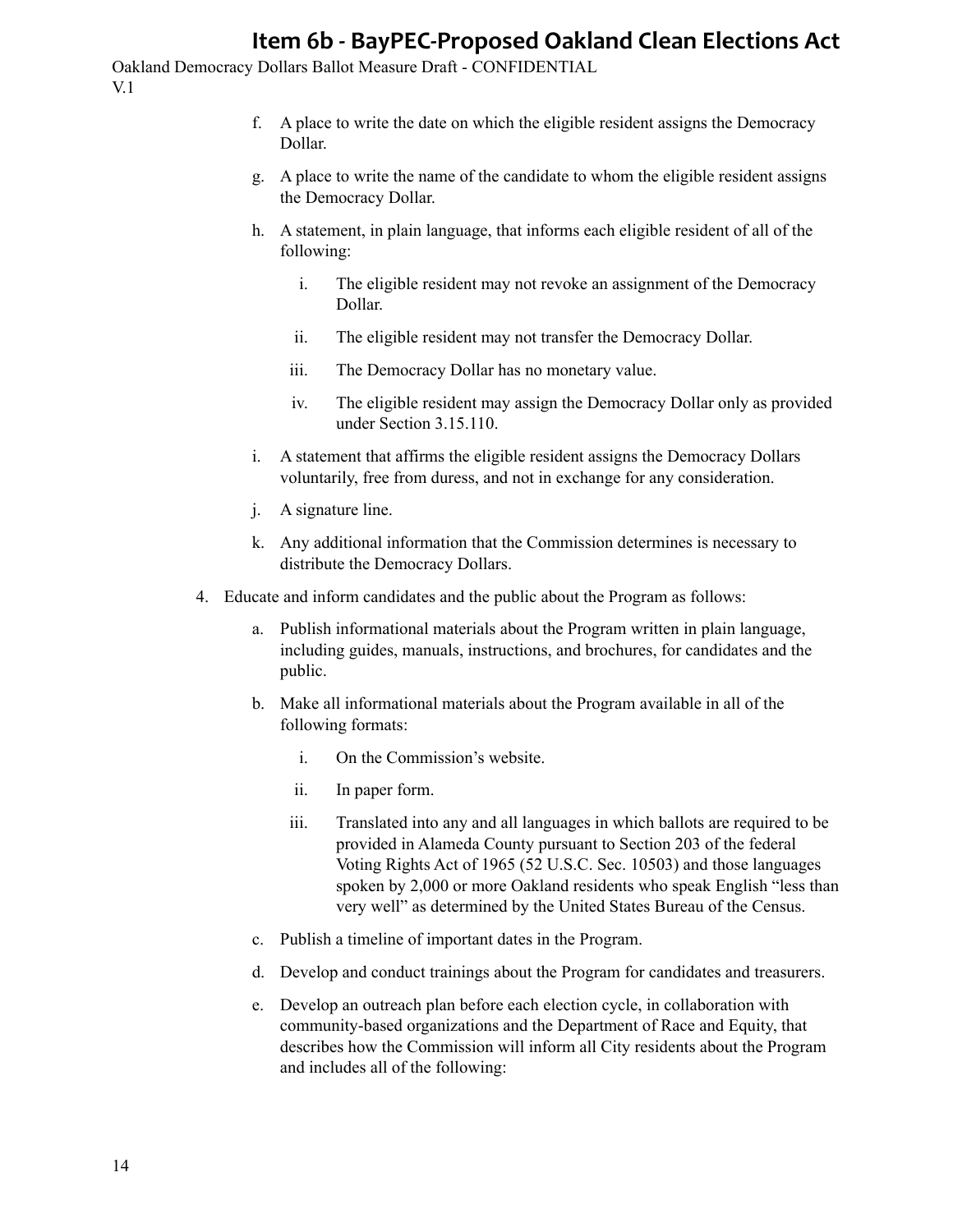- i. A statement of the Commission's outreach goals.
- ii. An approximate timeline of proposed outreach activities, which may include but are not limited to attending community events, distributing informational materials to community-based organizations, posting informational materials in public places, and placing public announcements in print media, newsletters, social media, websites, radio, or television.
- iii. A description of those proposed outreach activities that will be used to reach groups or categories of City residents that have been historically underrepresented in the political process or underserved by City government.
- iv. The approximate cost of proposed outreach activities.
- f. Conduct outreach activities in collaboration with community-based organizations and other City departments and agencies, as informed by the outreach plan described in Subsection (C)(4)(e).
- 5. Create and maintain a public-facing website that does all of the following:
	- a. Displays the following information for each Democracy Dollar assigned by an eligible resident:
		- i. The full name of the eligible resident.
		- ii. The date on which the eligible resident assigned the Democracy Dollar.
		- iii. The name of and covered office sought by the candidate to whom the Democracy Dollar was assigned.
		- iv. The date the candidate redeemed the Democracy Dollar for proceeds with the Commission, if applicable.
		- v. The serial number of the Democracy Dollar.
	- b. Displays the total number of Democracy Dollars assigned to and redeemed by each applicant or certified candidate to date.
	- c. Displays the total number of qualifying contributions received by each applicant candidate to date.
	- d. Provides electronic access to campaign statements and reports filed with the Commission by each applicant or certified candidate.
	- e. Provides a mechanism by which an eligible resident may request a Democracy Dollar pursuant to Section 3.15.090(B)-(C).
	- f. By January 1, 2024, provides a mechanism by which an eligible resident may electronically assign the Democracy Dollars to an applicant or certified candidate.
- 6. Conduct mandatory post-election audits of all certified candidates and other audits necessary to oversee compliance with this Act.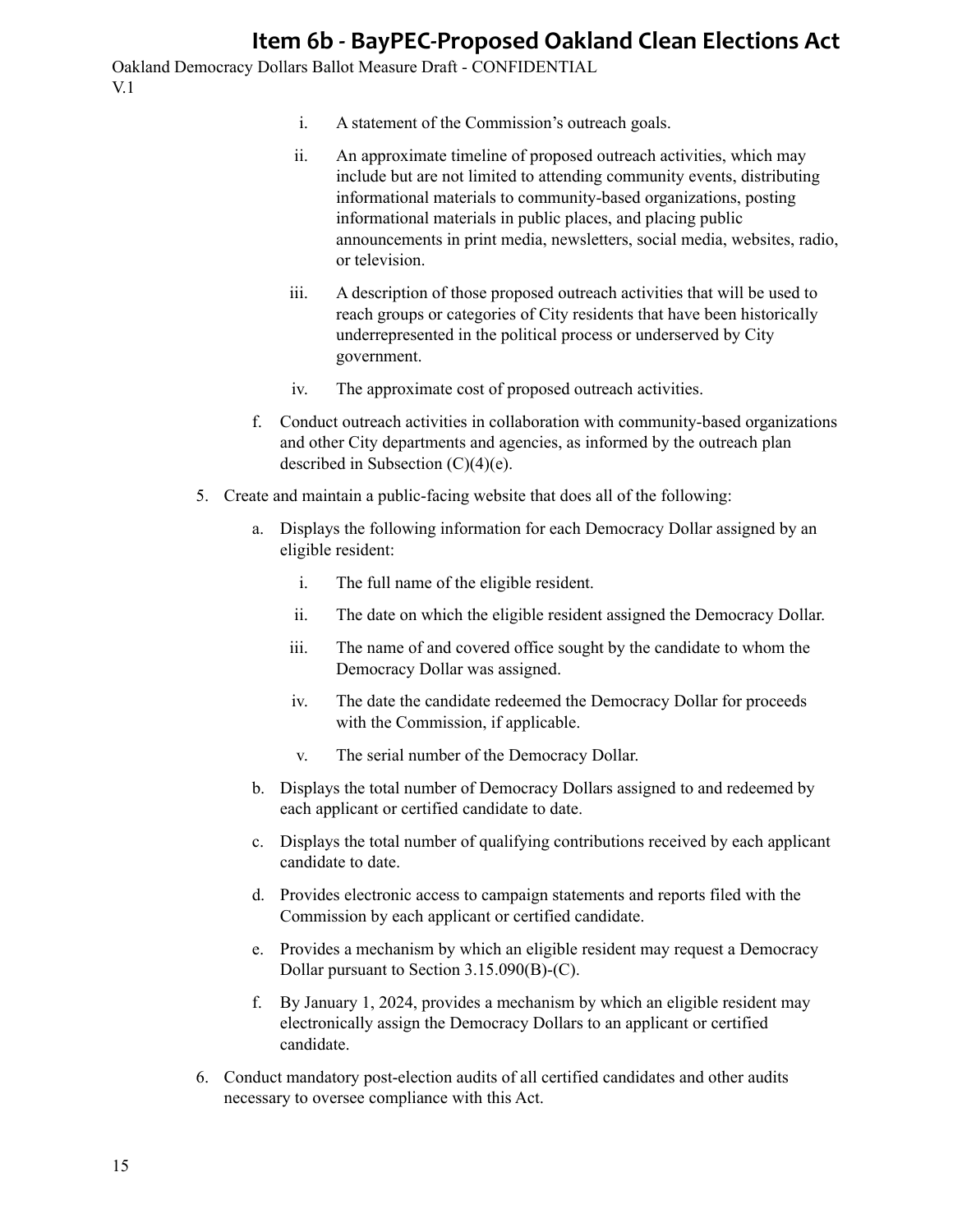- 7. Issue oral advice and formal written opinions, in consultation with the City Attorney when necessary, regarding compliance with this Act.
- 8. Within six (6) months of after each election, conduct a review of the program in collaboration with the Department of Race and Equity and submit a post-election report to City Council that contains all of the following:
	- a. The number and names of, and covered offices sought by, all certified candidates, and the total amount of contributions received and expenditures made by those candidates, in the last election.
	- b. The number and names of, and covered offices sought by, all applicant candidates who were not certified in the program, and the total amount of contributions received and expenditures made by those candidates, in the last election.
	- c. The number and names of, and covered offices sought by, all candidates who did not seek certification in the program, and the total amount of contributions received and expenditures made by those candidates, in the last election.
	- d. The total number of Democracy Dollars:
		- i. Distributed to eligible residents.
		- ii. Distributed to but not used by eligible residents.
		- iii. Assigned to applicant or certified candidates.
		- iv. Redeemed by certified candidates.
	- e. Total public funding available in the fund before and after the last election.
	- f. The number and nature of program education and public outreach events conducted by the Commission for the last election, and the approximate number of public attendees at those events.
	- g. Review of the costs of the Program in the last election.
	- h. Projected revenue available in the Fund for each of the next three (3) election cycles.
	- i. Analysis of the Program's impact in the last election, including its equity impacts, as defined under Section 2.29.170.3(B) of the Oakland Municipal Code, and its effects on the sources and amounts of campaign funding and spending, the level of participation by eligible residents in each City Council District, and the number of candidates for covered offices.
	- j. Legislative recommendations for improvements or adjustments to the program.
	- k. Any other information that the Commission determines to be relevant.
- D. In the event of a special election for a covered office, the Commission may reasonably modify conditions, procedures, or deadlines under the Program, as necessary, to make the Program available to candidates in the special election if it would not unduly deplete revenue available in the Fund for regularly scheduled elections.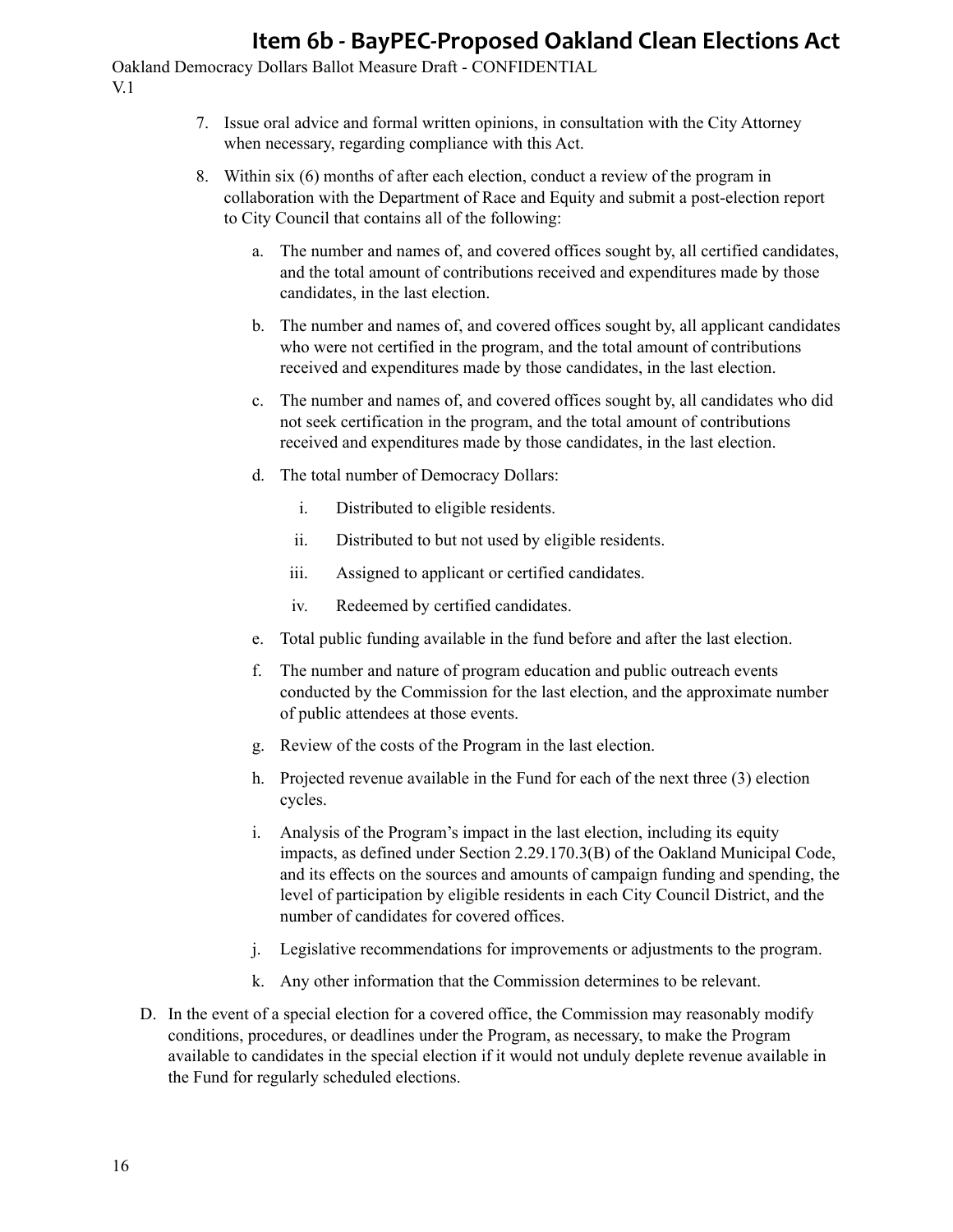Oakland Democracy Dollars Ballot Measure Draft - CONFIDENTIAL V.1

### **3.15.060 – Oakland Democracy Dollars Fund.**

- A. There is hereby established the dedicated, non-lapsing Oakland Democracy Dollars Fund to be used for the following purposes:
	- 1. Disbursing proceeds to certified candidates who redeem Democracy Dollars under Section 3.15.120.
	- 2. Paying costs incurred by the Commission in administering the Program. Up to twenty (20) percent of the revenue in the Fund may be allocated for paying costs incurred by the Commission in administering the Program.
- B. For the two-year budget cycle beginning July 1, 2023 and each subsequent two-year budget cycle beginning on July 1 of odd-numbered years, the City shall appropriate to the Fund no less than \$1,250,000.00 for purpose of administering the Program and \$4,000,000.00 for the purpose of funding Democracy Dollars. The City shall consider additional appropriations to the Fund as requested by the Commission to ensure sufficient funds in the Fund or in the Commission's determination of budget needs under Section 603(b)(4) of the Charter. Subsequent to July 1, 2023, for every two-year budget cycle beginning on July 1 of odd-numbered years, the required minimum appropriations under this subsection shall be increased by the increase in the consumer price index over the preceding two years. For the 2023 fiscal year, the City shall appropriate an additional amount of no less than \$700,000.00 for the purpose of startup costs associated with initiating the Program.
- C. Additional monies may be deposited into the Fund from these sources:
	- 1. Special Tax.
	- 2. Democracy Dollar proceeds returned by candidates under Section 3.15.170.
	- 3. Any portion of a contribution in excess of the limit in Sections 3.12.050(B) or Section 3.12.060(B) of the Oakland Municipal Code remitted by applicant candidates pursuant to Section 3.15.080(D).
	- 4. Voluntary donations made to the Fund.
- D. The Fund shall be established as an interest-bearing account. Any unspent revenue remaining in the Fund after an election shall remain in the Fund and accrue for making future disbursements under Subsection A.

### **3.15.070 – Administration of the Fund.**

- A. The Commission shall administer the Fund only for the purposes specified under Section 3.15.060(A).
- B. No later than six (6) months after each election, the Commission shall review use of the Fund in the last election and develop projections of revenue to and disbursements from the Fund for each of the next three (3) election cycles.
- C. Prior to January 1 of the year in which an election occurs, the Commission shall project and publish the amount of revenue available in the Fund for the next election. In making its projection, the Commission shall reasonably ensure that revenue in the Fund will be sufficient to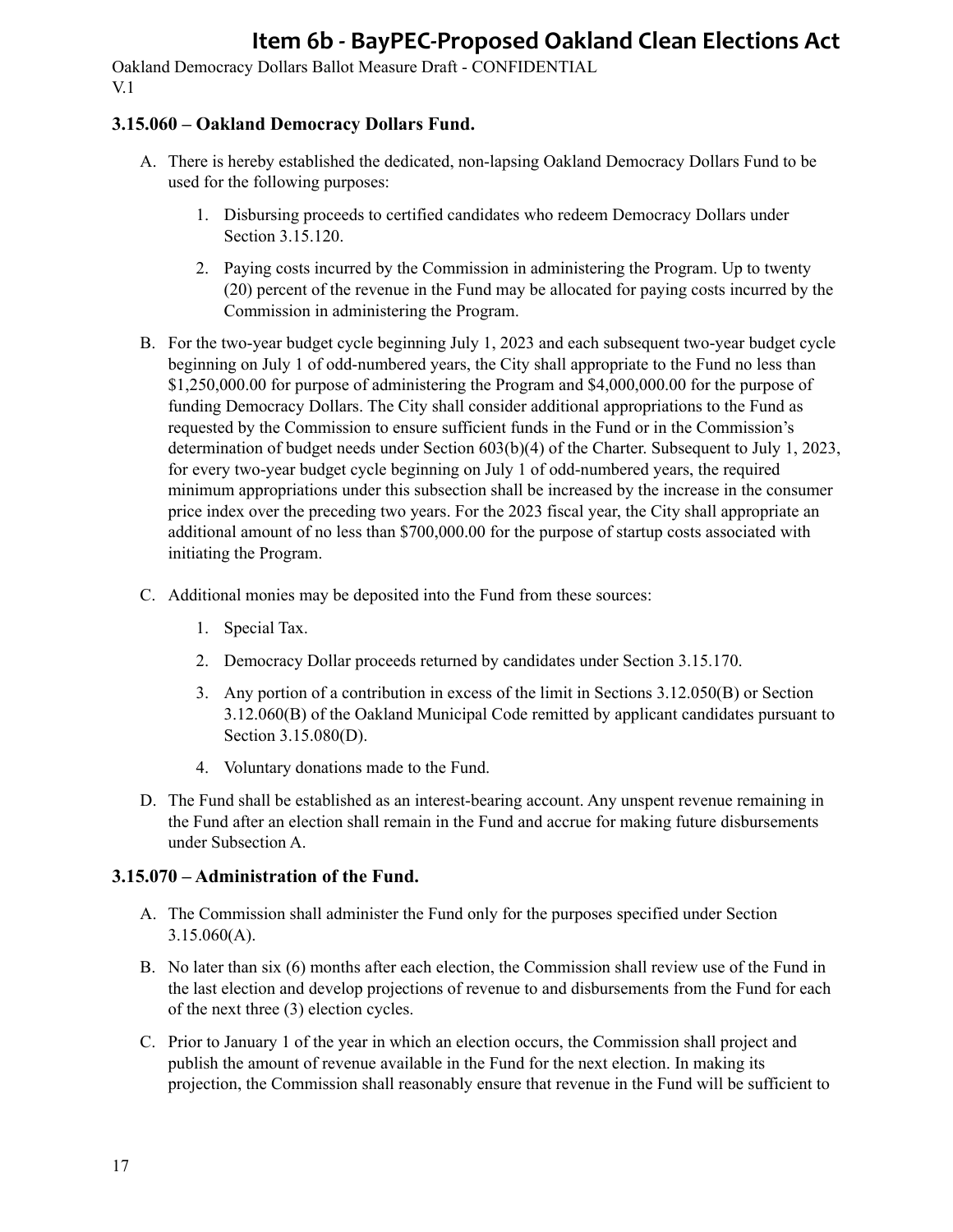Oakland Democracy Dollars Ballot Measure Draft - CONFIDENTIAL V.1

> disburse the Democracy Dollar proceeds up to the maximum amounts under Section 3.15.130(A) to the number of candidates likely to be certified in the Program in the next election.

- D. If at any time the Commission determines that revenue available in the Fund is not or may not be sufficient to disburse the Democracy Dollar proceeds up to the maximum amounts under Section 3.15.130(A) to all certified candidates in the next election, the Commission shall promptly request an appropriation from City Council to account for the deficit in the Fund.
- E. If the Commission does not receive an appropriation requested under Subsection D within a reasonable time, the Commission shall do each of the following:
	- 1. Provide notice to the public and to all applicant or certified candidates that the Fund does not have sufficient revenue to disburse the Democracy Dollar proceeds up to the maximum amounts under Section 3.15.130(A).
	- 2. Establish a modified deadline for eligible residents to assign the Democracy Dollars.
	- 3. After the modified deadline under Subsection (E)(2)., disburse the Democracy Dollar proceeds to certified candidates on a pro rata or other equitable basis.
- F. The Commission shall contract with the appropriate agencies, including the Alameda County Registrar of Voters and the Oakland City Clerk, for all information required for the proper administration of the Program.
	- 1. The Commission shall develop the means by which the information needed to administer the program is stored and received.

#### **3.15.080 – Requirements for Certification in the Program.**

- A. To become certified in the Program, a candidate for a covered office must file with the Commission a notice of intent to apply for certification in the Program, signed by the candidate and the candidate's treasurer, during the qualifying period. On the notice of intent, the candidate must attest to all of the following:
	- 1. The candidate will comply with all conditions of the Program, including contribution and expenditure limits, and with other State or local law, as applicable, during the election cycle.
	- 2. The candidate and the candidate's treasurer will attend at least one training for the Program conducted by the Director.
	- 3. The candidate will personally participate, if a candidate for Mayor, in at least five (5) public debates or forums, or, if a candidate for any office other than Mayor, in at least three (3) public debates or forums. Only public debates or forums to which all other applicants or certified candidates for the covered office sought by the candidate are invited to participate shall be counted for the purposes of this section. Within five (5) days of the candidate's participation in each public debate or forum required under this Section, the candidate must notify the Commission, in writing, of their participation in the debate or forum.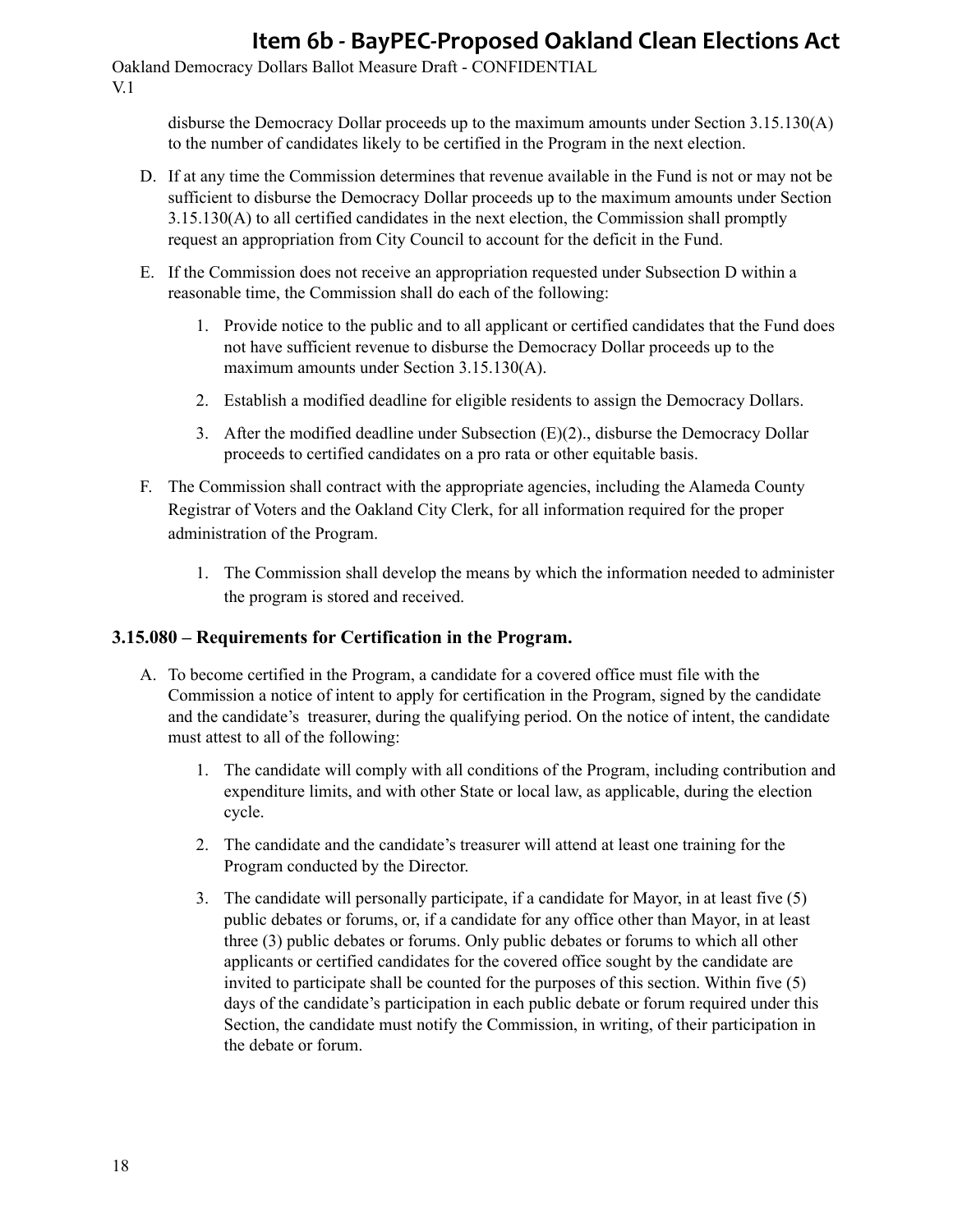- 4. If certified in the Program, the candidate will submit to a mandatory post-election audit by the Commission.
- B. During the qualifying period, an applicant candidate may submit a written application for certification in the Program to the Commission attesting that the candidate satisfies all of the following conditions:
	- 1. The candidate has filed with the Commission a notice of intent to apply for certification in the Program under Subsection A.
	- 2. The candidate meets the requirements for holding the covered office set forth in the City Charter.
	- 3. The candidate has qualified or will become qualified to appear on the ballot in the election.
	- 4. The candidate has filed and will continue to file, completely and accurately, all campaign statements and reports required by State or local law.
	- 5. The candidate owes no outstanding fine or penalty for a violation of State or local election law.
	- 6. The candidate has complied with and will continue to comply with all conditions of the Program for the election cycle.
	- 7. Within the qualifying period, the candidate has received the minimum number of qualifying contributions required for the covered office, as follows:
		- a. For Mayor, at least four hundred (400), including ten (10) qualifying contributions from each City Council district.
		- b. For City Attorney, City Auditor, or at-large City Councilmember, at least one hundred fifty (150), including five (5) qualifying contributions from each City Council district.
		- c. For District Councilmember, at least one hundred twenty-five (125), including five (5) qualifying contributions from each City Council district.
		- d. For School Board Director, at least seventy-five (75), including five (5) qualifying contributions from each school district.
- C. As part of an application for certification in the Program, an applicant candidate shall include documentation, as prescribed by the Commission, establishing the validity of each qualifying contribution required under Subsection (B)(7).
- D. An applicant candidate who has accepted a contribution in excess of the limit under Section 3.12.050(B) or 3.12.060(B) of the Oakland Municipal Code may not be certified in the Program unless, prior to or within thirty (30) days of filing an application for certification under Subsection B or within ten (10) days of being notified by the Commission, the candidate remits the portion of the contribution that is in excess of the limit under Sections 3.12.050(B) or 3.12.060(B) of the Oakland Municipal Code to the Commission for deposit in the Fund.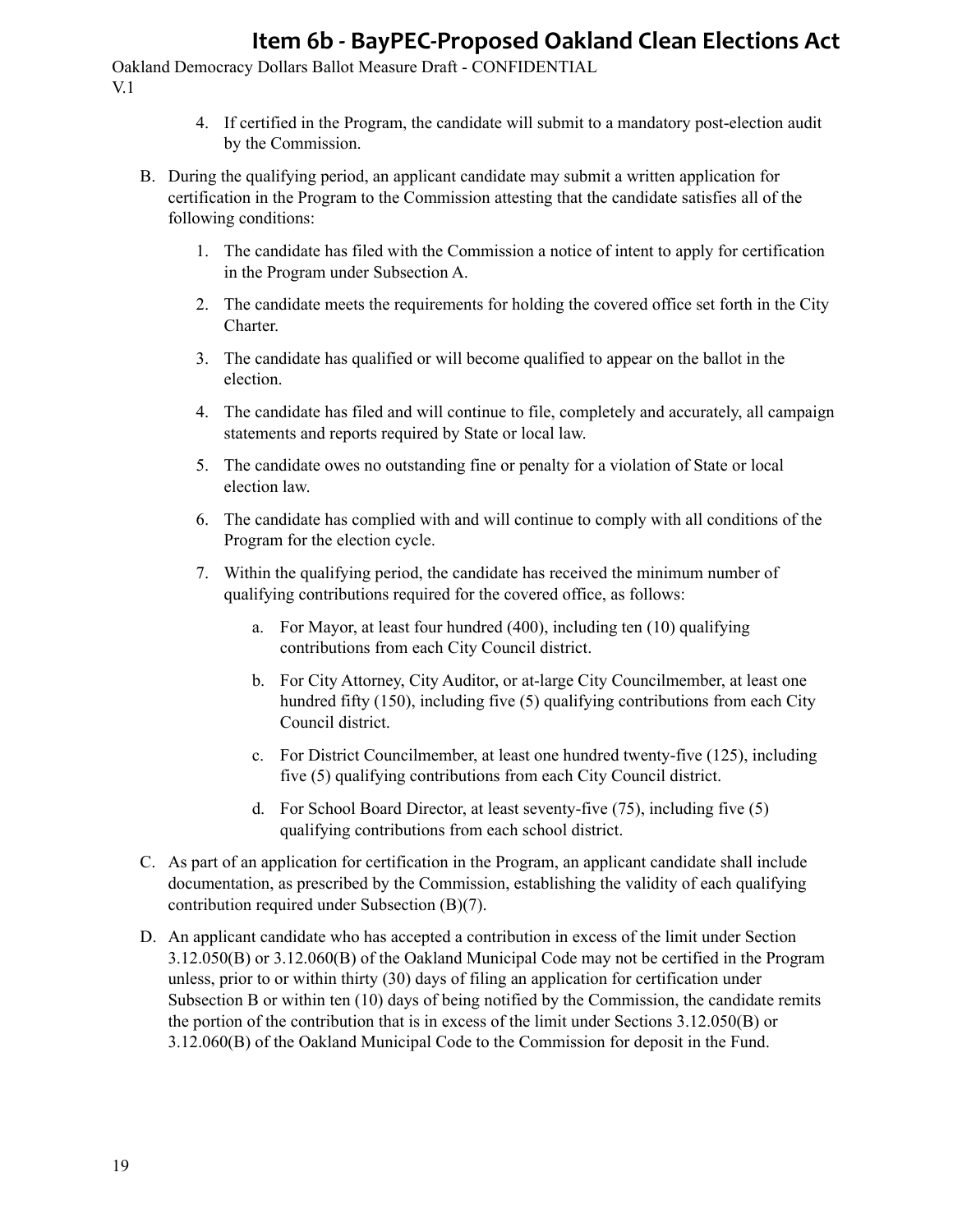- E. No later than ten (10) days after an applicant candidate submits an application for certification in the Program, the Executive Director shall determine whether the candidate has met the requirements of Subsection B and do the following:
	- 1. If the requirements are met, certify the candidate in the Program and provide written notice to the candidate of the certification.
	- 2. If the requirements are not met, provide written notice to the candidate of the denial of certification and provide an opportunity for the candidate to:
		- a. Cure any deficiencies in the application.
		- b. Appeal a denial of certification by the Executive Director to the Commission within fourteen (14) days of the Executive Director's decision to deny.
- F. The Executive Director may revoke a candidate's certification in the Program if the candidate:
	- 1. Fails to qualify to appear on the ballot for the covered office election.
	- 2. Withdraws from the election.
- G. A Certified Candidate whose certification in the program is revoked under subsection F may appeal his revocation to the Commission.
	- 1. The Commission shall develop a procedure for a candidate who submits a petition under Subsection F or any other candidate for the same covered office to appeal to the Commission a determination made by the Executive Director under Subsection F. Upon making a final decision on an appeal made under this Subsection, the Commission shall promptly notify the candidate who submitted the petition and all other candidates for the same covered office of its final decision.
- H. The Commission may revoke a candidate's certification in the Program if the candidate:
	- 1. Commits a violation of the requirements for certification under Subsection B.
	- 2. Fails to meet, misrepresents, or no longer meets the requirements in subsection B.
	- 3. Commits any other administrative, civil, and criminal violation of this Act or state or local law, as determined by the Commission or in an administrative criminal, or civil proceeding of another body.
- I. The Executive Director shall provide a written determination to a candidate whose certification in the Program is revoked under Subsection F or H that includes both of the following:
	- 1. The specific reason under Subsection F or H for revoking the candidate's certification.
	- 2. The specific facts found by the Commission that form the basis for revoking the candidate's certification.
- J. A candidate whose certification in the Program is revoked under Subsection F or H shall return to the Commission, for deposit in the Fund, any remaining Democracy Dollar proceeds in the candidate's campaign account in accordance with Section 3.15.170. If the candidate's certification is revoked pursuant to Subsection  $H(2)$  or (3), the candidate shall be personally liable for any Democracy Dollar proceeds expended by the candidate.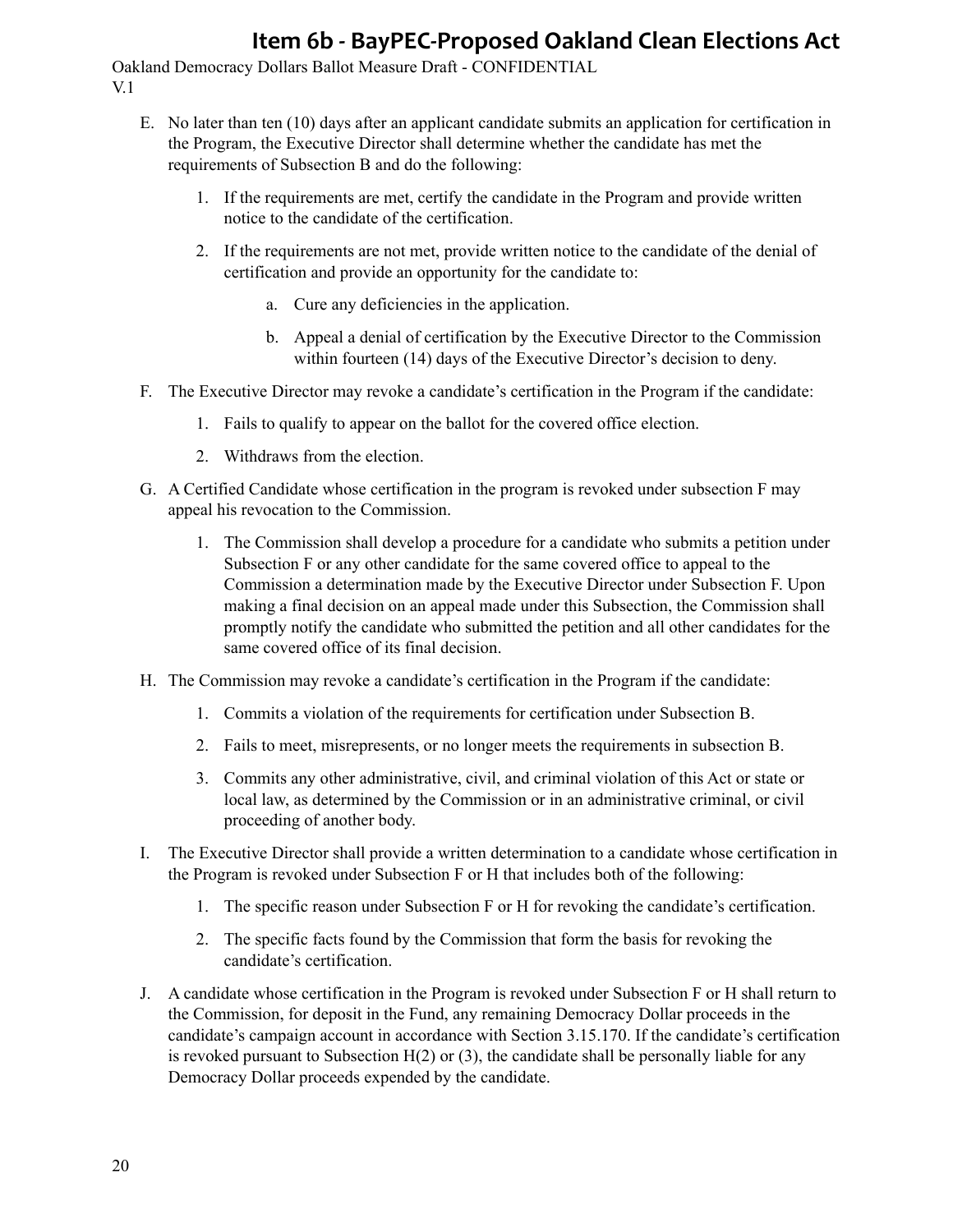Oakland Democracy Dollars Ballot Measure Draft - CONFIDENTIAL V.1

K. A candidate whose certification is revoked under Subsection F or H may appeal the final decision of the Commission to the Alameda County Superior Court.

#### **3.15.090 – Distribution of Democracy Dollars.**

- A. Each Democracy Dollar shall represent twenty-five dollars (\$25.00) of revenue from the Fund, subject to adjustment by the Commission pursuant to Section 3.15.050(B) rounded to the nearest five (5) dollars.
- B. Except as provided in Subsection C, the Commission shall mail to each eligible resident who is registered to vote, at the eligible resident's address listed in voter registration records, four (4) Democracy Dollars on a date no later than April 1 of the year in which an election occurs. Thereafter, the Commission shall mail to any eligible resident who becomes registered to vote after the initial mailing the same number of Democracy Dollars periodically until at least October 1. The Commission may then mail to any eligible resident who becomes registered to vote after the initial mailing the same number of Democracy Dollars periodically until at least ten (10) days after election day of the year in which an election occurs.
- C. The Commission shall electronically distribute the Democracy Dollars under Subsection B to an eligible resident if the eligible resident does all of the following:
	- 1. Submits a request, on a means developed by the Commission, that indicates that the eligible resident wants to receive the Democracy Dollars electronically.
	- 2. Provides the Commission a valid email address.
	- 3. Attests, under the penalty of perjury, that the email provided to the Commission:
		- i. Is valid;
		- ii. Has not been used to request Democracy Dollars more than once; and
		- iii. Belongs to the eligible resident making the request; or
		- iv. Belongs to an authorized agent of an eligible resident making the request, as defined by the Commission.
- D. Prior to the last day for assigning a Democracy Dollar under Section 3.15.110(B)(4), an eligible resident who does not receive Democracy Dollars in a mailing under Subsection B, or electronic mailing under Subsection C, may submit a request, via a means developed by the Commission, to receive Democracy Dollars from the Commission. After the Commission verifies that the person submitting the request is an eligible resident and that the provision of Democracy Dollars to the eligible resident is otherwise permitted under this Act, the Commission shall provide the eligible resident the same number of Democracy Dollars mailed to eligible residents under Subsection B.
- E. An eligible resident may apply to the Commission to replace a Democracy Dollar if the eligible resident submits to the Commission a statement, via a means developed by the Commission, that the Democracy Dollar was lost or stolen.
- F. The Commission shall develop a procedure to determine whether to issue a replacement Democracy Dollar to an eligible resident who submits a statement under Subsection E.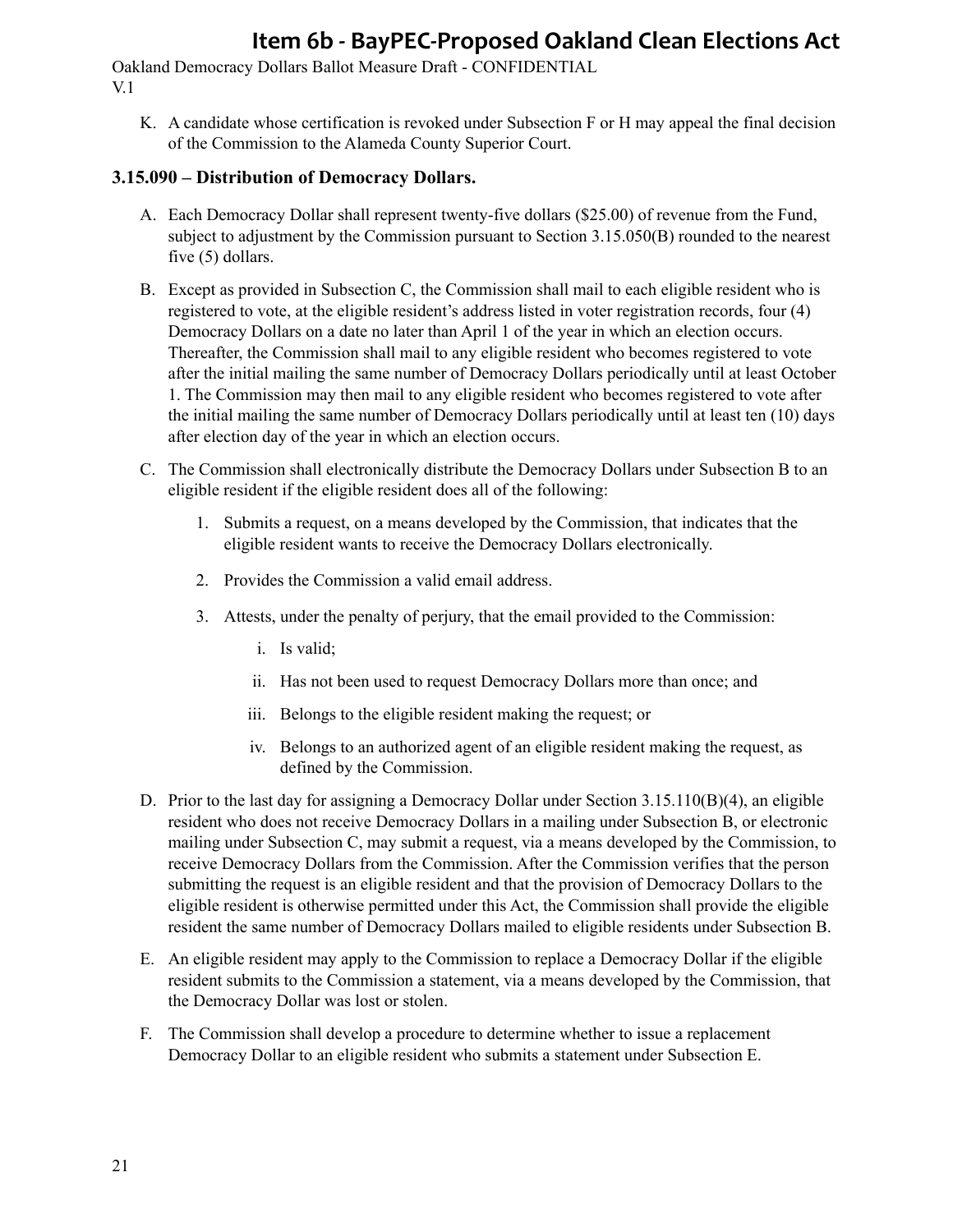Oakland Democracy Dollars Ballot Measure Draft - CONFIDENTIAL V.1

G. The Commission shall cancel a Democracy Dollar if the Commission determines that it is lost or stolen.

#### **3.15.110 – Assignment of Democracy Dollars.**

- A. In order to assign a Democracy Dollar to an applicant or certified candidate, an eligible resident shall do all of the following:
	- 1. Write the name of the candidate on the Democracy Dollar.
	- 2. Sign and date the Democracy Dollar.
	- 3. Submit the Democracy Dollar by doing any of the following:
		- i. Mailing the Democracy Dollar to the Commission. A Democracy Dollar shall be considered properly assigned if it is postmarked no later than 30 days after the day of the election.
		- ii. Personally delivering the Democracy Dollar to a candidate or a representative of the candidate who is registered with the Commission for the purpose of receiving a Democracy Dollar on behalf of the candidate.
		- iii. Personally delivering the Democracy Dollar to the Commission.
		- iv. Assigning the Democracy Dollar on a secure online portal created by the Commission for the purpose of assigning a Democracy Dollar, when such a portal becomes available pursuant to Section  $3.15.050(C)(5)(f)$ .
	- 4. As used in subsection (ii), the Commission shall determine the means by which candidates or representatives of candidates shall register with the Commission for the purpose of receiving a Democracy Dollar on behalf of the candidate.
	- 5. Only the following individuals may be registered as a "representative of the candidate" under this section:
		- i. Unpaid volunteers for the candidate's campaign; and
		- ii. Members of the candidate's campaign staff that are regularly employed by the campaign.
- B. An eligible resident may not do any of the following:
	- 1. Change the assignment of a Democracy Dollar after the eligible resident assigns the Democracy Dollar to a candidate.
	- 2. Assign a Democracy Dollar by proxy, power of attorney, or agent.
	- 3. Assign a Democracy Dollar in a manner other than as provided under Subsection A.
	- 4. Assign a Democracy Dollar later than thirty (30) days after the day of the election.
- C. A Democracy Dollar is expired and may not be assigned if the person to whom the Democracy Dollar was distributed no longer qualifies as an eligible resident.

#### **3.15.120 – Redemption and Disbursement of Democracy Dollar Proceeds.**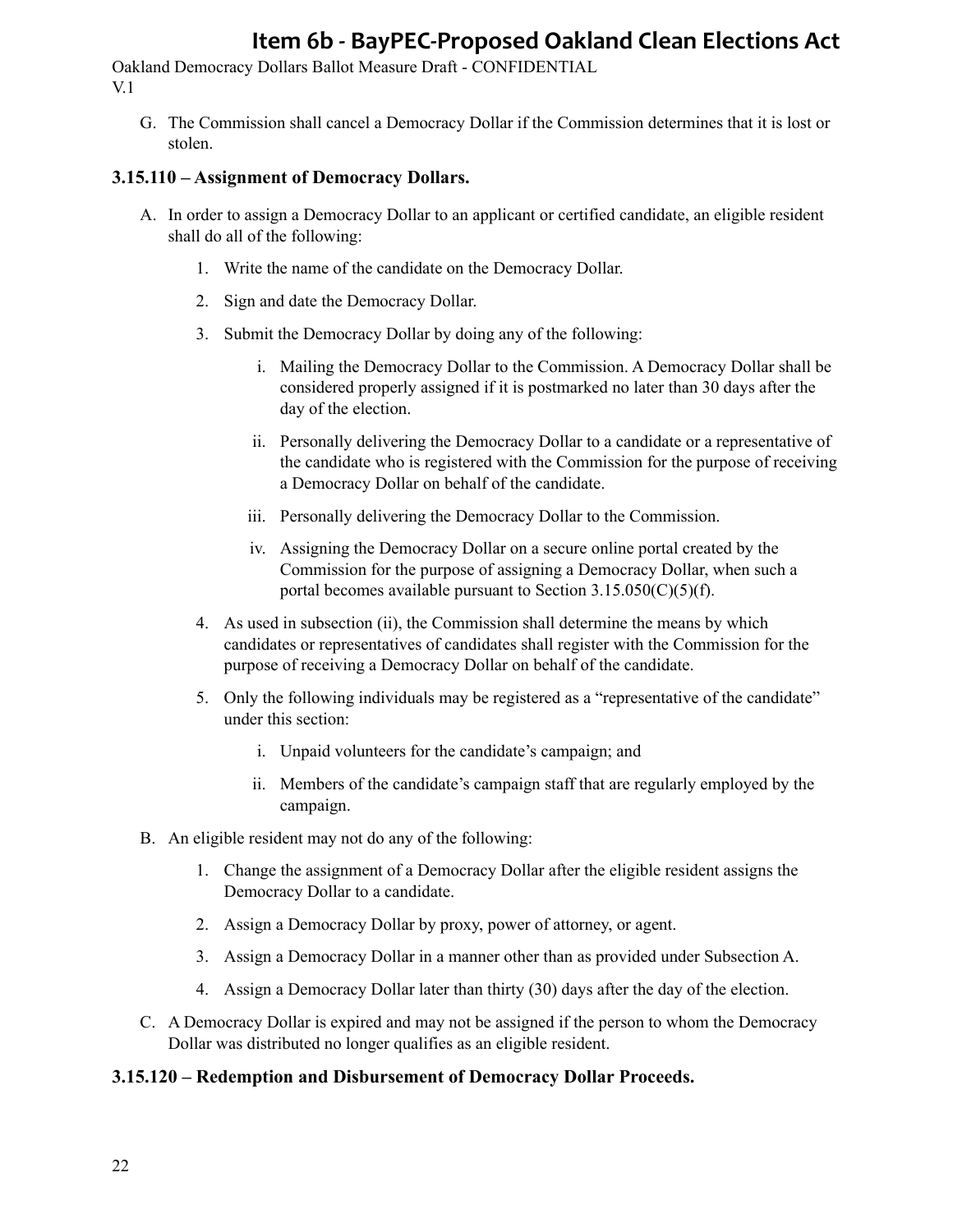Oakland Democracy Dollars Ballot Measure Draft - CONFIDENTIAL V.1

- A. A certified candidate may redeem the Democracy Dollar assigned to the candidate pursuant to Section 3.15.110(A) by mailing or delivering the Democracy Dollars to the Commission up to thirty (30) days after the day of an election.
- B. For each Democracy Dollar assigned to an applicant or certified candidate pursuant to Section 3.15.110(A), the Commission shall disburse Democracy Dollar proceeds from the Fund to the candidate if the Commission verifies all of the following:
	- 1. The candidate to whom the Democracy Dollar is assigned is a certified candidate at the time the Commission disburses the Democracy Dollar proceeds.
	- 2. The Democracy Dollar was properly assigned by an eligible resident.
	- 3. Disbursement of Democracy Dollar proceeds would not cause the candidate to exceed the maximum amount of Democracy Dollar proceeds available under Section 3.15.130(A)
- C. Subject to Subsections D and E, the Commission shall determine and publish, in its timeline under Section  $3.15.050(C)(4)(c)$ , all dates on which the Commission will disburse Democracy Dollar proceeds to certified candidates in the year of an election.
- D. Except as provided in Subsection E, the Commission shall disburse Democracy Dollar proceeds to certified candidates no less frequently than twice per month.
- E. In the month immediately prior to the month in which an election occurs and until the election occurs, the Commission shall disburse Democracy Dollar proceeds to certified candidates at least once per week.

### **3.15.130 – Maximum Amounts of Democracy Dollar Proceeds.**

- A. In a contested election, the Commission shall not disburse to a certified candidate more than the maximum amount of Democracy Dollar proceeds available for the covered office, subject to adjustment under Section 3.15.200, as follows:
	- 1. For Mayor: four hundred thousand dollars (\$400,000).
	- 2. For City Auditor: one hundred fifty thousand dollars (\$150,000).
	- 3. For City Attorney: one hundred fifty thousand dollars (\$150,000).
	- 4. For City Councilmember-at-large: one hundred fifty thousand dollars (\$150,000).
	- 5. For District City Councilmember: one hundred thousand dollars (\$100,000).
	- 6. For School Board Director: fifty thousand dollars (\$50,000).
- B. Notwithstanding Subsection A, the Commission may not disburse more than ten thousand dollars (\$10,000) in Democracy Dollar proceeds to any certified candidate in an uncontested election, subject to adjustment under Section 3.15.200.
- C. If an uncontested election becomes a contested election, the Commission shall disburse proceeds, on the next published date of disbursement, for all Democracy Dollars properly assigned to a certified candidate to date, up to the amounts specified in Subsection A.

### **3.15.140 – Expenditure Limits.**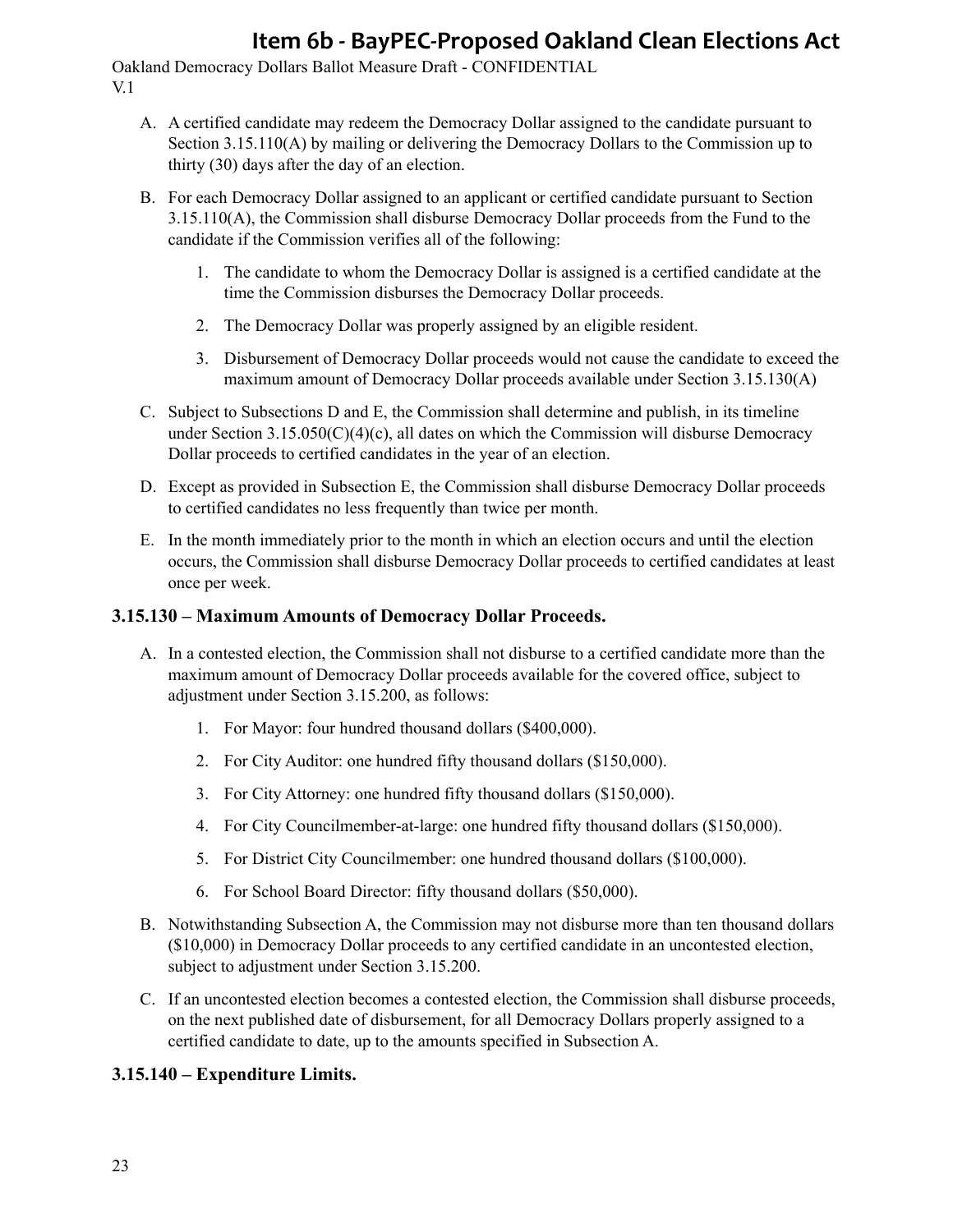- A. In an election cycle, an applicant or certified candidate may not make qualified campaign expenditures in excess of the expenditure limit for the covered office, subject to adjustment under Section 3.15.200, as follows:
	- 1. For Mayor: four hundred seventy thousand dollars (\$470,000).
	- 2. For City Auditor: two hundred thousand dollars (\$200,000).
	- 3. For City Attorney: two hundred thousand dollars (\$200,000).
	- 4. For City Councilmember-at-large: two hundred thousand dollars (\$200,000).
	- 5. For District City Councilmember: one hundred fifty thousand dollars (\$150,000).
	- 6. For School Board Director: seventy-five thousand dollars (\$75,000).
- B. An applicant or certified candidate may petition the Executive Director, on a means developed by the Commission, to release the candidate from the applicable expenditure limit under Subsection A.
- C. The Executive Director shall release a candidate who has submitted a petition under Subsection B from the applicable expenditure limit if the candidate demonstrates, and the Director verifies, that the sum of any of the following amounts exceeds the applicable expenditure limit by any amount:
	- 1. The value of all contributions received by another candidate for the same covered office, plus all Democracy Dollar proceeds disbursed to that candidate to date under Section 3.15.120, plus the value of Democracy Dollars assigned to that candidate but not yet disbursed;
	- 2. The value of independent expenditures opposing the candidate who submitted the petition; and
	- 3. The value of independent expenditures supporting another candidate for the same covered office.
- D. If the Commission determines that release from the applicable expenditure limit is required for an applicant or certified candidate under Subsection C, the Commission shall continue to disburse Democracy Dollar proceeds to the candidate, pursuant to Section 3.15.120, up to an amount that:
	- 1. Does not exceed the maximum amount of Democracy Dollar proceeds available to the candidate under 3.15.130; and
	- 2. Does not cause the sum of the total Democracy Dollar proceeds disbursed to the candidate plus the value of all monetary or in-kind contributions received by the candidate to exceed the applicable expenditure limit under Subsection A.
- E. Within two (2) business day of the date on which a candidate submits a petition under Subsection B, the Executive Director may do both of the following:
	- 1. Review the petition and determine whether the candidate's release from the applicable expenditure limit is required under Subsection C.
	- 2. Notify the candidate who submitted the petition and all other candidates for the same covered office of the Executive Director's determination regarding the petition.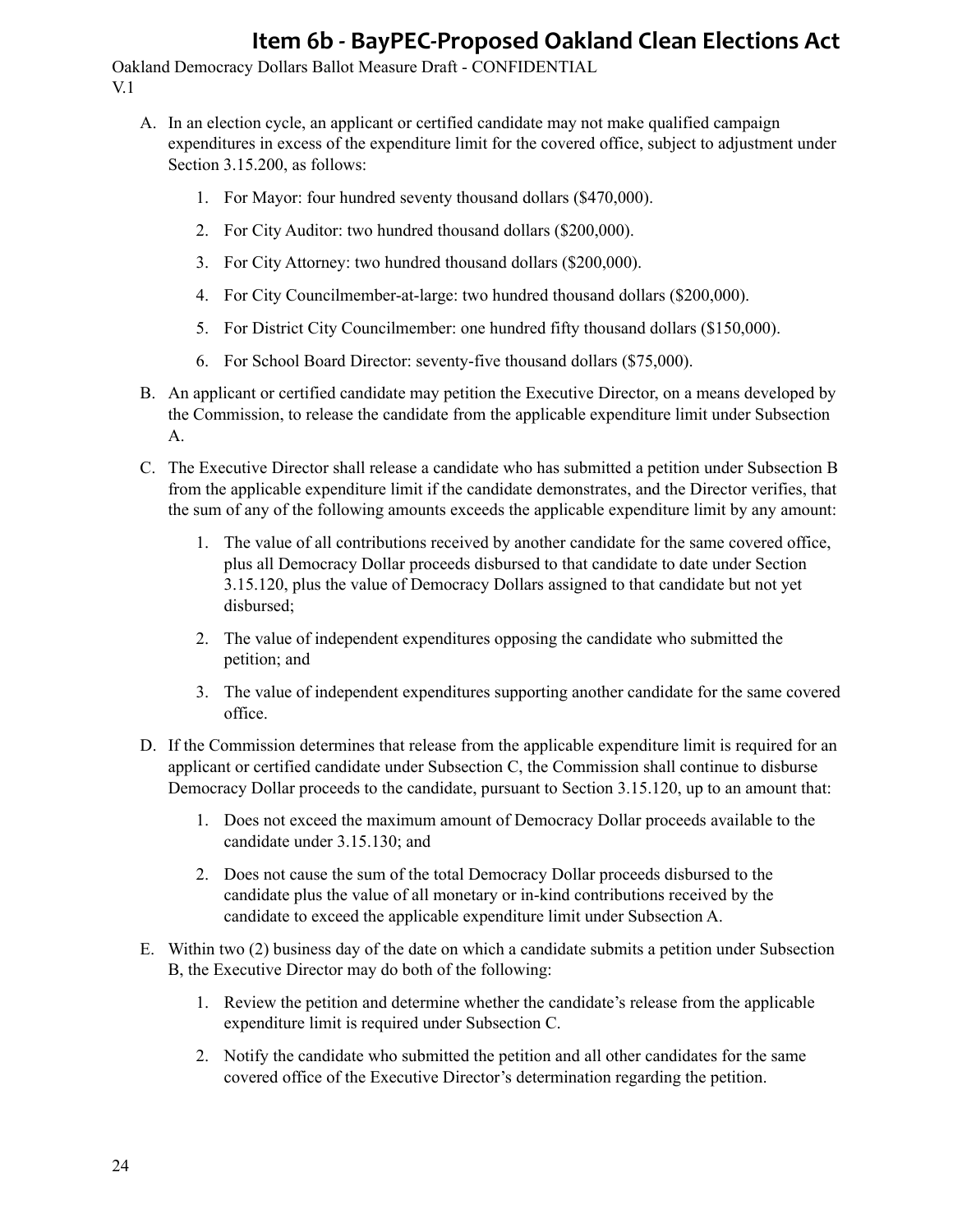Oakland Democracy Dollars Ballot Measure Draft - CONFIDENTIAL V.1

- F. The Executive Director may review statements filed pursuant to State and local law, including Government Code Section 84204, to determine whether an independent expenditure opposes or supports one or more candidates for a covered office.
- G. A candidate who submits a petition under Subsection B or any other candidate for the same covered office may appeal to the Commission a determination made by the Executive Director under Subsection E. Upon making a final decision on an appeal made under this Subsection, the Commission shall promptly notify the candidate who submitted the petition and all other candidates for the same covered office of its final decision.

### **3.15.150 – Limits on Contributions and Use of Personal Funds.**

- A. An applicant or certified candidate may not solicit or receive a contribution that exceeds the limits in Sections 3.12.050(B) and 3.12.060(B) of the Oakland Municipal Code, as applicable.
- B. An applicant or certified candidate may not knowingly solicit contributions for a local committee or any other person or entity that has made or will make independent expenditures to support or oppose a candidate for City office.
- C. An applicant or certified candidate may not make expenditures from or use the candidate's personal funds or property or the funds or property jointly held with the candidate's spouse, domestic partner, or unemancipated children in connection with the candidate's election, except as a contribution to the candidate's campaign committee in an amount that does not exceed, in the aggregate during an election cycle, ten thousand dollars (\$10,000), indexed to inflation, and subject to adjustment under Section 3.15.200.

### **3.15.160 – Use of Campaign Funds.**

- A. An applicant or certified candidate may only use campaign funds, including Democracy Dollar proceeds or contributions, for making qualified campaign expenditures, as defined by applicable state law.
- B. In addition to any other restrictions in State or local law, an applicant or certified candidate may not use campaign funds, including Democracy Dollar proceeds or contributions, for any of the following:
	- 1. Personal use, as defined by rule of the Commission.
	- 2. A payment in violation of any law.
	- 3. A payment of any fine or penalty assessed under State or local law.
	- 4. A payment in connection with any administrative or judicial proceeding.
	- 5. Compensation to the candidate or a family member of the candidate, or a payment to a business in which the candidate or an immediate family member of the candidate has a 10% or greater ownership interest.
	- 6. A contribution or loan to another candidate or committee.
	- 7. An independent expenditure.
	- 8. A cash payment for any purpose.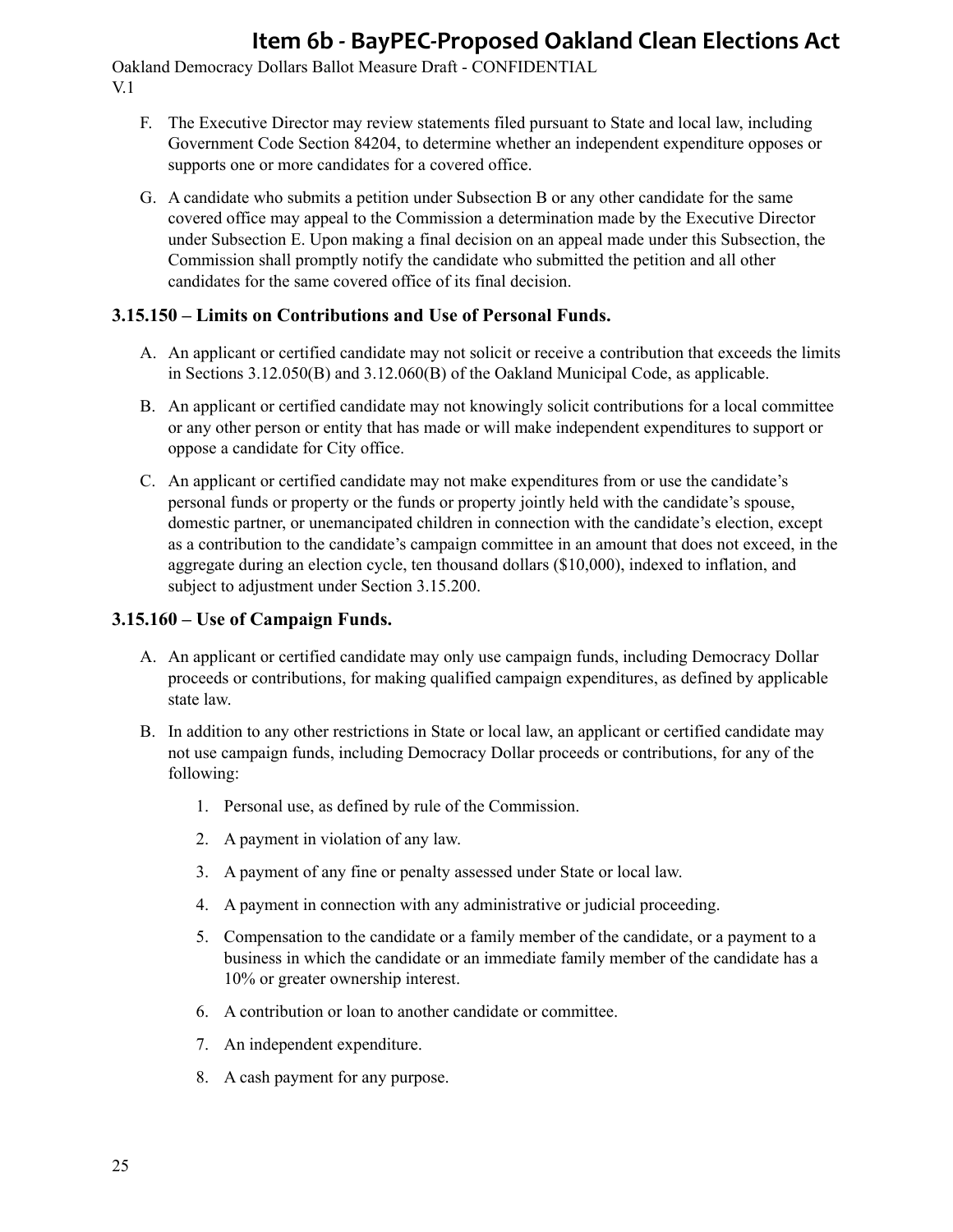Oakland Democracy Dollars Ballot Measure Draft - CONFIDENTIAL V.1

- 9. A gift, except for campaign items of de minimis value such as signs, buttons, or brochures.
- 10. A payment for goods or services in excess of fair market value.
- 11. An inaugural or office holder expense.
- 12. A payment to any person to collect Democracy Dollars on behalf of the candidate, except for compensation paid to a regularly employed member of the candidate's campaign staff.
- 13. Any other use prohibited by the Commission.

#### **3.15.170 – Return of Surplus Funds.**

After paying campaign debts and obligations, incurred before election day, a certified candidate shall return to the Commission, for deposit into the Fund, any remaining campaign funds of the candidate up to the amount of Democracy Dollar proceeds received by the candidate no later than three (3) months after any of the following:

- A. The Executive Director or Commission revokes the candidate's certification in the program under Section 3.15.080(F) or (H).
- B. The candidate withdraws from the election or dies.
- C. The date of the election.

#### **3.15.180 – Unlawful Sale, Transfer, or Use of Democracy Dollars.**

A person may not do or attempt to do any of the following:

- A. Purchase, sell, or transfer a Democracy Dollar for consideration.
- B. Obtain or control a Democracy Dollar with the intent to deprive an eligible resident of its lawful use.
- C. Transfer a Democracy Dollar obtained or controlled as provided under Subsection B.
- D. Alter or assign a Democracy Dollar distributed to another person.
- E. Collect or receive a Democracy Dollar assigned by another person, except as permitted by Section 3.15.110(A).
- F. Create and distribute a forged or inauthentic Democracy Dollar with the intent to hold out the Democracy Dollar as authentic.
- G. Any other activity proscribed by rule of the Commission.

#### **3.15.190 - Enforcement.**

- A. Any person who violates this Act is subject to civil and administrative penalties under this section.
- B. Any person who violates this Act, causes another person to violate this Act, or aids and abets another person in violating this Act shall be liable, for each violation of this Act, in a civil action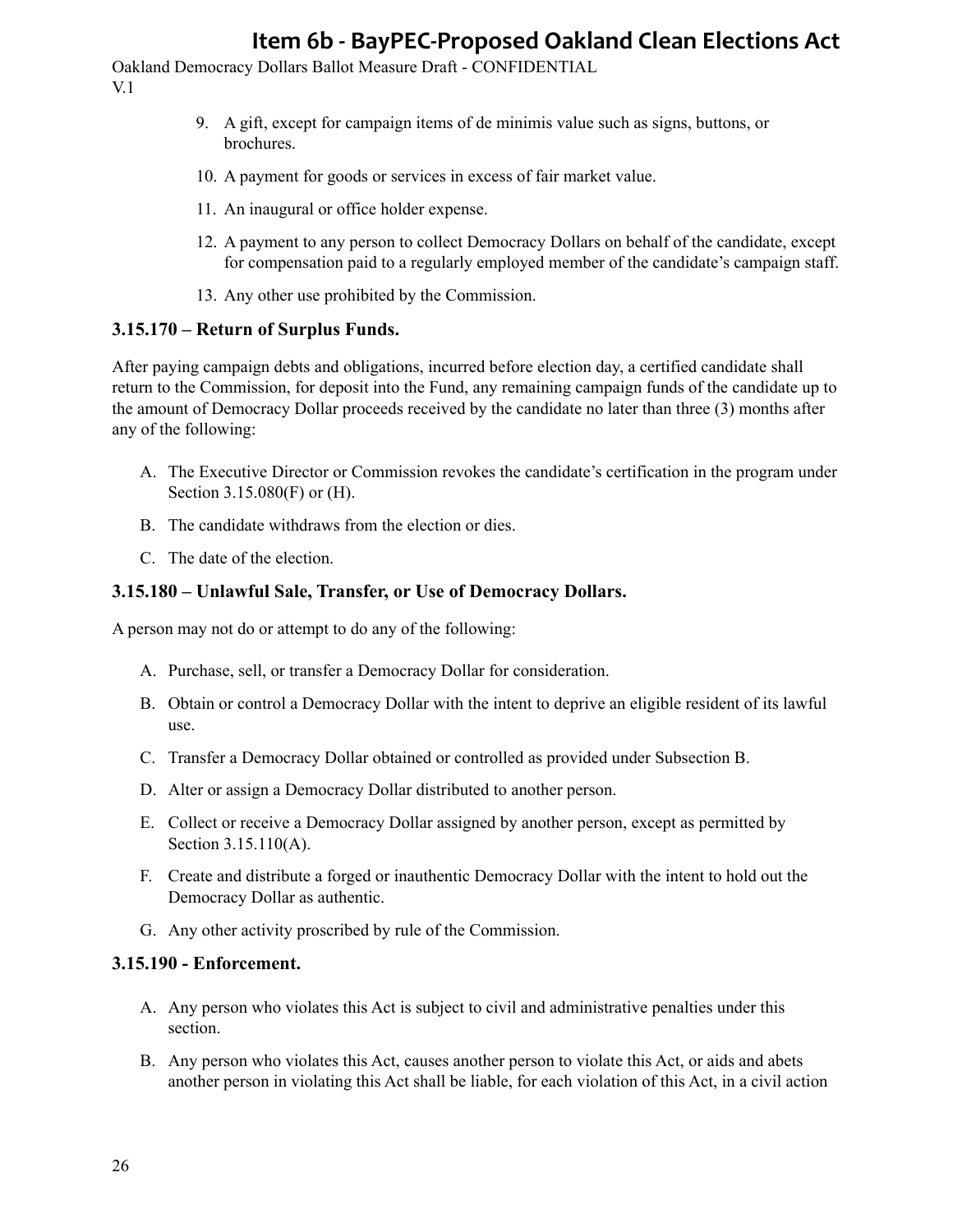Oakland Democracy Dollars Ballot Measure Draft - CONFIDENTIAL V.1

> brought by the Commission for the maximum penalty amount allowed under the Commission's penalty guidelines.

- 1. In assessing a civil penalty under this Section, a court may take into account the seriousness of the violation and the degree of culpability of the defendant.
- 2. If two (2) or more persons are responsible for a violation of this Act, they shall be jointly and severally liable.
- 3. A decision by the Commission to initiate a civil enforcement action under this Act requires an affirmative vote of at least five (5) of its members.
- C. Any person who violates this Act, causes another person to violate this Act, or aids and abets another person in violating this Act shall be liable, for each violation of this Act, in an administrative proceeding before the Commission held pursuant to the Commission's complaint procedures. The Commission may impose administrative penalties in an amount up to the maximum penalty amount allowed under the Commission's penalty guidelines..
	- 1. For knowing and willful violations of this Act, the Commission shall impose administrative penalties in an amount of at least one thousand dollars (\$1,000) per violation.
	- 2. If two (2) or more persons are responsible for any violation, they shall be jointly and severally liable.
- D. The Commission may sue for injunctive relief to enjoin violations or to compel compliance under this Act.
- E. The Commission shall develop guidelines for imposing penalties and exercising enforcement discretion under this Act. In addition to civil and administrative penalties, the Commission may issue warnings, require forfeiture of funds, including Democracy Dollars, or impose other remedial measures to enforce and oversee compliance with this Act.

### **3.15.200 – Adjustments for Inflation.**

- A. Beginning in January of 2025 and in January of every odd-numbered year thereafter, the Commission shall increase all of the following:
	- 1. The maximum amount of Democracy Dollar proceeds under Section 3.15.130(A)-(B) by the percent increase, if any, in the Consumer Price Index, rounding to the nearest one thousand dollar (\$1,000) value.
	- 2. The expenditure limits under Section 3.15.140(A) by the percent increase, if any, in the Consumer Price Index, rounding to the nearest one thousand dollar (\$1,000) value.
	- 3. The limits on use of personal funds under 3.15.150(C) by the percent increase, if any, in the Consumer Price Index, rounding to the nearest five hundred (\$500) value.
- B. For the purpose of this section, the Commission shall use the Consumer Price Index for all Urban Consumers in the San Francisco-Oakland-San Jose, CA metropolitan statistical area, as published by the United States Department of Labor, Bureau of Statistics, or if such an index is discontinued, then the most similar successor index.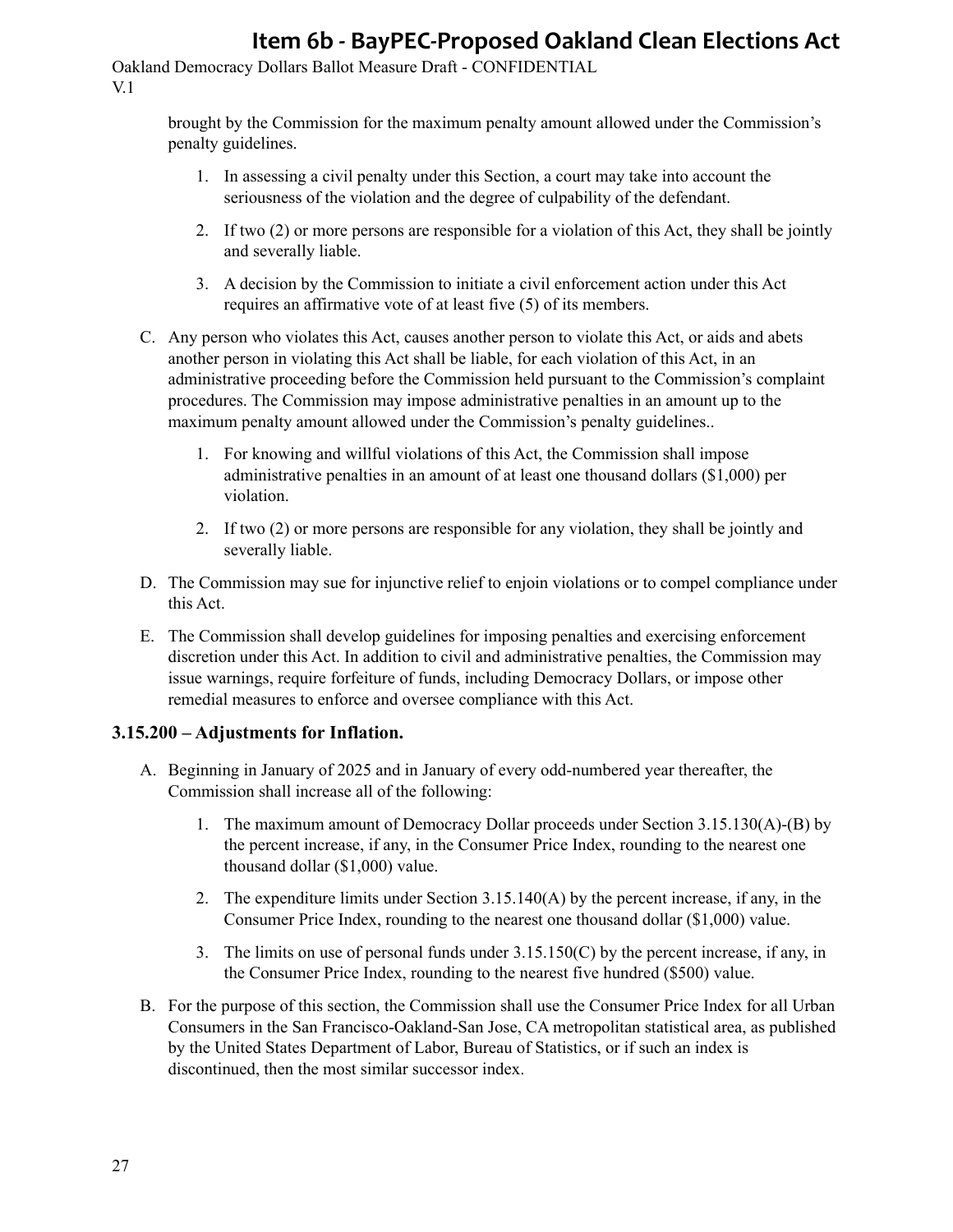Oakland Democracy Dollars Ballot Measure Draft - CONFIDENTIAL V.1

C. The Commission shall publish the adjusted amounts under Subsection A no later than the 1st of February of the year in which the adjustment occurs.

### **3.15.210 – Initial Applicability.**

This Act shall first apply to elections in 2024 and in election cycles thereafter. **3.15.220 – Severability.**

If a provision of this Act or its application to any person or circumstances is held invalid, the invalidity shall not affect any other provisions or applications of this Act that can be given effect without the invalid provision or application.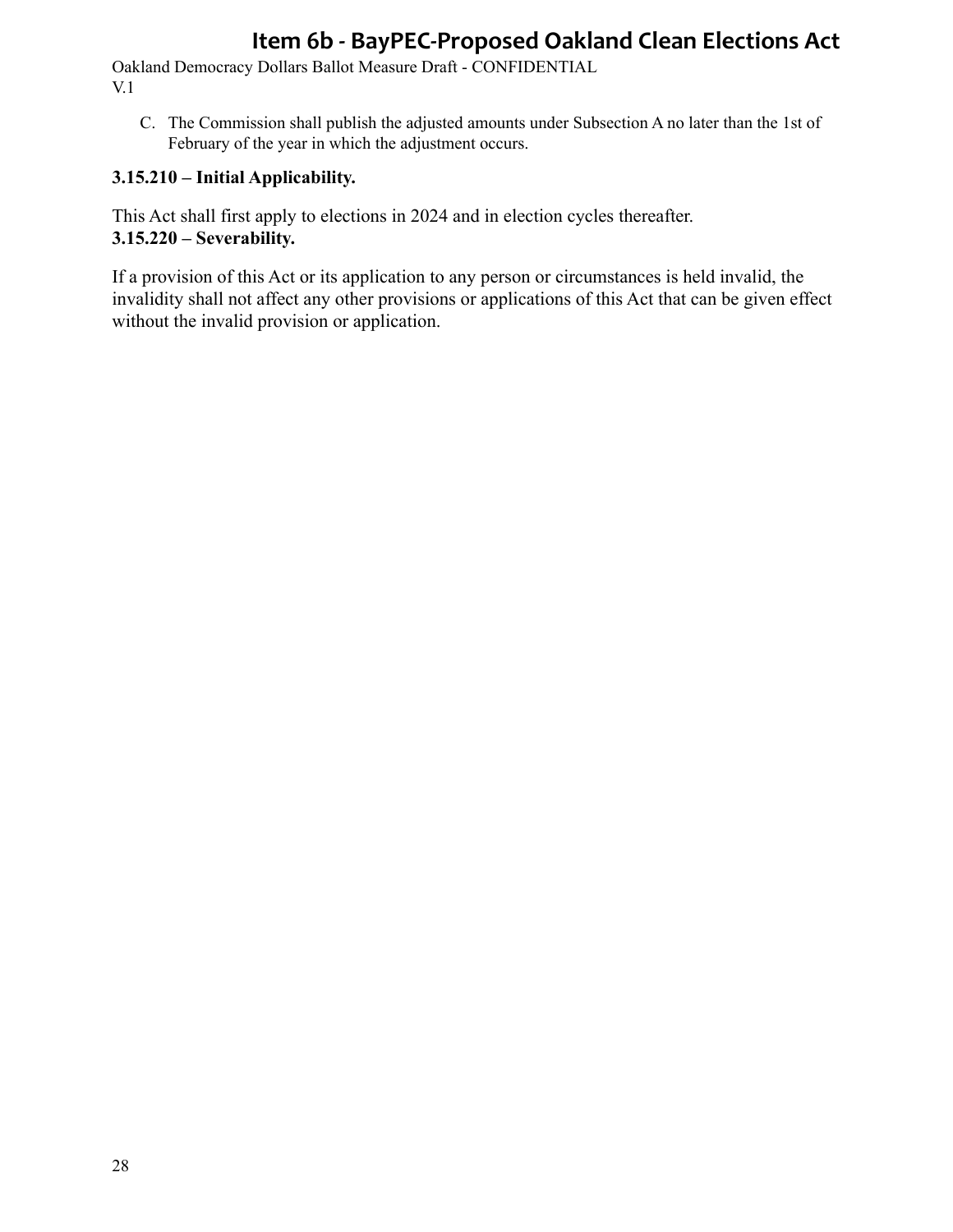Oakland Democracy Dollars Ballot Measure Draft - CONFIDENTIAL V.1

## **SEC. 2. AMENDS CHAPTER 3.12 TITLED "THE CITY OF OAKLAND CAMPAIGN REFORM ACT" AS FOLLOWS, WHERE LANGUAGE THAT HAS BEEN STRUCK THROUGH IS REMOVED AND LANGUAGE WITH AN UNDERLINE HAS BEEN ADDED:**

#### **Article I. - Findings and Purpose.**

#### **3.12.010 - Title.**

This Chapter shall be known as the City of Oakland Campaign Reform Act, hereinafter "the Act."

#### **3.12.020 - Findings and Declarations.**

The Oakland City Council finds and declares each of the following:

- A. Monetary contributions to political campaigns are a legitimate form of participation in our political process, but the financial strength of certain individuals or organizations should not enable them to exercise a disproportionate or controlling influence on the election of candidates.
- B. The rapidly increasing costs of political campaigns have forced many candidates to raise larger and larger percentages of money from interest groups with a specific financial stake in matters under consideration by the City government. This has caused the public perception that votes are being improperly influenced by monetary contributions. This perception is undermining the credibility and integrity of the governmental process.
- C. Candidates are raising less money in small contributions and more money in large individual and organizational contributions. This has created the public impression that the small contributor has an insignificant role to play in political campaigns.
- D. High campaign costs are forcing elected City Officials to spend more time on fundraising and less time on the public's business. The constant pressure to raise contributions is distracting elected City Officials from urgent governmental matters.
- E. Elected City Officials are responding to high campaign costs by raising larger amounts of money. This fundraising distracts them from important public matters, encourages contributions, which may have a corrupting influence, and gives incumbents an overwhelming and patently unfair fundraising advantage over potential challengers.
- F. Based on existing circumstances in Oakland, including those enumerated in the Oakland Fair Elections Act, the contribution limits established by this Act will not prevent candidates from raising the resources necessary to run an effective campaign.
- G. Disclosure of donors who have financial interests with the City of Oakland and also of City Officials who solicit contributions safeguards against potential conflicts of interest.
- H. For transparency, and to protect our democracy, including from the risk of secretive big money, it is important that the public have a right to know who is paying for, and who is sending, advocacy and campaign communications.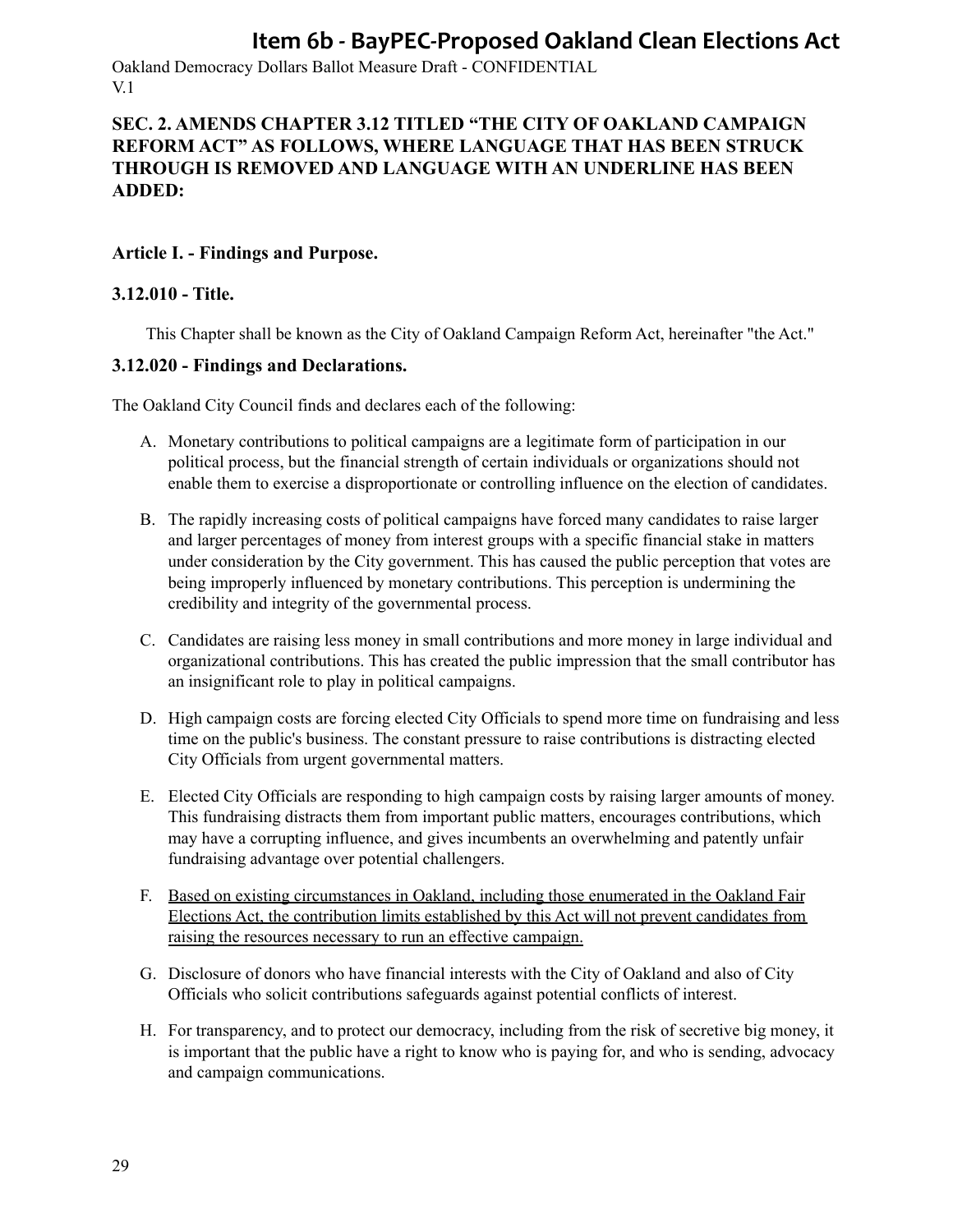Oakland Democracy Dollars Ballot Measure Draft - CONFIDENTIAL V.1

- I. The enhanced transparency requirements established by the Oakland Fair Elections Act and this Act will ensure the right of Oakland residents to know who is spending big money to influence their vote by requiring disclosure for big independent spenders and by requiring ads run by political committees to identify additional top donors. This additional transparency will enable voters to better evaluate the sources and credibility of the electoral advertising they are receiving.
- J. The integrity of the governmental process, the competitiveness of campaigns and public confidence in local officials are all diminishing.
- K. This Act shall be liberally construed and vigorously enforced to ensure its purposes are fulfilled.

## **3.12.030 - Purpose of this Act.**

The purpose of this Act is to accomplish the following:

- A. To ensure that all individuals and interest groups in our City have a fair and equal opportunity to participate in elective and governmental processes.
- B. To reduce the influence of large contributors with a specific financial stake in matters under consideration by the City, and to counter the perception that decisions are influenced more by the size of contributions than by the best interests of the people of Oakland.
- C. To limit overall expenditures in campaigns, thereby reducing the pressure on candidates to raise large campaign war chests for defensive purposes, beyond the amount necessary to communicate reasonably with voters.
- D. To reduce the advantage of incumbents and thus encourage competition for elective office.
- E. To allow candidates and elected City Officials to spend a smaller proportion of their time on fundraising and a greater proportion of their time dealing with issues of importance to their constituents and the community.
- F. To ensure that serious candidates are able to raise enough money to communicate their views and positions adequately to the public, thereby promoting public discussion of the important issues involved in political campaigns.
- G. To curb corruption and the appearance of corruption by providing reasonable limits on contributions to candidates and political committees and requiring disclosure of the sources of money spent to influence elections in Oakland.
- H. To ensure that residents of Oakland have more information about the sources of funds that are used to influence their vote by enhancing the public disclosure of independent spending and requiring additional information in on-ad disclaimers by political committees.
- I. To help restore public trust in governmental and electoral institutions.

## **Article II. - Definitions**

## **3.12.040 - Interpretation of this Act.**

Unless the term is specifically defined in this Act or the contrary is stated or clearly appears from the context, the definitions set forth in the California Political Reform Act (California Government Code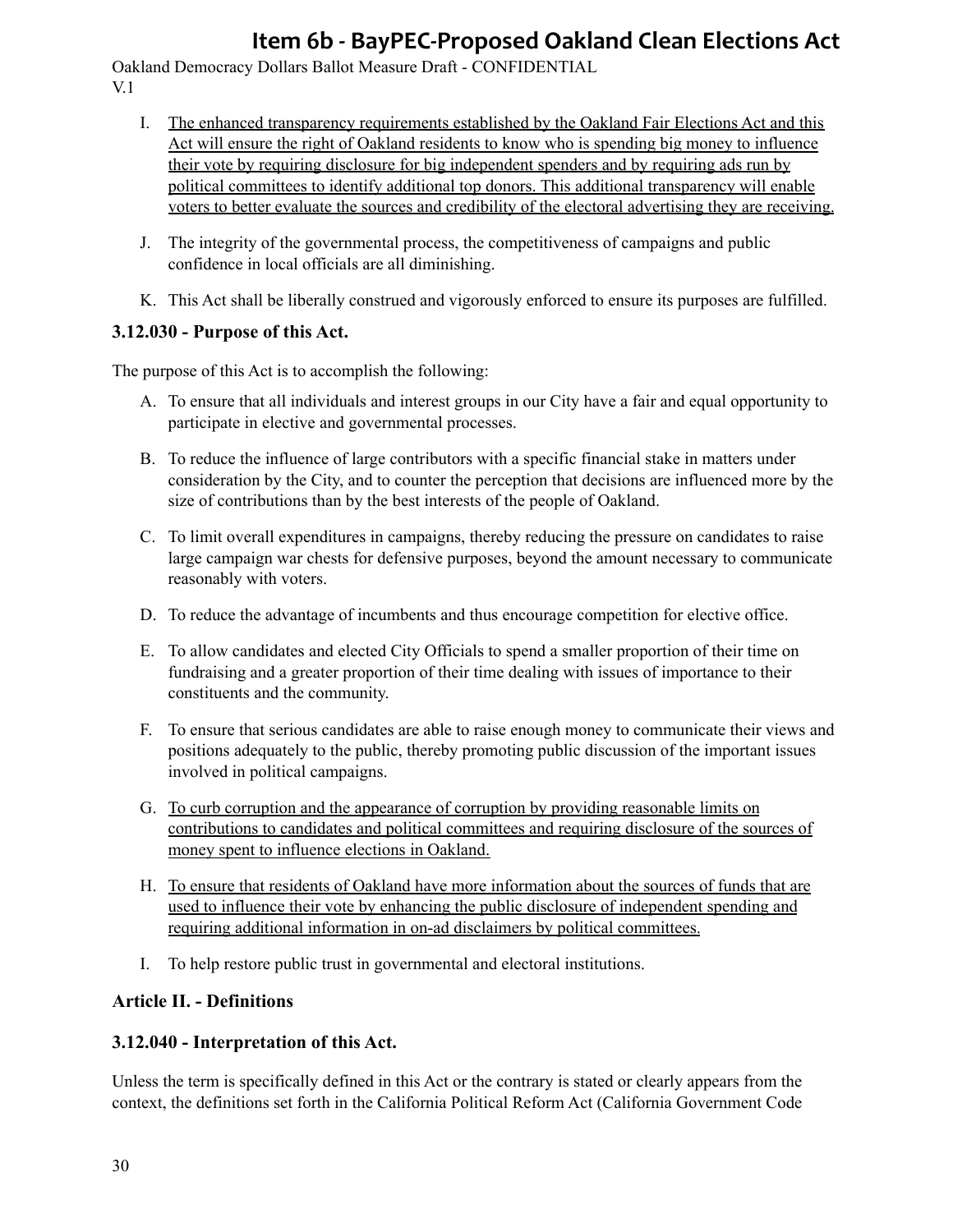Oakland Democracy Dollars Ballot Measure Draft - CONFIDENTIAL V.1

Sections 81000 through 91014), as amended, and Fair Political Practices Commission Regulations (Title, Section 18110, *et seq.*, of the California Code of Regulations), as amended, shall govern the interpretation of this Act.

- A. "Broad-based political committee" means a committee of persons which has been in existence for more than six (6) months, receives contributions from one hundred (100) or more persons, and acting in concert makes contributions to five (5) or more candidates.
- B. "Candidate" means any candidate, as defined by the California Political Reform Act, for City Office.
- C. "City" means the City of Oakland.
- D. "City Office" includes, but is not limited to, City of Oakland Mayor (Mayor), City of Oakland City Attorney (City Attorney), City of Oakland City Auditor (City Auditor), City of Oakland City Councilmembers (Councilmembers), and Oakland School Board Directors (School Board Directors).
- E. "City Official" means any person holding a City Office, any member of a City board or commission, and any City employee.
- F. "Election" means any election for City Office.
- G. "Election cycle" means a four-year period preceding a term of office as defined by the Oakland City Charter, beginning on January 1st, and ending on December 31st of the fourth year thereafter.
- H. "Entity" means any person, other than an individual.
- I. "Local committee" means any committee, as defined in the California Political Reform Act, that is required by the California Political Reform Act to file campaign statements with the City.
- J. "Person" means an individual, proprietorship, firm, partnership, joint venture, syndicate, business, trust, company, corporation, association, committee, and any other organization or group of persons acting in concert.
- K. "Qualified campaign expenditure" for candidates means and includes all of the following:
	- 1. Any expenditure made by a candidate, elected City Official or committee controlled by the candidate or elected City Official, for the purpose of influencing or attempting to influence the actions of the voters for or against the election of any candidate.
	- 2. A non monetary contribution provided at the request of or with the approval of the candidate, elected City Official or committee controlled by the candidate or elected City Official.
	- 3. "Qualified campaign expenditure" does not include any payment if it is clear from the surrounding circumstances that it was not made in any part for political purposes.

## **Article III. - Contribution Limitations**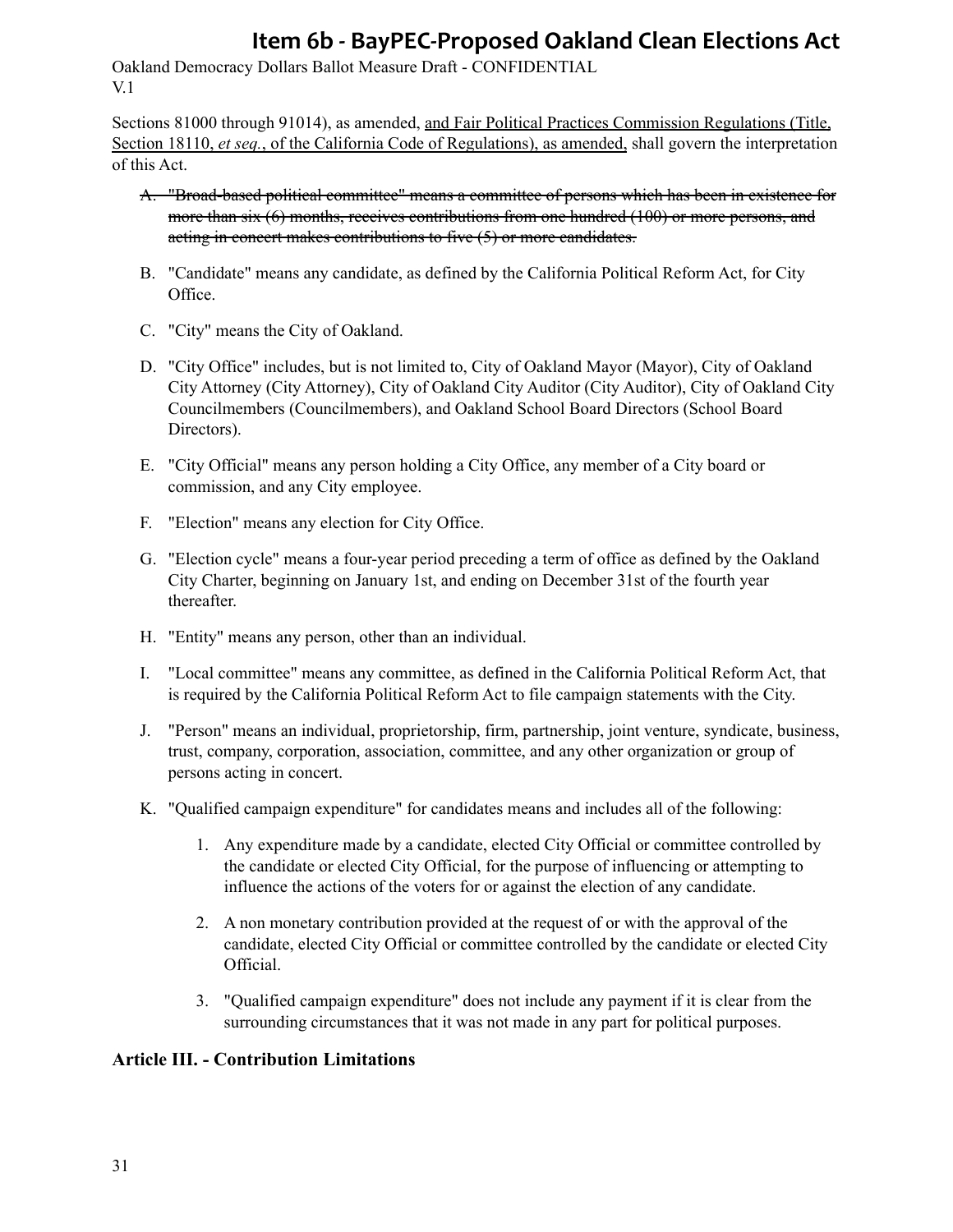Oakland Democracy Dollars Ballot Measure Draft - CONFIDENTIAL V.1

#### **3.12.050 - Limitations on contributions from persons.**

- A. No person shall make to any candidate and the controlled committee of such a candidate, and no candidate and the candidate's controlled committee shall receive from any such person, a contribution or contributions totaling more than one hundred dollars (\$100.00) four hundred dollars (\$400.00), adjusted annually pursuant to Subsection (F), for each election except as stated in Subsection (B) of this Section.
- B. For candidates who adopt the expenditure ecilings as defined in Article IV of this Act For candidates who qualify as applicant or certified candidates as defined in Section 3.15.040 of the Oakland Fair Elections Act, no person shall make to a candidate and the controlled committee of such candidate, and no such candidate and the controlled committee of such candidate shall receive contributions totaling more than five hundred dollars (\$500.00) three hundred and fifty dollars (\$350.00) four hundred dollars (\$400.00), adjusted annually pursuant to Subsection (F), from any person for each election. A Democracy Dollar assigned by an eligible resident pursuant to Section 3.15.110 of the Oakland Fair Elections Act and any public funds disbursed to participating candidates pursuant to Section 3.15.120 of the Oakland Fair Elections Act shall not be considered a contribution under this Act.
- C. Any person who makes independent expenditures supporting or opposing a candidate shall not receive any contribution for the purpose of influencing elections for City Office in excess of the amounts stated in Subsection A.
- D. This Section is not intended to prohibit or regulate contributions to persons or broad based political committees small contributor committees for the purpose of influencing elections for offices other than City offices.
- E. Persons making independent expenditures supporting or opposing a candidate shall separately account for contributions received and contributions or expenditures made for the purpose of influencing such elections for City office. Where a person has separately accounted for such contributions and expenditures for such elections for City office, contributors to that person may contribute more than the amount set forth in Subsection (A) of this Section, so long as no portion of the contribution in excess of the set forth amounts is used to influence elections for City office.
- F. Beginning January 1, 2017, the Public Ethics Commission shall once annually, on a calendar year basis, increase the contribution limitation amounts upon a finding that the cost of living in the immediate San Francisco Bay Area, as shown on the Consumer Price Index (CPI) for all items in the San Francisco Bay Area as published by the U.S. Department of Labor, Bureau of Statistics, has increased. The increase of the contribution limitation amounts shall not exceed the CPI increase, using 1999 as the index year. The adjustment shall be rounded to the nearest one hundred (100). The Public Ethics Commission shall publish the contribution limitation amounts no later than February 1st of each year. Beginning in January of 2025 and in January of every odd-numbered year thereafter, the Commission shall increase the contribution limitation amounts by the percent increase, if any, in the Consumer Price Index, rounding to the nearest fifty dollar (\$50) value. The Commission shall use the Consumer Price Index for all Urban Consumers in the San Francisco-Oakland-San Jose, CA metropolitan statistical area, as published by the United States Department of Labor, Bureau of Statistics, or if such an index is discontinued, then the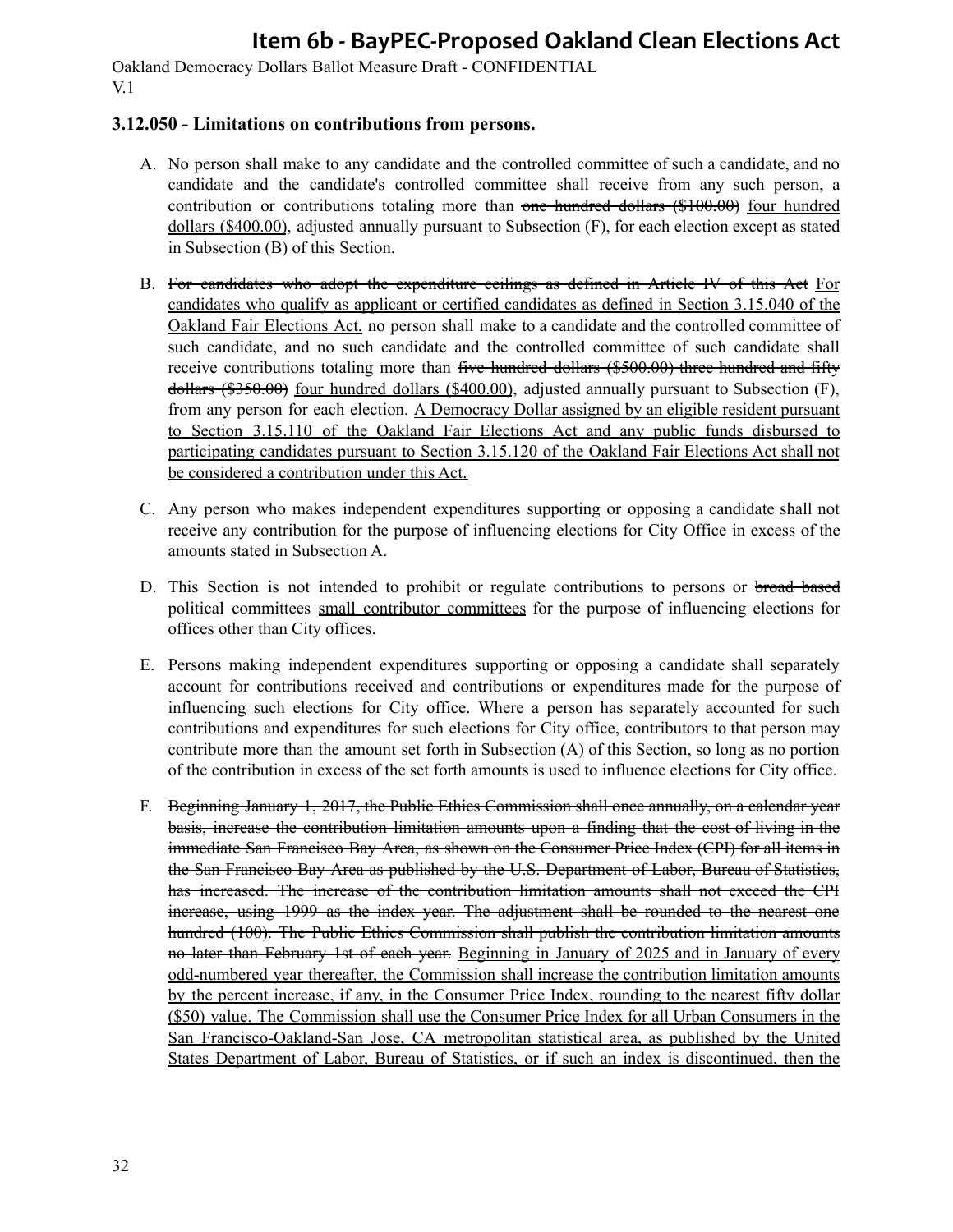Oakland Democracy Dollars Ballot Measure Draft - CONFIDENTIAL V.1

> most similar successor index. The Commission shall publish the adjusted contribution limits no later than the 1st of February of the year in which the adjustment occurs.

## **3.12.060 - Limitations on contributions from small contributor committees broad-based political committees.**

- A. No **broad-based political committee** small contributor committees shall make to any candidate and the controlled committee of such a candidate, nor shall a candidate and the candidate's controlled committee receive from a small contributor committee broad-based political eommittee, a contribution or contributions totaling more than two hundred fifty dollars (\$250.00) eight hundred dollars (\$800.00), adjusted annually pursuant to Subsection (F), for each election except as stated in Subsection (B) of this Section.
- B. For candidates who adopt the expenditure ecilings as defined in Article IV of this Act For candidates who qualify as applicant or certified candidates as defined in Section 3.15.040 of the Oakland Fair Elections Act, no broad-based political committee small contributor committees shall make to any candidate and the controlled committee of such candidate, nor shall a candidate and the candidate's controlled committee receive from a broad-based political committee small contributor committees, a contribution or contributions totaling more than one thousand dollars (\$1,000.00) seven hundred dollars (\$700.00) eight hundred dollars (\$800.00), adjusted annually pursuant to Subsection (F), for each election. A Democracy Dollar assigned by an eligible resident pursuant to Section 3.15.110 of the Oakland Fair Elections Act and any public funds disbursed to participating candidates pursuant to Section 3.15.120 of the Oakland Fair Elections Act shall not be considered a contribution under this Act.
- C. Any broad-based political committee small contributor committees that make independent expenditures supporting or opposing a candidate shall not receive any contribution for the purpose of influencing elections for City office in excess of the amounts stated in Subsection A. of this Section.
- D. This Section is not intended to prohibit or regulate contributions to persons or broad-based political committee small contributor committees for the purpose of influencing elections for offices other than City offices.
- E. A broad-based political committee small contributor committees making independent expenditures supporting or opposing a candidate shall separately account for contributions received and contributions or expenditures made for the purpose of influencing such elections for City office. Where a broad-based political committee small contributor committees has separately accounted for such contributions and expenditures for such elections for City office, contributors to that broad-based political committee small contributor committees may contribute more than the amounts set forth in Subsection A. of this Section, so long as no portion of the contribution in excess of the set forth amounts is used to influence elections for City office.
- F. Beginning January 1, 2017, the Public Ethics Commission shall once annually, on a calendar year basis, increase the contribution limitation amounts upon a finding that the cost of living in the immediate San Francisco Bay Area, as shown on the Consumer Price Index (CPI) for all items in the San Francisco Bay Area as published by the U.S. Department of Labor, Bureau of Statistics, has increased. The increase of the contribution limitation amounts shall not exceed the CPI increase, using 1999 as the index year. The adjustment shall be rounded to the nearest one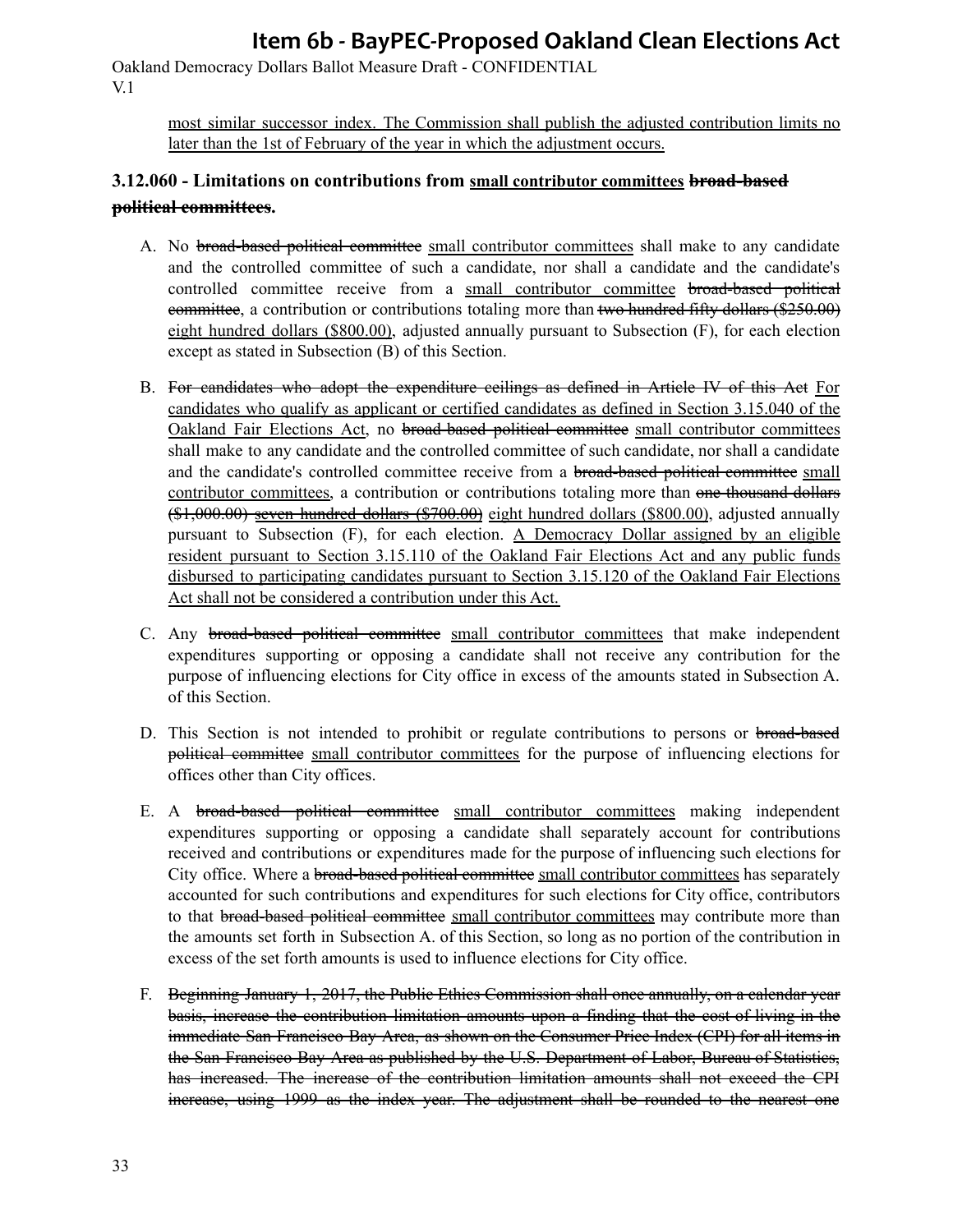Oakland Democracy Dollars Ballot Measure Draft - CONFIDENTIAL V.1

> hundred (100). The Public Ethics Commission shall publish the contribution limitation amounts no later than February 1st of each year. Beginning in January of 2025 and in January of every odd-numbered year thereafter, the Commission shall increase the contribution limitation amounts by the percent increase, if any, in the Consumer Price Index, rounding to the nearest fifty dollar (\$50) value. The Commission shall use the Consumer Price Index for all Urban Consumers in the San Francisco-Oakland-San Jose, CA metropolitan statistical area, as published by the United States Department of Labor, Bureau of Statistics, or if such an index is discontinued, then the most similar successor index. The Commission shall publish the adjusted contribution limits no later than February 1 of the year in which the adjustment occurs.

#### **3.12.065 - Contributions made under legal name.**

No contributions shall be made, directly or indirectly, by any person in a name other than the name by which such person is identified for legal purposes.

#### **3.12.070 - Return of Contributions.**

A contribution shall not be considered received if it is not negotiated, deposited, or utilized, and in addition it is returned to the donor no later than five (5) business days after the closing date of the campaign statement on which the contribution would otherwise be reported. In the case of a late contribution as defined in Government Code Section 82036, it shall not be deemed received if it is returned to the contributor within forty-eight (48) hours of receipt.

#### **3.12.080 - Aggregation of Contributions.**

For purposes of the contribution limitations enumerated in this Act, the following shall apply:

- A. Two (2) or more entities' contributions shall be aggregated when any of the following circumstances apply:
	- 1. The entities share the majority of members of their boards of directors.
	- 2. The entities share three (3) or more, or a majority of, officers.
	- 3. The entities are owned or controlled by the same majority shareholder or shareholders.
	- 4. The entities are in a parent-subsidiary relationship.
	- 5. One entity finances, maintains, or controls the other entity's contributions or expenditures.
	- 6. Contributions made by entities that are majority-owned by any person shall be aggregated with the contributions of the majority owner and all other entities majority-owned by that person, unless those entities act independently in their decision to make contributions.
	- 7. The contributions of an entity whose contributions are directed and controlled by any person shall be aggregated with contributions made by that person and any other entity whose contributions are directed and controlled by that same person.
	- 8. If two (2) or more entities make contributions that are directed and controlled by a majority of the same persons, the contributions of those entities shall be aggregated.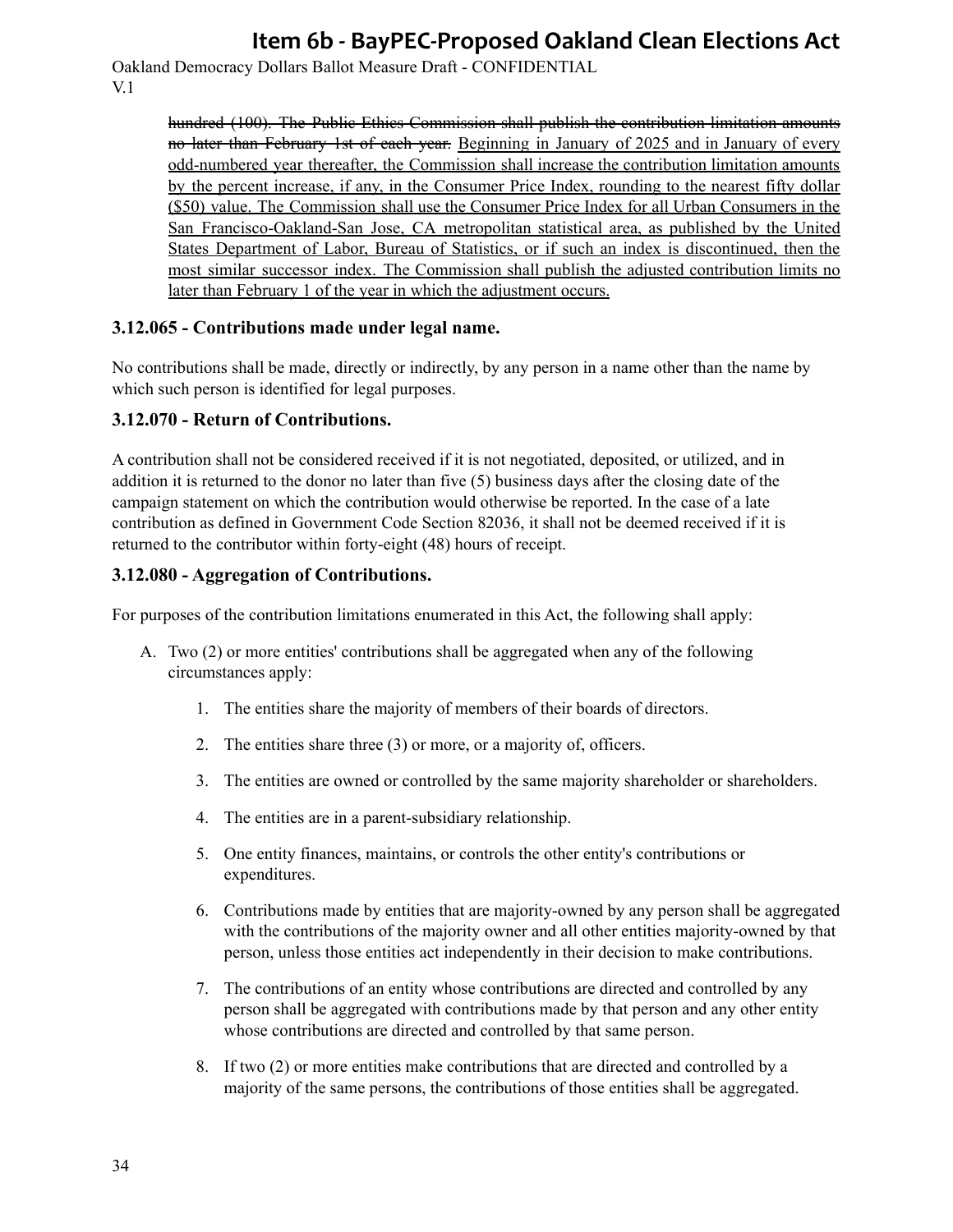Oakland Democracy Dollars Ballot Measure Draft - CONFIDENTIAL V.1

B. No committee and no broad-based political committee small contributor committees which supports or opposes a candidate shall have as officers individuals who serve as officers on any other committee which supports or opposes the same candidate. No such committee or broad-based political committee small contributor committees shall act in concert with, or solicit or make contributions on behalf of, any other committee or broad-based political committee small contributor committees. This subdivision shall not apply to treasurers of committees if these treasurers do not participate in or control in any way a decision on which a candidate or candidates receive contributions.

### **3.12.090 - Loans.**

- A. A loan shall be considered a contribution from the maker and the guarantor of the loan and shall be subject to the contribution limitations of this Act.
- B. Every loan to a candidate or the candidate's controlled committee shall be by written agreement and shall be filed with the candidate's or committee campaign statement on which the loan is first reported.
- C. The proceeds of a loan made to a candidate by a commercial lending institution in the regular course of business on the same terms available to members of the public and which is secured or guaranteed shall not be subject to the contribution limitations of this Act.
- D. Other than loans pursuant to Subsection (C) of this Section, extensions of credit in excess of one thousand five hundred dollars (\$1,500.00) for a period of more than ninety (90) days are subject to the contribution limitations of this Act, unless the candidate can demonstrate good faith evidence of an intent to repay through a set payment schedule which is being adhered to through repayment of the extension of credit on a regular basis.

### **3.12.100 - Family contributions.**

- A. Contributions by two (2) individuals married to each other shall be treated as separate contributions and shall not be aggregated.
- B. Contributions by children under eighteen (18) years of age shall be treated as contributions by their parents and attributed proportionately to each parent (one-half  $\binom{1}{2}$ ) to each parent or the total amount to a single custodial parent).

### **3.12.110 - One campaign committee and one checking account per candidate.**

A candidate shall have no more than one campaign committee and one checking account for the City office being sought, out of which all expenditures for that office shall be made. This Section should not prohibit the establishment of savings accounts, but no qualified campaign expenditures shall be made out of these accounts.

### **3.12.115 - Ballot measure committees controlled by candidates or elected City Officials.**

A candidate or elected City Official who controls a ballot measure committee may not directly or indirectly use or influence the use of ballot measure committee funds to support the candidate's or elected City Officials' election or to support or oppose other candidates, and may not transfer such funds to another committee supporting the candidate's or elected City Officials' election, or supporting or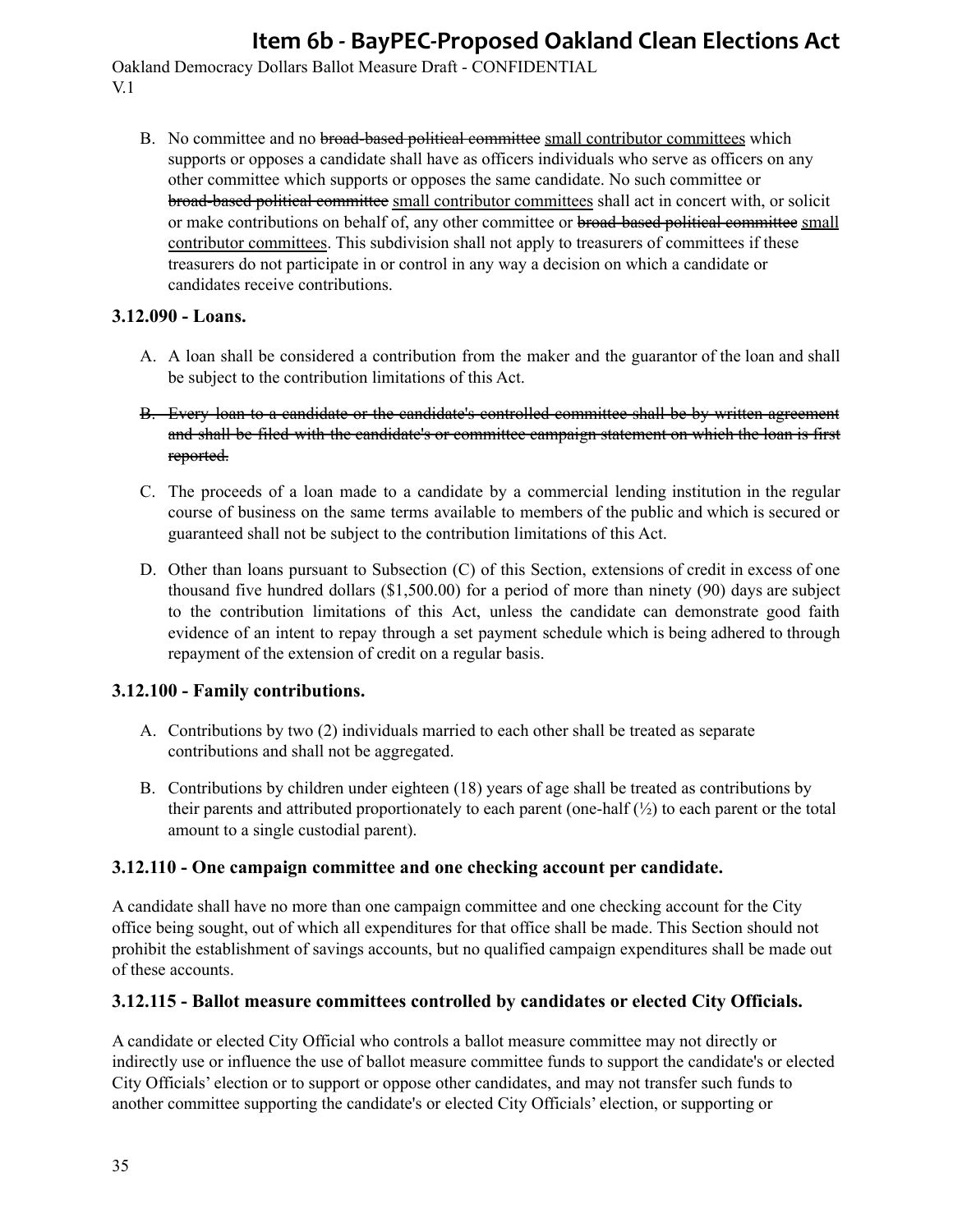Oakland Democracy Dollars Ballot Measure Draft - CONFIDENTIAL V.1

opposing other candidates. The foregoing notwithstanding, the prohibitions of this Section shall not apply to a committee created to oppose or support the qualification of a recall measure and/or the recall election of the controlling candidate or controlling elected City Official.

## **3.12.116 - Disclosure of principal officers of all non-candidate controlled committees, including ballot measure and independent expenditure committees.**

All non-candidate controlled recipient committees, including ballot measure committees and general purpose committees, required to file campaign statements in the City of Oakland, must disclose the principal officers of the committee. Such disclosure must include the full name, street address, and telephone number of at least one (1) principal officer, as well as all principal officers up to a total of three (3). This disclosure shall be made on the statement of organization (FPPC Form 410) by the filing deadlines required by the California Political Reform Act statute and regulations, or, if no Form 410 is required for that committee, the next required campaign statement. Such information shall be filed with the Public Ethics Commission and made available to the public.

## **3.12.117 - Reporting by City Officials who solicit campaign contributions from persons contracting or proposing to contract with the City.**

- A. Any public servant, as defined by Section 2.25.030(D), who is required to file a statement of economic interests (Form 700) and who successfully solicits a contribution of five thousand dollars (\$5,000.00) or more per calendar year to any committee from any person who contracts or proposes to contract with the official's department during the contractor prohibition time period specified in Section 3.12.140, must disclose such solicitation within thirty (30) days of the solicitation to the Public Ethics Commission using a process provided by the Public Ethics Commission.
	- 1. Mayor, Members of the Council, and their Senior Staff Members. For purposes of this section, the "department" of the Mayor, member of the Council, or Senior Staff Member to either the Mayor or member of Council shall be the City, and the disclosure requirement shall apply when the solicitation is made to a person contracting or proposing to contract with the City.
- B. For purposes of this section, a "senior staff member" to either the Mayor or a member of the Council means an individual employed in any of the following positions: Chief of Staff, Deputy Chief of Staff, Communications or other Director, Legislative or Policy Aide, or any other position in the Mayor's or Council Member's office who is required to file a Form 700.

## **3.12.120 - Money received by elected City Officials and candidates treated as contributions, income or gifts.**

Any funds received by any elected City Official, candidate, or committee controlled by an elected City Official or candidate shall be considered either a campaign contribution, income or a gift. All campaign contributions received by such persons shall be subject to the provisions of this Act unless such campaign contributions are used exclusively for elections held outside the jurisdiction. All income and gifts shall be subject to the disqualification provisions of the California Political Reform Act.

### **3.12.130 - Contributor identification and restriction on use of cash.**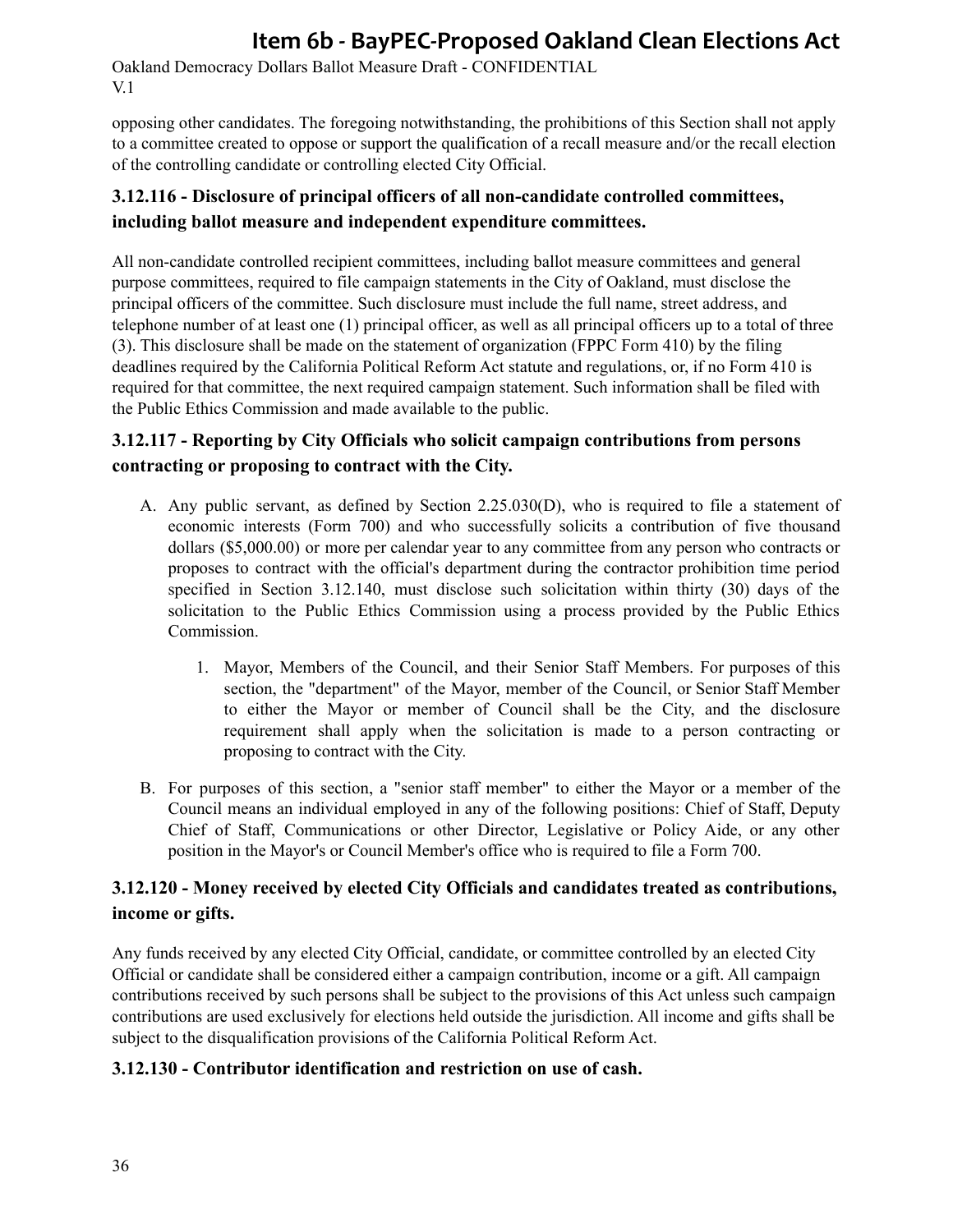Oakland Democracy Dollars Ballot Measure Draft - CONFIDENTIAL V.1

- A. No contribution of one hundred dollars (\$100.00) or more shall be deposited into a campaign checking account of a candidate or local committee unless the name, address, occupation, and employer of the contributor is on file in the records of the recipient of the contribution.
- B. No person shall make, and no candidate or local committee shall receive, a contribution of one hundred dollars (\$100.00) or more in cash.
- C. No candidate or local committee shall make an expenditure of one hundred dollars (\$100.00) or more in cash.
- D. No person shall make a contribution of one hundred dollars (\$100.00) or more other than an in-kind contribution unless in the form of a written instrument containing the name of the donor and the name of the payee and drawn from the account of the donor or the intermediary, as defined in Government Code Section 84302.

## **3.12.140 - Contractors doing business with the City or the Oakland Unified School District prohibited from making contributions.**

- A. No person who contracts or proposes to contract with or who amends or proposes to amend such a contract with the City for the rendition of services, for the furnishing of any material, supplies, commodities or equipment to the City, for selling or leasing any land or building to the City, or for purchasing or leasing any land or building from the City, whenever the value of such transaction would require approval by the City Council shall make any contribution to the Mayor, a candidate for Mayor, a City Councilmember, a candidate for City Council, the City Attorney, a candidate for City Attorney, the City Auditor, a candidate for City Auditor, or committee controlled by such elected City Official or candidate at any time between commencement of negotiations and one hundred eighty (180) days after the completion or the termination of negotiations for such contract.
- B. No person who contracts or proposes to contract with or who amends or proposes to amend such a contract with the Oakland School District, for the rendition of services, for the furnishing of any material, supplies, commodities or equipment to the School District. for selling or leasing any land or building to the School District, or for purchasing or leasing any land or building from the School District, whenever the value of such transaction would require approval by the School Board, shall make any contribution to a School Board member, candidate for School Board Directors or committee controlled by such elected City Official or candidate at any time between commencement of negotiations and one hundred eighty (180) days after the completion or termination of negotiations for such contract.
- C. If a person is an entity, the restrictions of Subsections A. and B. also apply to all of the entity's principals, including, but not limited to, the following:
	- 1. The entity's board chair, president, chief executive officer, chief operating officer, chief financial officer, and any individual who serves in the functional equivalent of one or more of those positions;
	- 2. Any individual who owns an ownership interest in the entity of twenty (20) percent or more; and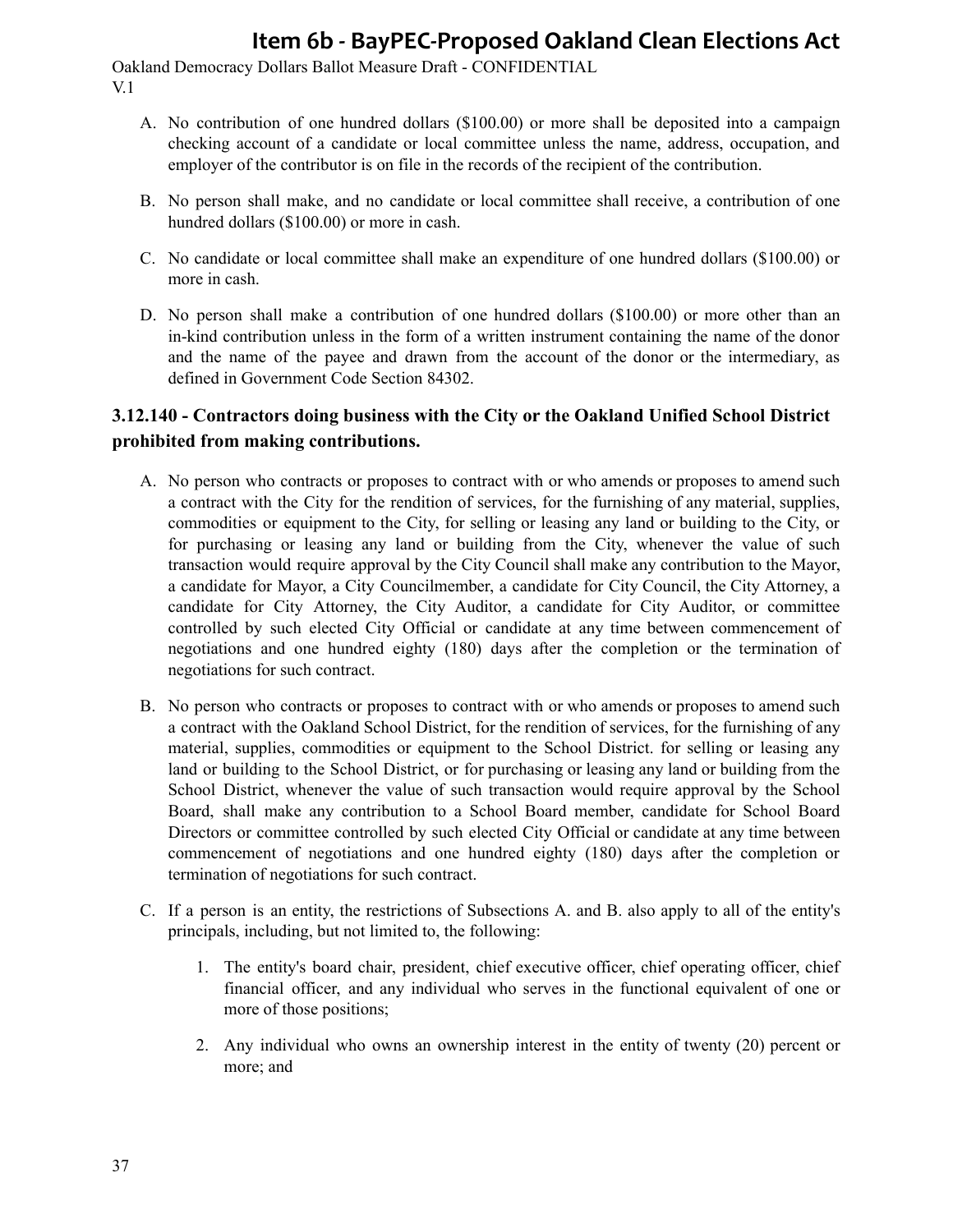- 3. An individual employee, independent contractor, or agent of the entity, that represents or is authorized to represent the entity before the City in regards to the contract or proposal contract.
- D. "Services" means and includes labor, professional services, consulting services, or a combination of services and materials, supplies, commodities and equipment which shall include public works projects.
- E. For contributions to elected City Officials other than School Board Directors, transactions that require approval by the City Council include but are not limited to:
	- 1. Contracts for the procurement of services that are professional or consulting services exceeding fifteen thousand dollars (\$15,000.00).
	- 2. Contracts for the procurement of services exceeding fifty thousand dollars (\$50,000.00), other than contracts for professional or consulting services.
	- 3. Contracts for the furnishing of any materials, supplies, commodities or equipment exceeding fifty thousand dollars (\$50,000.00).
	- 4. Contracts for the sale or lease of any building or land to or from the City.
	- 5. Amendments to contracts described in Subsections E.1., 2., 3., and 4. of this Section.
- F. For contributions to School Board Directors, transactions that require approval by the School Board include but are not limited to:
	- 1. Professional services and consulting contracts exceeding twenty-five thousand dollars (\$25,000.00), including personal service agreements.
	- 2. Contracts requiring School Board approval under Public Contract Code Section 20111.
	- 3. Construction contracts exceeding twenty-five thousand dollars (\$25,000.00) whether or not they are subject to the provisions of the Public Contract Code.
	- 4. Contracts for the sale or lease of any building or land to or from the School District.
	- 5. Amendments to contracts described in Subsections F.1., 2., 3., and 4. of this Section.
- G. "Commencement of negotiations" for City contracts occurs when a contractor or contractor's agent formally submits a bid, proposal, qualifications or contract amendment to any City Official or when a City Official formally proposes submission of a bid, proposal, qualifications or contract amendment from a contractor or contractor's agent.
- H. Reserved.
- I. "Commencement of negotiations" for Oakland School District contracts occurs when a contractor or contractor's agent formally submits a bid, proposal, qualifications or contract amendment to any elected or appointed School District officer or employee or when any elected or appointed School District officer or employee formally proposes submission of a bid, proposal, qualifications or contract amendment from a contractor or contractor's agent.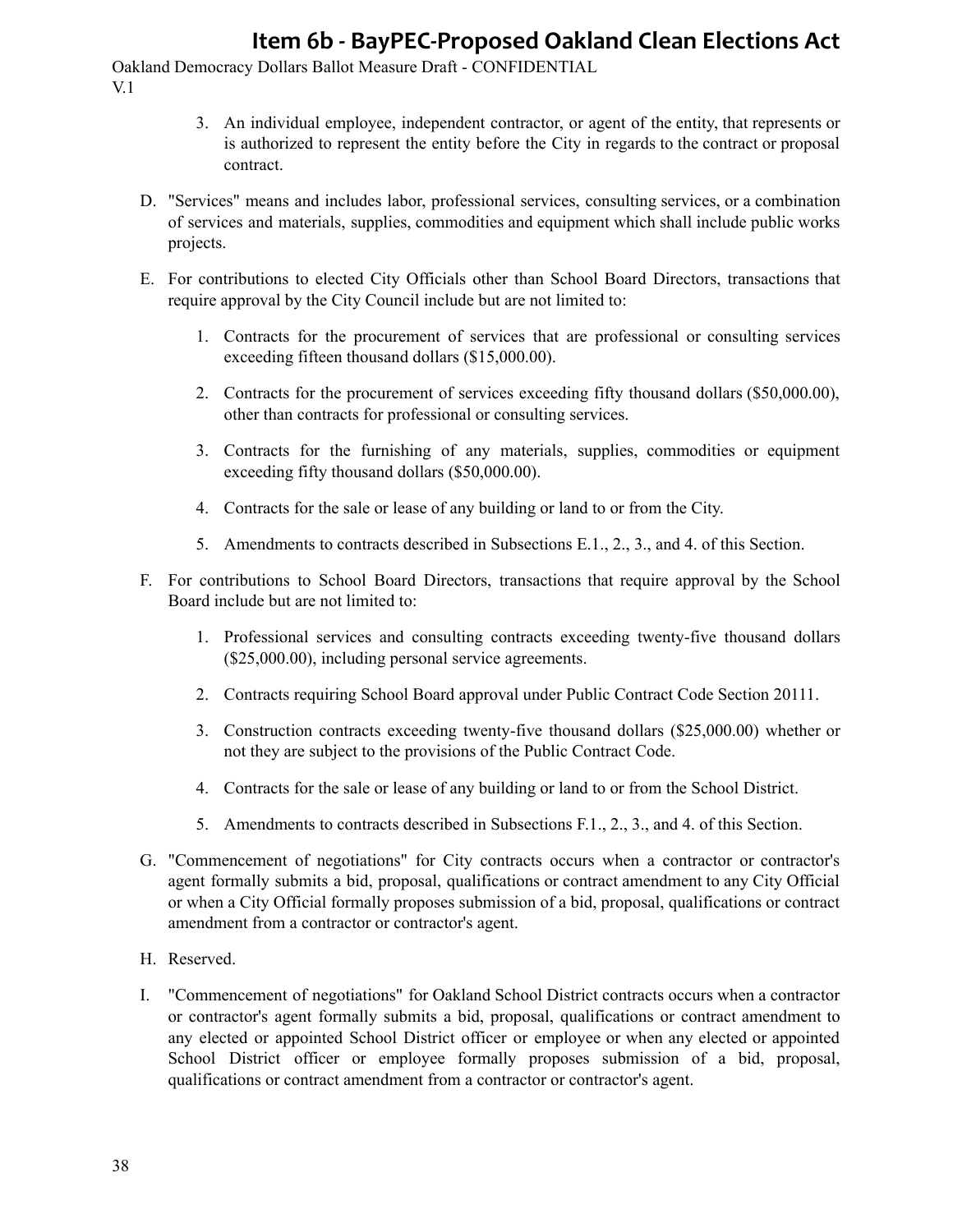Oakland Democracy Dollars Ballot Measure Draft - CONFIDENTIAL V.1

- J. "Commencement of negotiations" does not include unsolicited receipt of proposal or contract information or documents related to them, requests to be placed on mailing lists or routine inquiries for information about a particular contract, request for proposal or any information or documents relating to them or attendance at an informational meeting.
- K. "Completion of negotiations" occurs when the City or the School District executes the contract or amendment.
- L. "Termination of negotiations" occurs when the contract or amendment is not awarded to the contractor or when the contractor files a written withdrawal from the negotiations, which is accepted by a City Official or an appointed or elected School District officer or employee.
- M. The Oakland City Administrator shall be responsible for implementing procedures for City contracts to ensure contractor compliance with this Act. A proposed or current contractor must sign and date the following statement at the time the contractor formally submits a bid, proposal, qualifications or contract amendment:

The Oakland Campaign Reform Act limits campaign contributions and prohibits contributions from contractors doing business with the City of Oakland or the Oakland Unified School District during specified time periods. Violators are subject to civil and criminal penalties.

I have read Oakland Municipal Code Chapter 3.12, including section 3.12.140, the contractor provisions of the Oakland Campaign Reform Act, and certify that I/we have not knowingly, nor will I/we make contributions prohibited by the Act.

Business Name \_\_\_\_\_

Date

Signature

The signed and dated statement must be received and filed by the City Clerk at the same time the proposal is submitted. Contracts may not be awarded to any contractors who have not signed this certification. The City Clerk shall keep an updated list of current contractors available for inspection.

N. The Oakland Superintendent of Schools shall be responsible for implementing procedures for Oakland School District contracts to ensure contractor compliance with the Oakland Campaign Reform Act. A proposed or current contractor must sign and date the following statement at the time the contractor formally submits a bid, proposal, qualifications or contract amendment:

The Oakland Campaign Reform Act limits campaign contributions and prohibits contributions from contractors doing business with the City of Oakland or the Oakland Unified School District during specified time periods. Violators are subject to civil and criminal penalties.

I have read Oakland Municipal Code Chapter 3.12, including section 3.12.140, the contractor provisions of the Oakland Campaign Reform Act, and certify that I/we have not knowingly, nor will I/we make contributions prohibited by the Act.

Business Name \_\_\_\_\_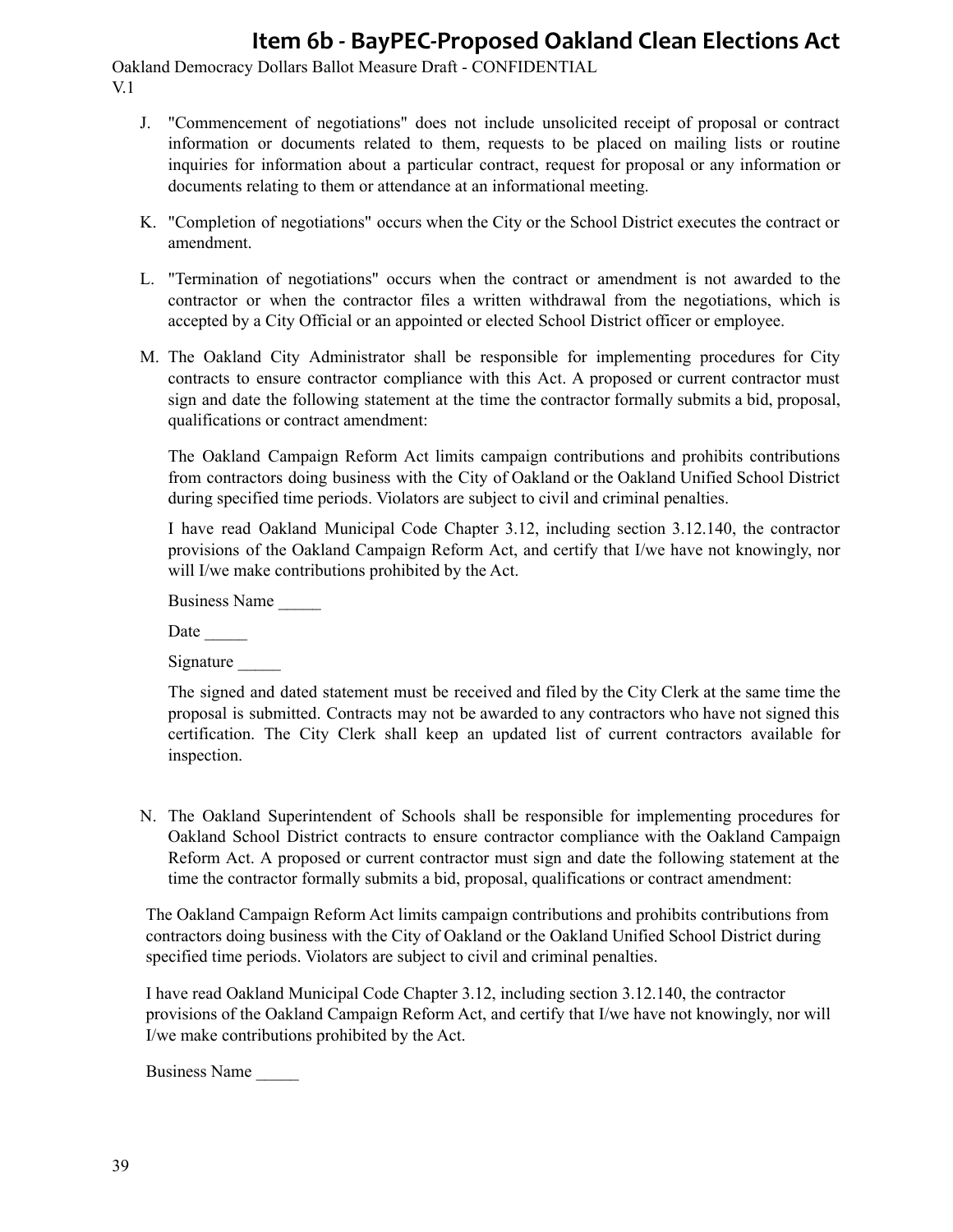Oakland Democracy Dollars Ballot Measure Draft - CONFIDENTIAL V.1

Date  $\_\_$ 

Signature

The signed and dated statement must be received and filed with the School District at the same time the proposal is submitted. Contracts may not be awarded to any contractors who have not signed this certification. The School District shall keep an updated list of current contractors available for inspection.

- O. A person who contracts with the City or the School District for the rendition of services, for the furnishing of any material, supplies, commodities or equipment to the City or the School District, or for selling any land or building to the City or the School District or for purchasing any land or building from the City or the School District, or for leasing any land to or from the School District, whenever the value of such transaction would require approval by the City Council or the School Board, and who violates Subsection A. of this Section, shall be subject to the enforcement provisions of Article IX of this Act.
- P. Candidates and their controlled committees shall include a notice on all campaign fundraising materials equivalent to eight-point roman boldface type, which shall be in a color or print which contrasts with the background so as to be easily legible, and in a printed or drawn box and set apart from any other printed matter. The notice shall consist of the following statement:

The Oakland Campaign Reform Act limits campaign contributions by all persons (OMC §§ 3.12.050 and 3.12.060) and prohibits contributions during specified time periods from contractors doing business with the City of Oakland or the Oakland Unified School District (OMC § 3.12.140).

### **3.12.150 - Officeholder fund.**

- A. Every elected City Official shall be permitted to establish one officeholder expense fund. All contributions deposited into the officeholder expense fund shall be deemed to be held in trust for expenses associated with holding the office currently held by the elected City Official. Contributions to the officeholder fund must be made by a separate check or other separate written instrument. Single contributions may not be divided between the officeholder fund and any other candidate committee. For District Councilmembers, City Auditor and School Board Directors total contributions to an officeholder fund shall not exceed twenty-five thousand dollars (\$25,000.00) per year in office. For Councilmember-At-Large and City Attorney, total contributions to an officeholder fund shall not exceed thirty thousand dollars (\$30,000.00) per year in office. For the office of the Mayor, total contributions to an officeholder fund shall not exceed fifty thousand dollars (\$50,000.00) per year in office.
- B. Expenditures from an officeholder fund may be made for any political, governmental or other lawful purpose, but may not be used for any of the purposes prohibited in Subsection C.1. through 5. of this Section. Such allowable expenditures shall include, but are not limited to the following categories:
	- 1. Expenditures for fundraising (including solicitations by mail) for the officeholder expense fund;
	- 2. Expenditures for office equipment, furnishings and office supplies;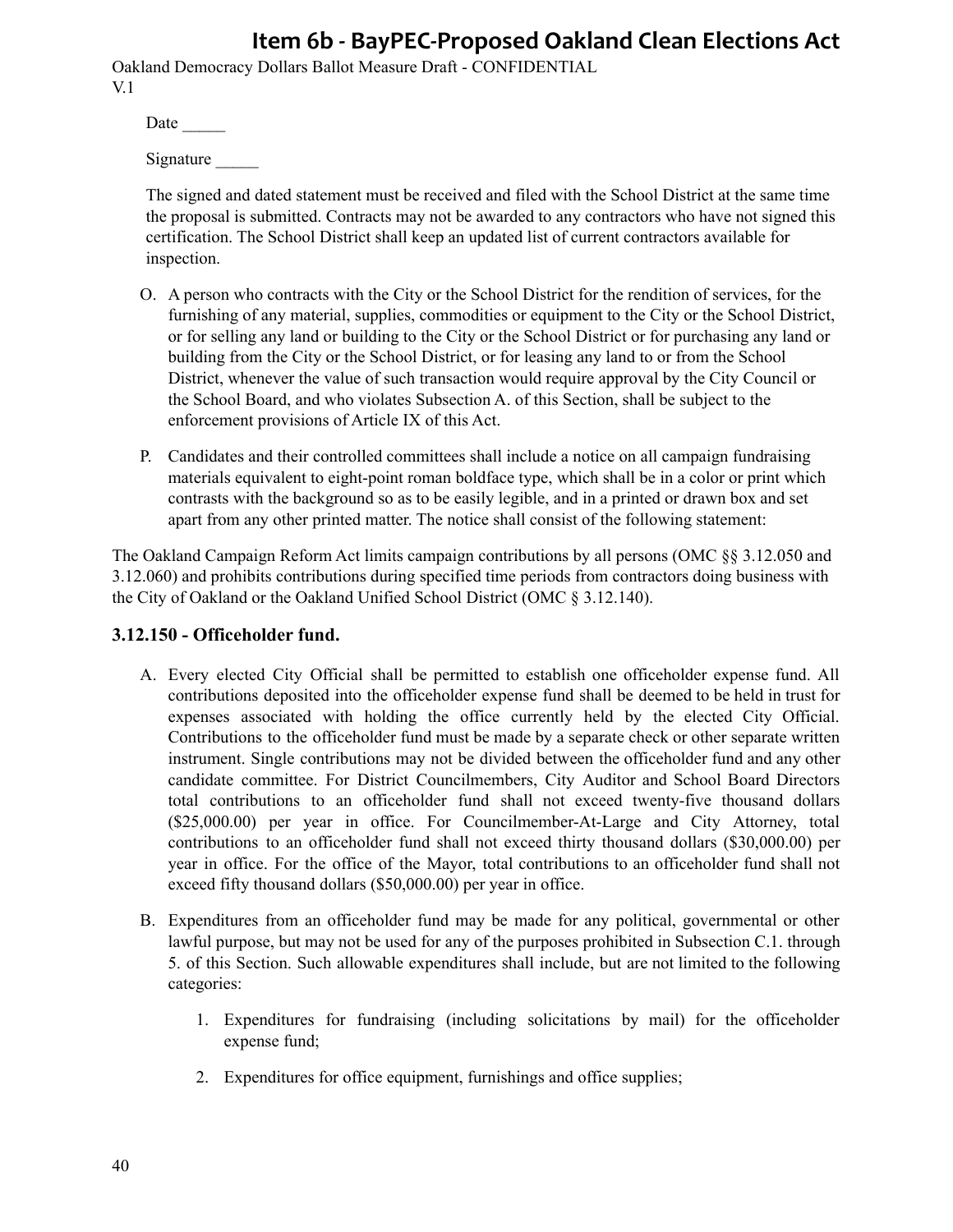- 3. Expenditures for office rent;
- 4. Expenditures for salaries of part-time or full-time staff employed by the elected City Official for officeholder activities;
- 5. Expenditures for consulting, research, polling, photographic or similar services except for campaign expenditures for any city, county, regional, state or federal elective office;
- 6. Expenditures for conferences, meetings, receptions, and events attended in the performance of government duties by (1) the elected City Official; (2) a member of the elected City Officials' staff; or (3) such other person designated by the elected City Official who is authorized to perform such government duties;
- 7. Expenditures for travel, including lodging, meals and other related disbursements, incurred in the performance of governmental duties by (1) the elected City Official, (2) a member of the elected City Officials' staff, (3) such other person designated by the elected City Official who is authorized to perform such government duties, or a member of such person's household accompanying the person on such travel;
- 8. Expenditures for meals and entertainment directly preceding, during or following a governmental or legislative activity;
- 9. Expenditures for donations to tax-exempt educational institutions or tax exempt charitable, civic or service organizations, including the purchase of tickets to charitable or civic events, where no substantial part of the proceeds will have a material financial effect on the elected officer, any member of his or her immediate family, or his or her committee treasurer;
- 10. Expenditures for memberships to civic, service or professional organizations, if such membership bears a reasonable relationship to a governmental, legislative or political purpose;
- 11. Expenditures for an educational course or educational seminar if the course or seminar maintains or improves skills which are employed by the elected City Official or a member of the elected City Officials Staff in the performance of his or her governmental responsibilities;
- 12. Expenditures for advertisements in programs, books, testimonials, souvenir books, or other publications if the advertisement does not support or oppose the nominations or election of a candidate for city, county, regional, state or federal elective office;
- 13. Expenditures for mailing to persons within the City which provide information related to City-sponsored events, school district-sponsored events, an official's governmental duties or an official's position on a particular matter pending before the Council, Mayor, or School Board;
- 14. Expenditures for expressions of congratulations, appreciation or condolences sent to constituents, employees, governmental officials, or other persons with whom the elected City Official communicates in his or her official capacity;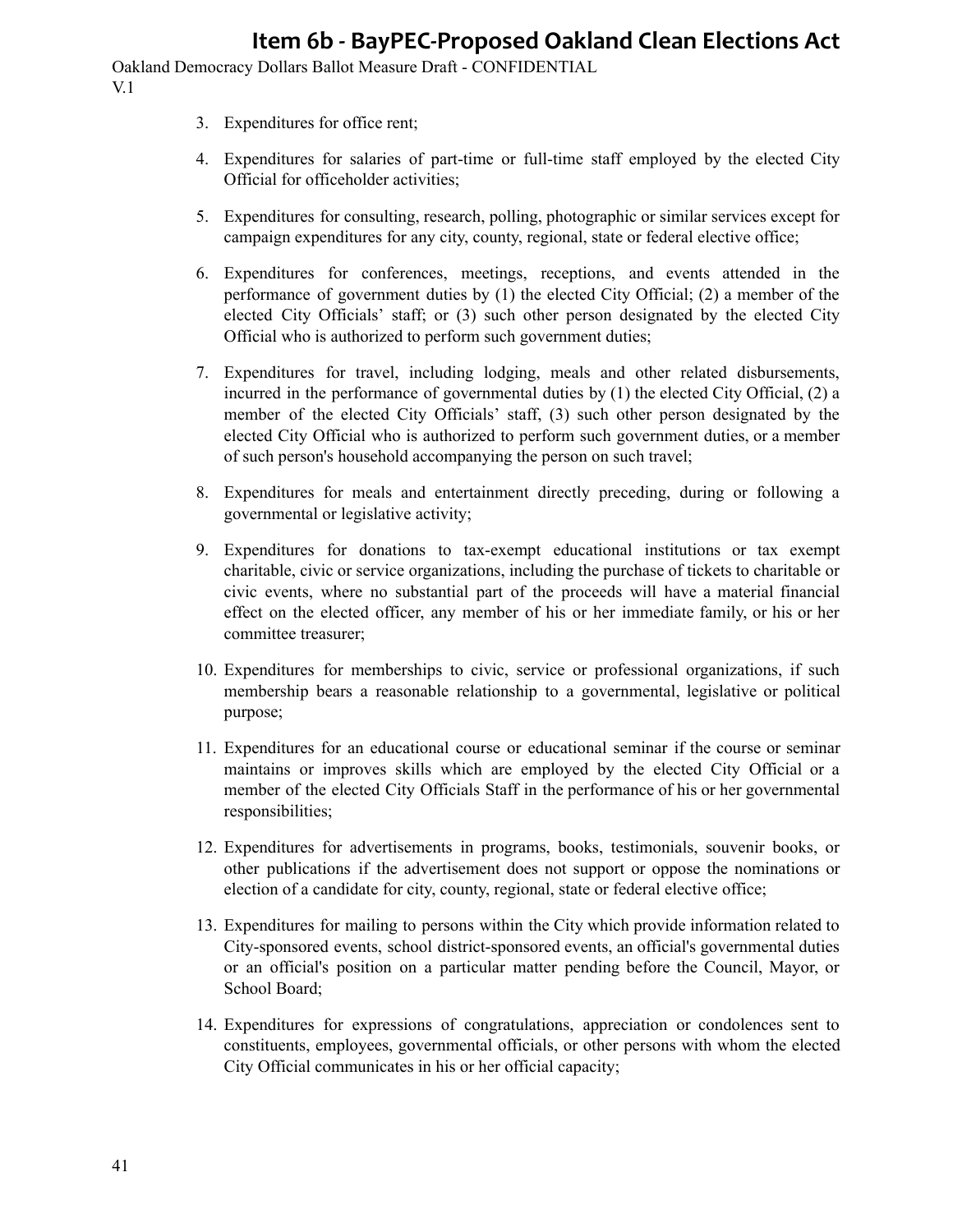Oakland Democracy Dollars Ballot Measure Draft - CONFIDENTIAL V.1

- 15. Expenditures for payment of tax liabilities incurred as a result of authorized officeholder expense fund transactions;
- 16. Expenditures for accounting, professional and administrative services provided to the officeholder fund;
- 17. Expenditures for ballot measures.
- C. Officeholder expense funds shall not be used for the following:
	- 1. Expenditures in connection with a future election for any city, county, regional, state or federal elective office;
	- 2. Expenditures for campaign consulting, research, polling, photographic or similar services for election to city, county, regional, state or federal elective office;
	- 3. Membership in any athletic, social, fraternal, veteran or religious organization;
	- 4. Supplemental compensation for employees for performance of an act which would be required or expected of the person in the regular course or hours of his or her duties as a City Official;
	- 5. Any expenditure that would violate the provisions of the California State Political Reform Act, including Government Code Sections 89506 and 89512 through 89519.
- D. No funds may be transferred from the officeholder fund of an elected City Official to any other candidate committee.
- E. Annual contributions received by or made to the officeholder fund shall be subject to the contribution limitations of Article III of this Act.
- F. Expenditures made from the officeholder fund shall not be subject to the voluntary expenditure ceilings of Article IV of this Act.

#### **3.12.160 - Allowance for donation of office space.**

- A. Donation of office space for use by elected City Officials in furtherance of their duties and responsibilities by a person or broad based political committee small contributor committee shall not be considered a campaign contribution subject to the provisions of this Act, provided that:
	- 1. The donation is made to the City and accepted pursuant to Oakland City Charter Section 1203 for use by the Mayor, Councilmembers, City Attorney or City Auditor or in the case of School Board Directors, the donation is made to the Oakland Unified School District; and
	- 2. The name, address, employer, and occupation of the donor, and the current market value of the donated office space, are provided to the City Clerk.
- B. Use of office space donated pursuant to this Section by an elected City Official shall not be considered a "qualified campaign expenditure" pursuant to Section 3.12.040 of this Act.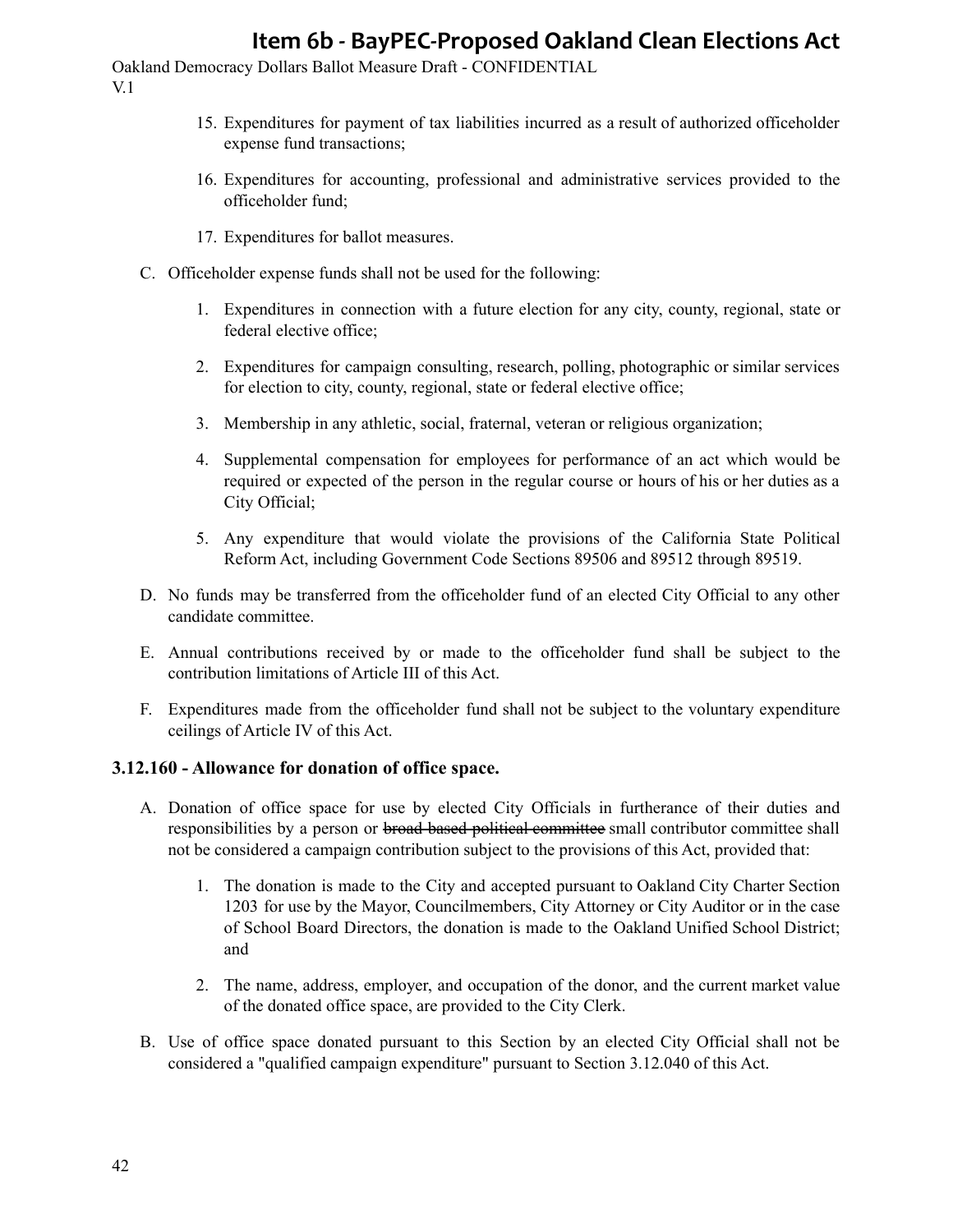Oakland Democracy Dollars Ballot Measure Draft - CONFIDENTIAL V.1

### **3.12.170 - Legal expense funds.**

- A. An elected City Official or candidate may receive contributions for a separate legal expense fund, for deposit into a separate account, to be used solely to defray attorney's fees and other legal costs incurred in the candidate's or elected City Officials' legal defense to any civil, criminal, or administrative action or actions arising directly out of the conduct of the campaign or election process, or the performance of the candidate's or elected City Officials' governmental activities and duties. Contributions to the legal expense fund must be earmarked by the contributor for contribution to the fund at the time the contribution is made. The legal expense fund may be in the form of a certificate of a deposit, interest bearing savings account, money market account, or similar account, which shall be established only for the legal expense fund. All funds contributed to an elected City Official or candidate for legal expense fund must be deposited into the elected City Official's appropriate campaign bank account prior to being deposited into the legal expense fund. The legal expense fund may be in the form of a certificate of deposit, interest-bearing savings account, money market account, or similar account, which shall be established only for the legal expense fund.
- B. Contributions received by or made to the legal expense fund shall not be subject to the contribution limitations of Article III of this Act.
- C. Expenditures made from the legal expense fund shall not be subject to the voluntary expenditure ceilings of Article IV of this Act.

#### **3.12.180 - Volunteer services exemption.**

Volunteer personal services, and payments made by an individual for his or her own travel expenses if such payments are made voluntarily without any understanding or agreement that they shall be directly or indirectly repaid to him or her, are not contributions or expenditures subject to this Act.

#### **Article IV. - Expenditure Ceilings**

#### **3.12.190 - Expenditure ceilings.**

All candidates who adopt campaign expenditure ceilings as defined below are permitted the higher contribution limit as defined in Subsections 3.12.050.B. and 3.12.060.B. of this Act. Before receiving any contributions at the higher contribution limit, candidates who adopt voluntary expenditure ceilings must first file a statement with the Public Ethics Commission on a form approved for such purpose indicating acceptance of the expenditure ceiling. Said statement shall be filed no later than the time for filing for candidacy with the City Clerk. This statement will be made public.

#### **3.12.200 - Amount of expenditure ceilings.**

A candidate for office of Mayor who voluntarily agrees to expenditure ceilings shall not make qualified expenditures exceeding seventy cents (\$0.70) per resident for each election in which the candidate is seeking elective office. A candidate for other Citywide offices who voluntarily agrees to expenditure ceilings shall not make qualified expenditures exceeding fifty cents (\$0.50) per resident for each election in which the candidate is seeking office. A candidate for District City Councilmember who voluntarily agrees to expenditure ceilings shall not make qualified expenditures exceeding one dollar and fifty cents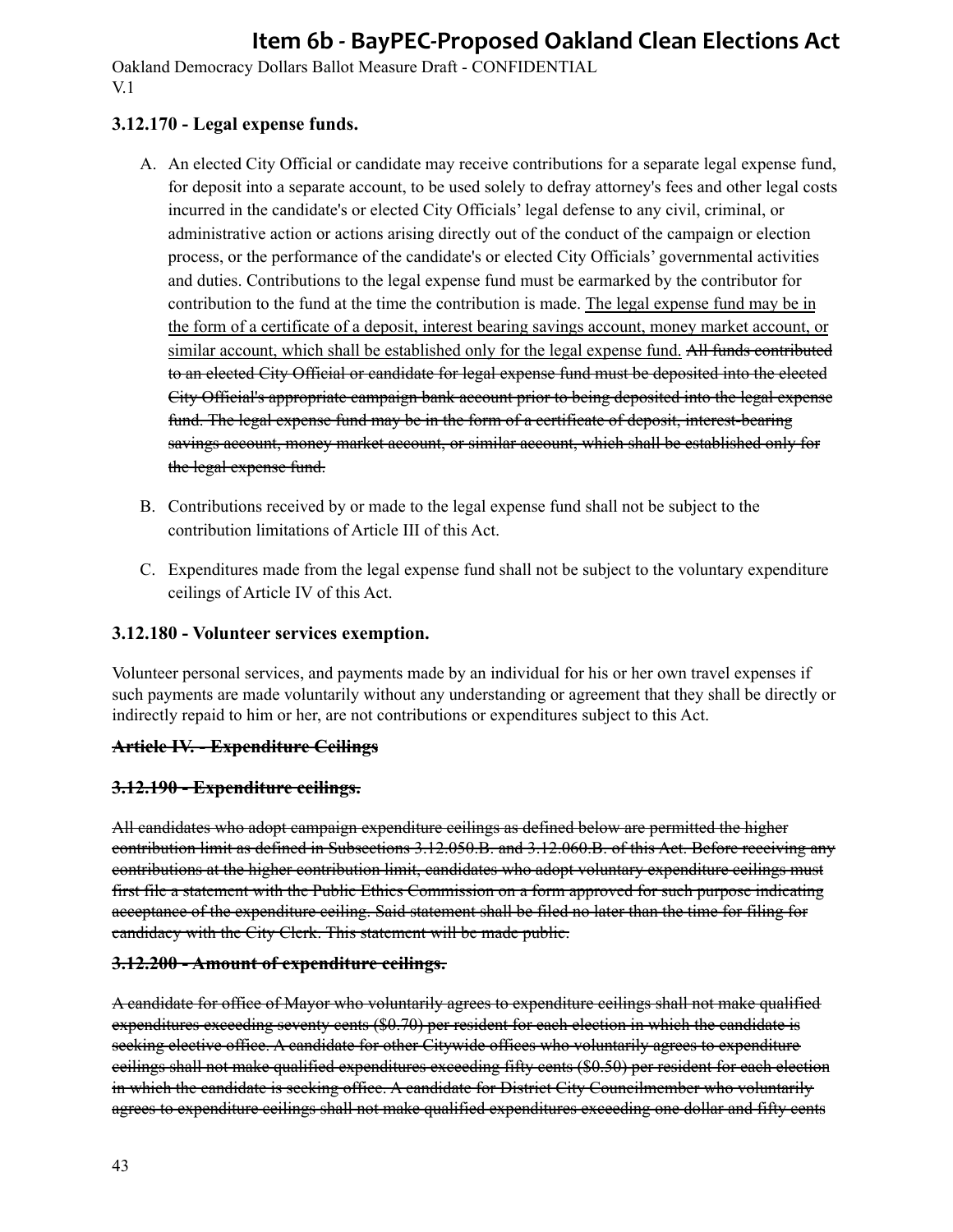Oakland Democracy Dollars Ballot Measure Draft - CONFIDENTIAL V.1

(\$1.50) per resident in the electoral district for each election in which the candidate is seeking elective office. A candidate for School Board Director who voluntarily agrees to expenditure ceilings shall not make qualified campaign expenditures exceeding one dollar (\$1.00) per resident for each election in the electoral district for each election for which the candidate is seeking office. Residency of each electoral district shall be determined by the latest decennial census population figures available for that district.

Beginning on January 1, 2017, the Public Ethics Commission shall once annually on a calendar year basis increase the expenditure ceiling amounts upon a finding that the cost of living in the immediate San Francisco Bay Area, as shown on the Consumer Price Index (CPI) for all items in the San Francisco Bay Area as published by the U.S. Department of Labor, Bureau of Statistics, has increased. The increase of the expenditure ceiling amounts shall not exceed the CPI increase, using 1998 as the index year. The increase shall be rounded to the nearest thousand. The City Clerk shall publish the expenditure ceiling amounts no later than February 1st of each year.

#### **3.12.210 - Reserved.**

#### **3.12.220 - Expenditure ceilings lifted.**

If a candidate declines to accept expenditure ceilings and receives contributions or makes qualified campaign expenditures equal to fifty (50) percent or more of the expenditure ceiling, or if any person makes one or more independent expenditures totaling more than fifteen thousand dollars (\$15,000.00) on a District City Council or School Board election or seventy thousand dollars (\$70,000.00) in a City Attorney, Auditor, Councilmember-at-Large or Mayoral election, the applicable expenditure ceiling shall no longer be binding on any candidate running for the same office, and any candidate running for the same office who accepted expenditure ceilings shall be permitted to continue receiving contributions at the amounts set for such candidates in Subsections 3.12.050.B. and 3.12.060.B. of this Act. The independent expenditure committee amounts of fifteen thousand dollars (\$15,000.00) and seventy thousand dollars (\$70,000.00) respectively, shall be increased in proportion to any increase of the voluntary expenditure ceiling amounts resulting from an increase in the CPI as provided by Section 3.12.200 of this Chapter.

#### **Article VI. - Independent Expenditures**

## **3.12.230 - Independent expenditures for mass mailings, slate mailings or other campaign materials.**

A. Any person who makes independent expenditures for a mass mailing, slate mailing or other campaign materials which support or oppose any candidate shall place the following statement on the mailing in typeface of no smaller than fourteen (14) points:

Notice to Voters

(Required by the City of Oakland)

This mailing is not authorized or approved by any City candidate or election official.

It is paid for

by (name) \_\_\_\_\_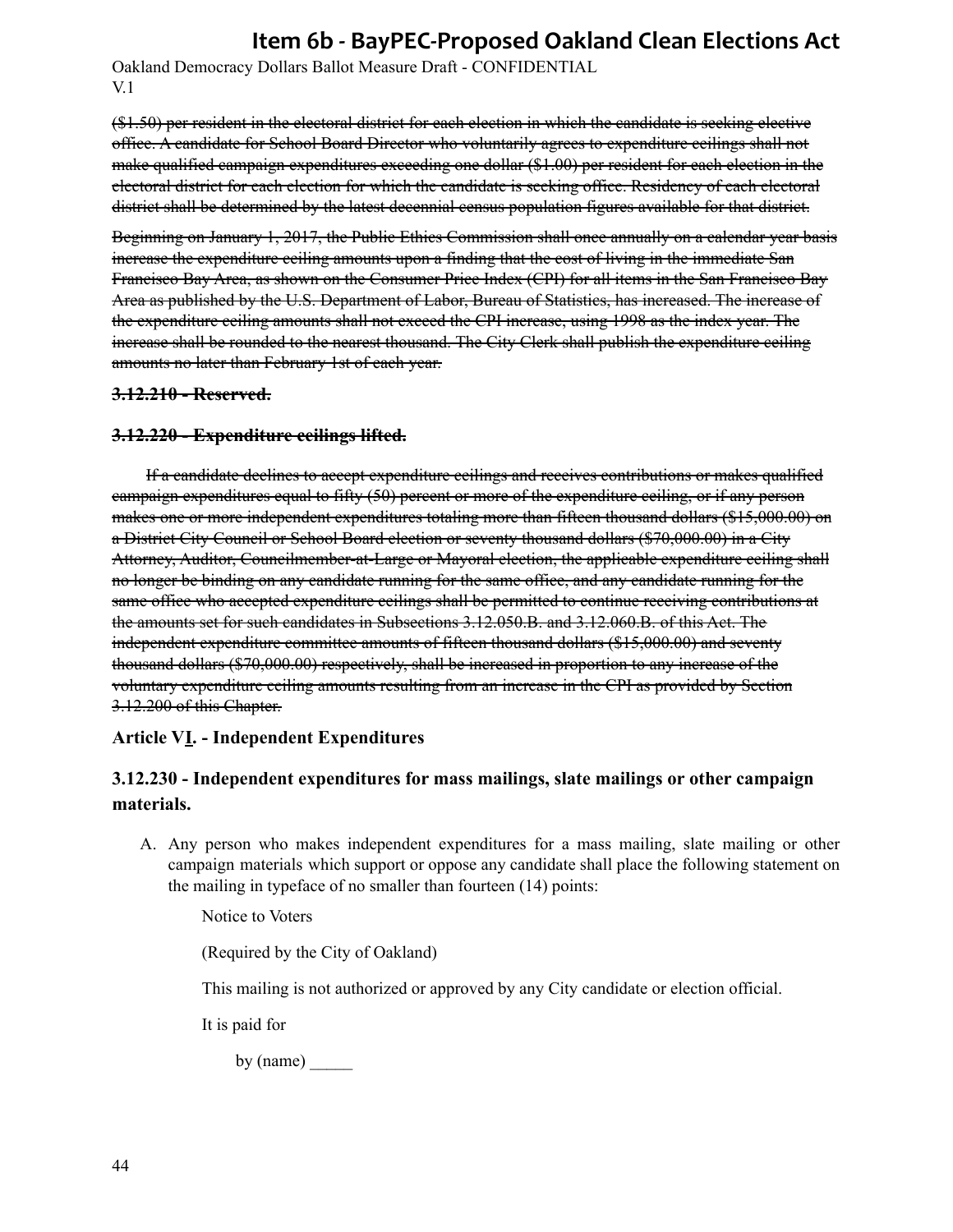Oakland Democracy Dollars Ballot Measure Draft - CONFIDENTIAL V.1

\_\_\_\_\_\_\_(address, city, state)

Total cost of this mailing is: (amount)

B. A committee must disclose the names of persons from whom the committee received its two  $(2)$ three (3) highest cumulative contributions of five thousand dollars (\$5,000.00) or more in the same manner as required by the California Political Reform Act Section 84506 on all mass mailings and television advertisements mass mailings and advertisements that are independent expenditures supporting or opposing a candidate or measure being voted upon only in the City.

#### **3.12.235 – Disclosure of Independent Expenditure Communications.**

- A. A person shall notify the Commission of an independent expenditure communication when either of the following occurs:
	- 1. The person makes or incurs expenditures with an actual or fair market value of \$1,000 or more for one or more communications.
	- 2. Once a notification threshold is met, every subsequent \$100 in expenditures made or incurred regarding that measure or candidate shall also be disclosed as required by Subsections (B).
- B. The notification shall be submitted to the Commission within the following time frames:
	- 1. From the first date an individual may file a Declaration of Intention to Become a Candidate with the City Clerk through the date of the associated general election; during the 90 days prior to an election if no City candidates will be on the ballot; within 72 hours after making or incurring the expenditures; or within 24 hours when within one week from the date of the general election.
	- 2. At all other times, within five business days after making or incurring the expenditures provided, however, in no event later than the first date an individual may file a Declaration of Intention to Become a Candidate.
	- 3. The notification shall include the following:
		- a. A declaration under penalty of perjury signed by the person and, if applicable, the committee treasurer, specifying the following:
			- i. Each candidate or measure supported or opposed by the communication;
			- ii. The dates and amounts of the expenditure and the amount spent to support or oppose each candidate or measure;
			- iii. For disclosure under Subsection A.2., the number of distributions;
			- iv. Whether each candidate or measure was supported or opposed;
			- v. That the communication was not behested by any of the candidates who benefited from it;
			- vi. The dates the communication was distributed or displayed, if applicable;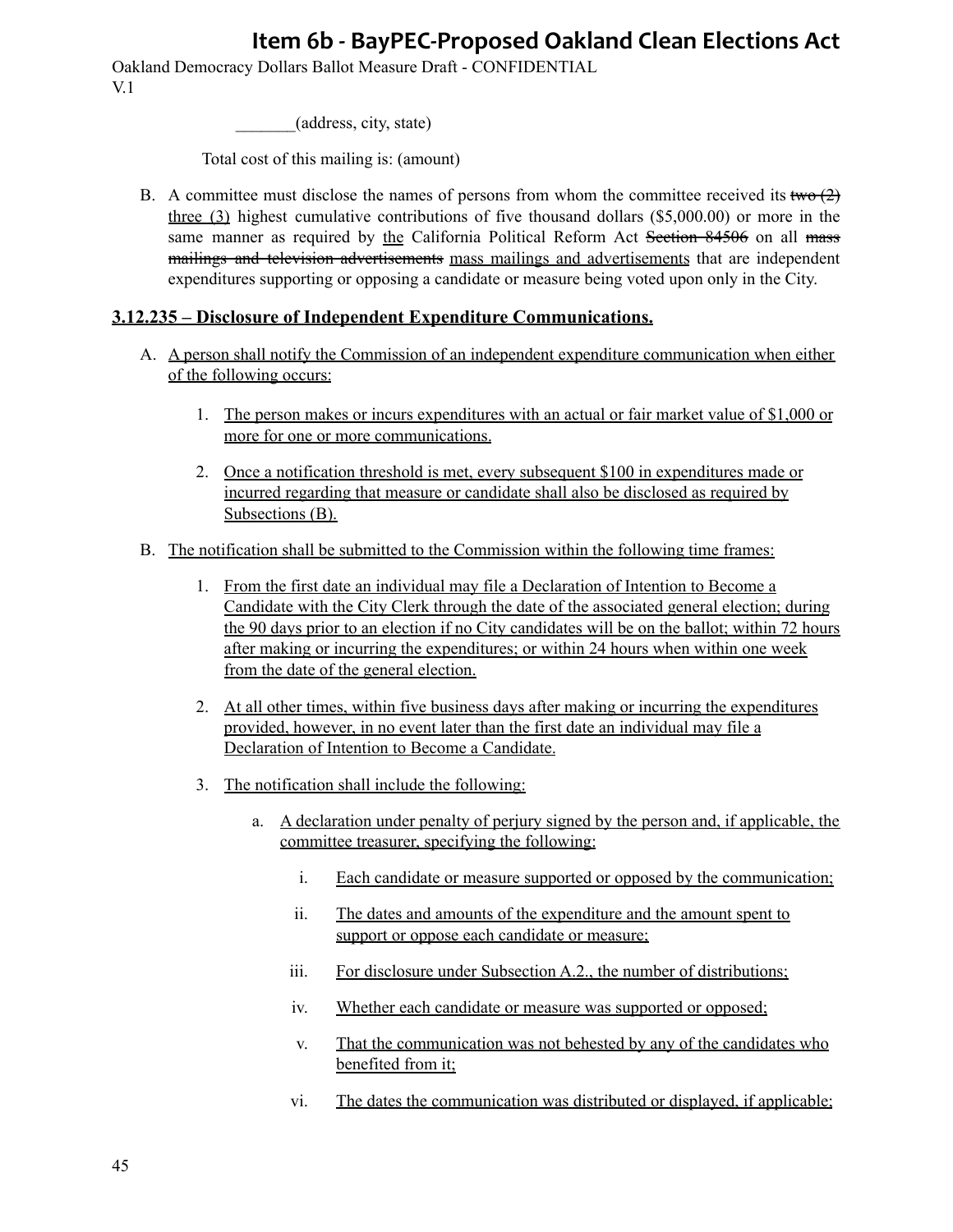Oakland Democracy Dollars Ballot Measure Draft - CONFIDENTIAL V.1

- vii. A description of the type of communication;
- viii. The name and address of the person making, or incurring the expenditures or causing the communication to be distributed or displayed;
- ix. The name and address of the payee, if applicable, and any vendor or subvendor that provided service for the communication;
- x. For committees, contributions of \$100 or more received by the committee since the later of the day after the close of the filing period for the last campaign or independent expenditure statement filed by the committee or the first day of the current calendar year. This disclosure requirement does not apply to contributions that are earmarked for a non-City candidate or ballot measure; and
- xi. Contributions of \$100 or more that the person made in the current calendar year to City candidates, City controlled committee, City ballot measure committees, City recall committees, committees primarily formed to support or oppose City candidates or measures, and City general purpose recipient committees.
- b. A copy of the communication.
	- i. If the communication is a telephone call or similar communication, a copy of the script and, if the communication is recorded, the recording shall be provided.
	- ii. If the communication is audio or video, a copy of the script and an audio or video file shall be provided.
- c. The Commission shall post on its website, without alteration, all copies of independent expenditure communications filed with the Commission within 48 hours of receipt. The Commission may not judge, comment upon, or edit the contents of an independent expenditure communication.
- 4. This section shall not apply to a news story, commentary, or editorial by a newspaper, radio station, television station, or other recognized news medium, unless the disclaimer is required for a payment or promise of a payment under Section 3.12.230.

### **Article VII. - Electronic Filing and Recordkeeping Requirements**

#### **3.12.240 - Electronic filing of campaign statements.**

A. Electronic Filing of Campaign Statements. Any person required by State or local law to file a campaign statement or report with the local filing officer, shall file the statement or report in an electronic format with the Public Ethics Commission provided that the Public Ethics Commission has prescribed the format at least sixty (60) days before the statement or report is due to be filed.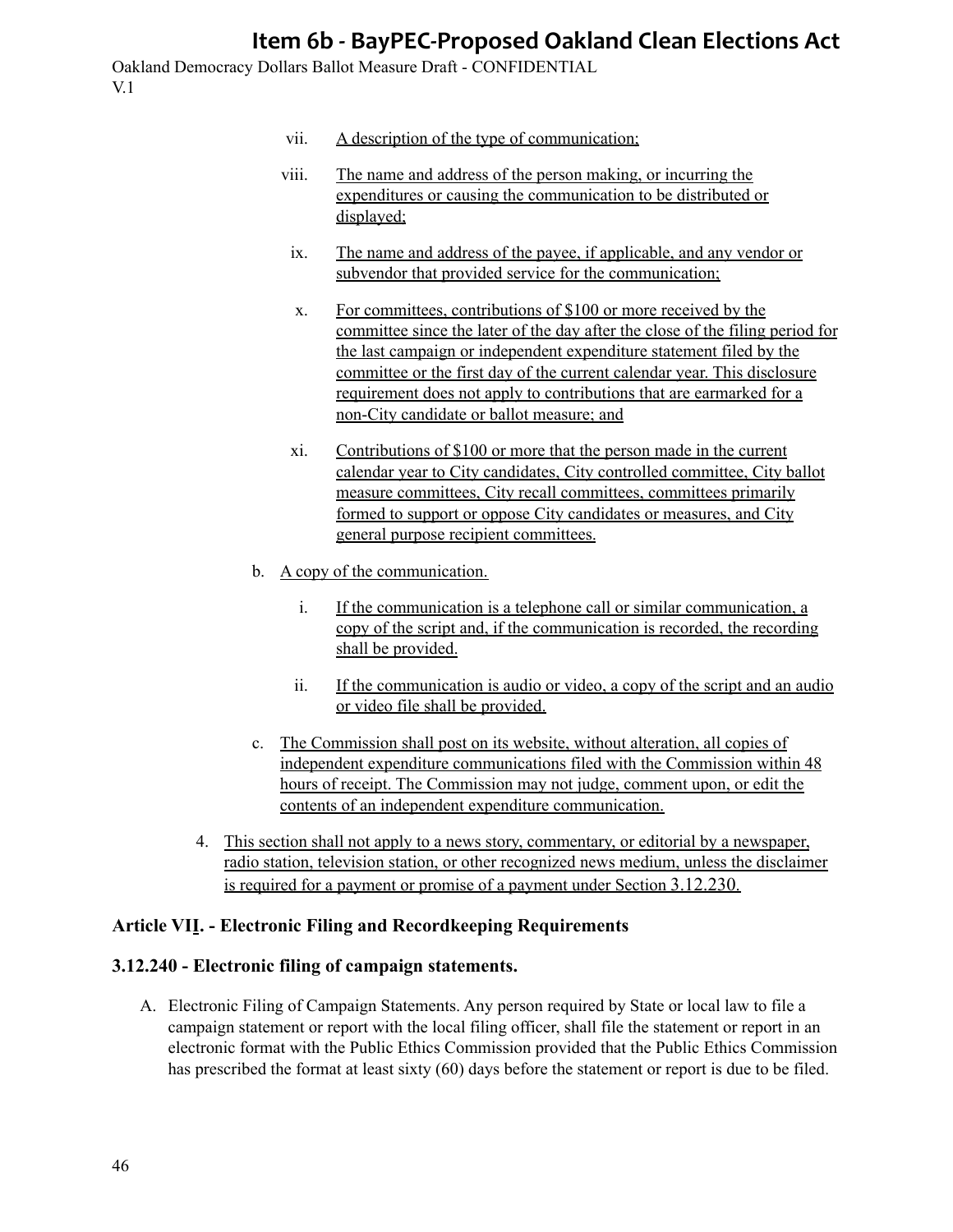Oakland Democracy Dollars Ballot Measure Draft - CONFIDENTIAL V.1

- B. Continuous Filing of Electronic Statements. Once a committee is subject to the electronic filing requirements imposed by this Section, the committee shall remain subject to the electronic filing requirements, regardless of the amount of contributions received or expenditures made during each reporting period, until the committee terminates pursuant to this Act and the California Political Reform Act.
- C. Late Filing Fees. If any person files an original statement or report after the deadline imposed by State or local law, he or she shall, in addition to any other penalties or remedies established by this Act or State law, be liable in the amount of ten dollars (\$10.00) per day after the deadline until the statement or report is filed, to the Public Ethics Commission. No liability under this Subsection shall exceed the cumulative amount stated in the late statement or report, or one hundred dollars (\$100.00), whichever is greater. The Public Ethics Commission shall deposit any funds received under this Section into the City's Democracy Dollar Fund pursuant to Section 3.15.060 of the Oakland Fair Elections Act.
- D. Adoption of General Law. Except as otherwise provided in, or inconsistent with, this Act or other provisions of local law, the provisions of the California Political Reform Act relating to local elections including any subsequent amendments are hereby incorporated as part of this article.

## **3.12.245 - Recordkeeping requirements.**

Every person required by State or local law to file a campaign statement or report with the City shall prepare and retain detailed records (including bills, receipts, and other documents) needed to comply with the filing requirement. The records shall be retained for at least four (4) years following the date the campaign statement or report was filed with the Public Ethics Commission.

### **Article VIII. - Violations Related to Enforcement**

### **3.12.250 - Violations Related to Enforcement.**

False Charges and Information. A person shall not knowingly furnish false, fraudulent, or misleading complaints, evidence, documents, or information to the Public Ethics Commission, or District Attorney, or knowingly misrepresent any material fact, or conceal any evidence, documents, or information relevant to an investigation by the Public Ethics Commission or District Attorney of an alleged violation of this Act.

### **Article VIIIIX. - Agency Responsibility and Authority**

#### **3.12.260 - Public Ethics Commission Role and Responsibilities.**

The Public Ethics Commission shall:

- A. Oversee compliance with the Act.
- B. Serve as the local filing officer for campaign statements and reports pursuant to the California Political Reform Act.
- C. Adopt, amend, and rescind rules and regulations to carry out the purposes and provisions of this Act, subject to Section 2.24.070 of the Oakland Municipal Code.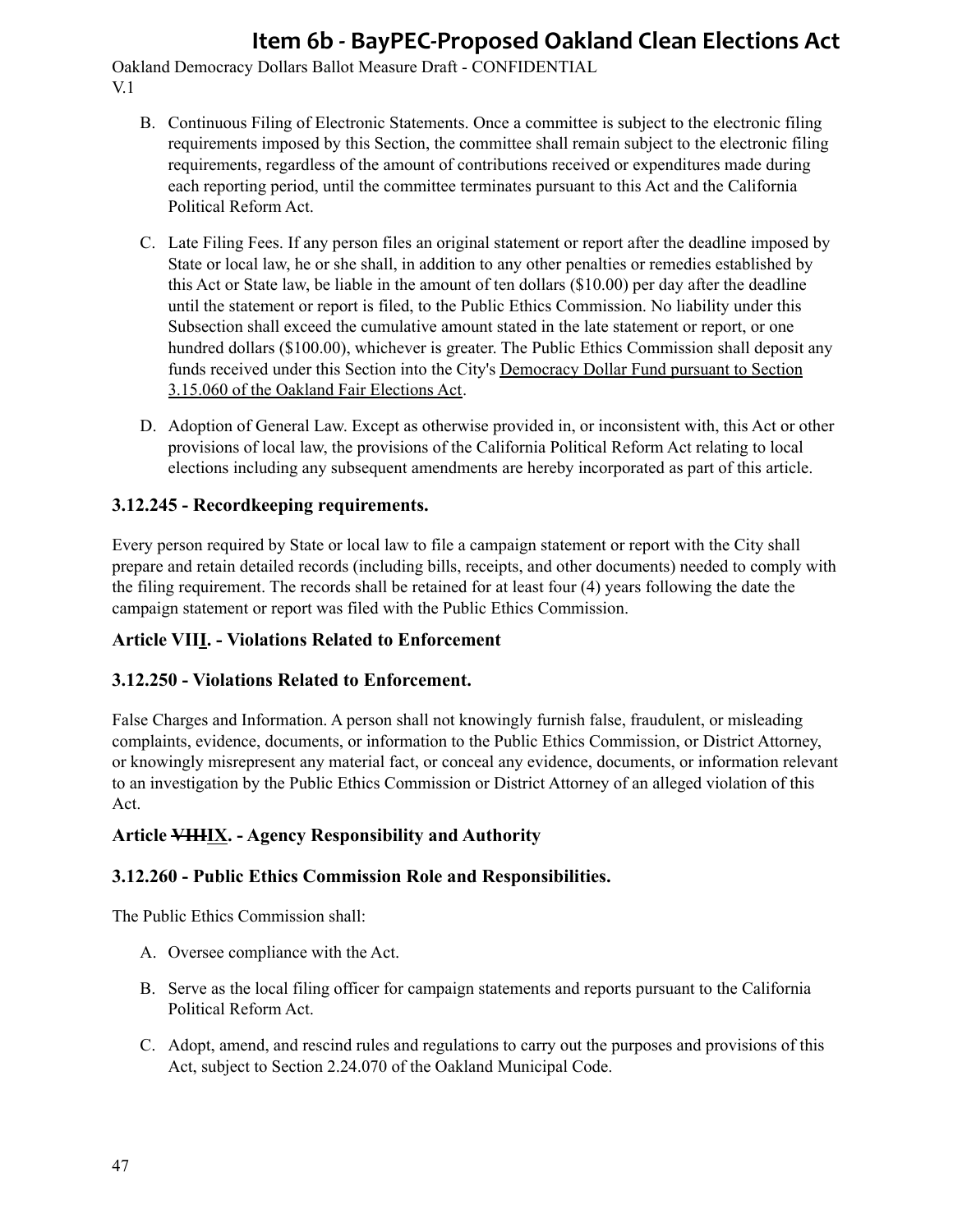Oakland Democracy Dollars Ballot Measure Draft - CONFIDENTIAL V.1

## **3.12.265 - Duties of the City Clerk.**

The City Clerk shall provide the Public Ethics Commission with all election-related information necessary for the Public Ethics Commission to notify persons and committees of their campaign reporting obligations and availability of public funds, if applicable, and to determine campaign reporting requirements and filing deadlines, including:

- A. Providing a copy of any Candidate Intention Statement (California Form 501) received by the City Clerk's office.
- B. Providing the list of candidates qualified for the ballot immediately upon qualification.
- C. Providing materials about campaign reporting requirements and public financing as requested by the Public Ethics Commission with the nomination packets given to candidates.
- D. Providing materials about campaign reporting requirements designated by the Public Ethics Commission with information given to individuals seeking to place a measure on the ballot.
- E. Notifying the Public Ethics Commission when petitions are issued to qualify a measure for an upcoming ballot.
- F. Notifying the Public Ethics Commission when a measure qualifies for an upcoming ballot immediately upon qualification.
- G. Notifying the Public Ethics Commission of the dates when a Special Election is scheduled.

## **Article IX. - Enforcement**

### **3.12.270 - Penalties.**

Any person who violates this Act is subject to criminal, civil, administrative, and other penalties provided for in this Section. In the event criminal violations of this Act come to the attention of the Public Ethics Commission, it may forward the information to the appropriate law enforcement agency.

- A. Criminal Penalties. Any person who knowingly or willfully violates any provision of this Act is guilty of a misdemeanor. Any person who knowingly or willfully causes any other person to violate any provision of this Act, or who aids and abets any other person in the violation of any provision of this Act, shall be liable under the provisions of this Act.
	- 1. No person convicted of a misdemeanor under this Act shall act as a lobbyist or as a City contractor for a period of four (4) years following the date of the conviction unless a court, at the time of sentencing, specifically determines that this provision shall not be applicable.
	- 2. For the purposes of this Section, a plea of nolo contendere shall be deemed a conviction.
- B. Civil Penalties. Any person who violates any provision of this Act shall be liable in a civil action for an amount up to five thousand dollars (\$5,000.00) per violation, or up to three (3) times the amount the person failed to report properly or unlawfully contributed expended, gave or received, whichever is greater. A decision by the Public Ethics Commission to bring a civil action requires an affirmative vote of at least five (5) of its members.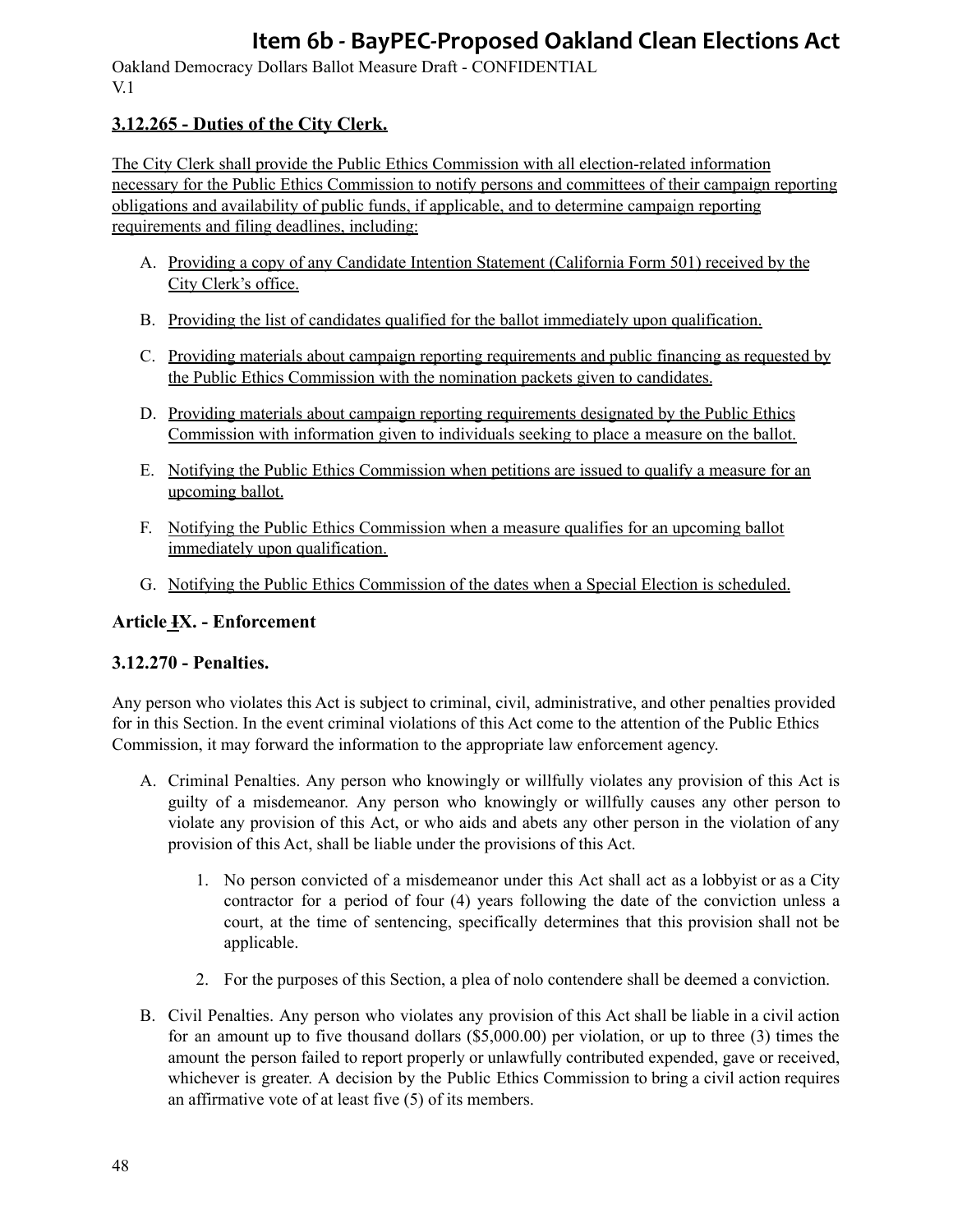Oakland Democracy Dollars Ballot Measure Draft - CONFIDENTIAL V.1

- 1. If two (2) or more persons are responsible for any violation, they shall be jointly and severally liable.
- 2. In determining the amount of liability, a court may take into account the seriousness of the violation and the degree of culpability of the defendant.
- C. Administrative Penalties. Any person who violates any provision of this Act, who causes any other person to violate any provision of this Act, or who aids and abets any other person in the violation of any provision of this Act, shall be liable in an administrative proceeding before the Public Ethics Commission held pursuant to the Public Ethics Commission's Complaint Procedures. The Public Ethics Commission may impose administrative penalties in an amount up to five thousand dollars (\$5,000.00) per violation, or up to three (3) times the amount the person failed to report properly or unlawfully contributed, expended, gave or received, whichever is greater. In addition to administrative penalties, the Public Ethics Commission may issue warnings or require other remedial measures.
	- 1. If two (2) or more persons are responsible for any violation, they shall be jointly and severally liable.

### **3.12.280 - Injunctive relief.**

- A. The Public Ethics Commission may sue for injunctive relief to enjoin violations or to compel compliance with the provisions of Articles III, IV, V, VI, and VII of this Act.
- B. Any individual residing within the City may sue for injunctive relief to enjoin violations or to compel compliance with the provisions of Articles III, IV, V, and VI of this Act.
- C. Any individual, other than the Public Ethics Commission, before filing a civil action pursuant to this Section, shall first file with the Public Ethics Commission a written request for the Public Ethics Commission to commence the action. The request shall contain a statement of the grounds for believing a cause of action exists. The Public Ethics Commission shall respond in writing within ninety (90) days after receipt of the request indicating whether they intend to file an administrative or civil action. If the Public Ethics Commission indicates in the affirmative and brings an administrative or civil action within sixty (60) days thereafter, no other action may be brought unless the action brought by the Public Ethics Commission is dismissed without prejudice.
- D. If the Public Ethics Commission needs additional time to determine whether to bring an action or needs additional time to bring an action, it may, by resolution indicating evidence of good cause and notice thereof to the requestor, extend the ninety (90) day time period by another sixty (60) days. If the Public Ethics Commission indicates they will not pursue the matter, or if it does not pursue an administrative or civil action within the sixty (60) day period following their affirmative response to the requestor, the requestor may file suit pursuant to this Section. No resident may bring an action pursuant to this Section if the Public Ethics Commission has commenced an administrative action or a law enforcement agency has commenced criminal action arising out of the same facts.

#### **3.12.290 - Forfeiture.**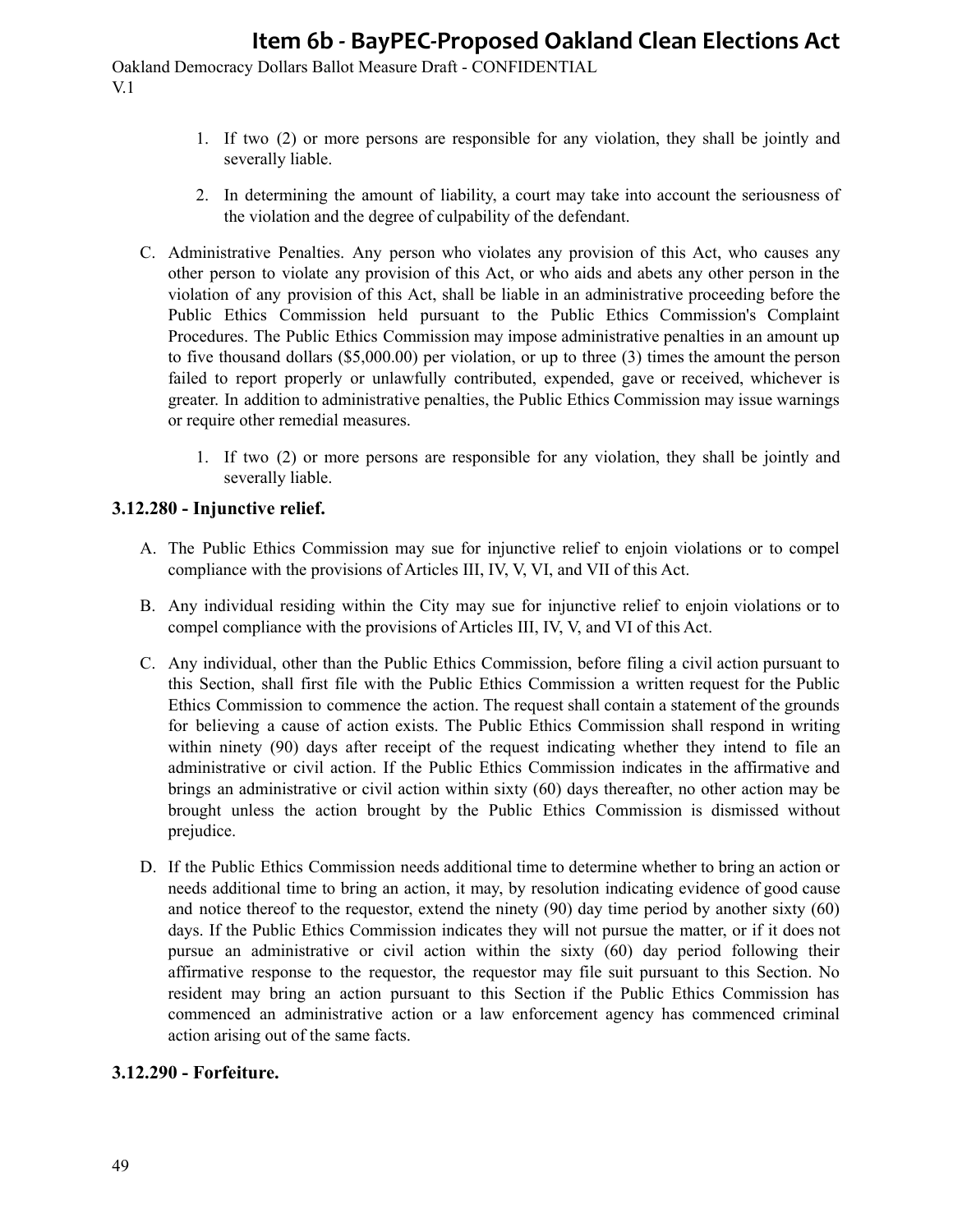Oakland Democracy Dollars Ballot Measure Draft - CONFIDENTIAL V.1

Any person who receives a financial benefit as a result of a violation of this Act by any person shall be liable for disgorging to the City's general fund Democracy Dollars Fund pursuant to Section 3.15.060 of the Oakland Fair Elections Act up to the amount of the financial benefit received as a result of the violation.

### **3.12.300 - Costs of litigation.**

The court may award to a party, other than the City or any of its commissions, boards, departments or agencies, who prevails in any civil action authorized by this Act, his or her costs of litigation, including reasonable attorneys' fees.

### **3.12.310 - Limitation of actions.**

- A. A criminal action alleging a violation of this Act may only be commenced by the Alameda County District Attorney or the California Attorney General and no more than four (4) years after the date of the violation.
- B. A civil action alleging a violation of this Act may only be commenced by the Public Ethics Commission or an individual residing in the City and no more than five (5) years after the date of the violation.
- C. An administrative action alleging a violation of this Act may only be commenced by the Public Ethics Commission and no more than five (5) years after the date of the violation.
- D. Commencement of an administrative action is the date the Public Ethics Commission sends written notification to the respondent of the allegation pursuant to the Commission's Complaint Procedures.
- E. Unless otherwise prescribed by applicable law, the date of the violation means the earliest date when the complainant, the Public Ethics Commission, or other prosecuting authority has, or reasonably should have, knowledge of the violation and its cause, and a suspicion of wrongdoing. Suspicion shall be determined from an objective standpoint of what is reasonable for the complainant, the Public Ethics Commission, or other prosecuting authority to know or suspect under the facts of the situation.

### **3.12.320 - Liability.**

- A. In addition to a committee itself, persons who qualify under the California Political Reform Act as principal officers of the committee are jointly and severally liable for violations by the committee. For committees controlled by a candidate, the candidate and the committee's treasurers are deemed to be principal officers.
- B. In addition to a person whose conduct is required or prohibited under this Act, an agent acting on behalf of that person is jointly and severally liable for a violation that arises out of the agent's actions. There is a rebuttable presumption that the following persons are agents of a committee:
	- a. A current or former officer of the committee;
	- b. An employee of the committee;
	- c. A person who has received compensation or reimbursement from the committee; and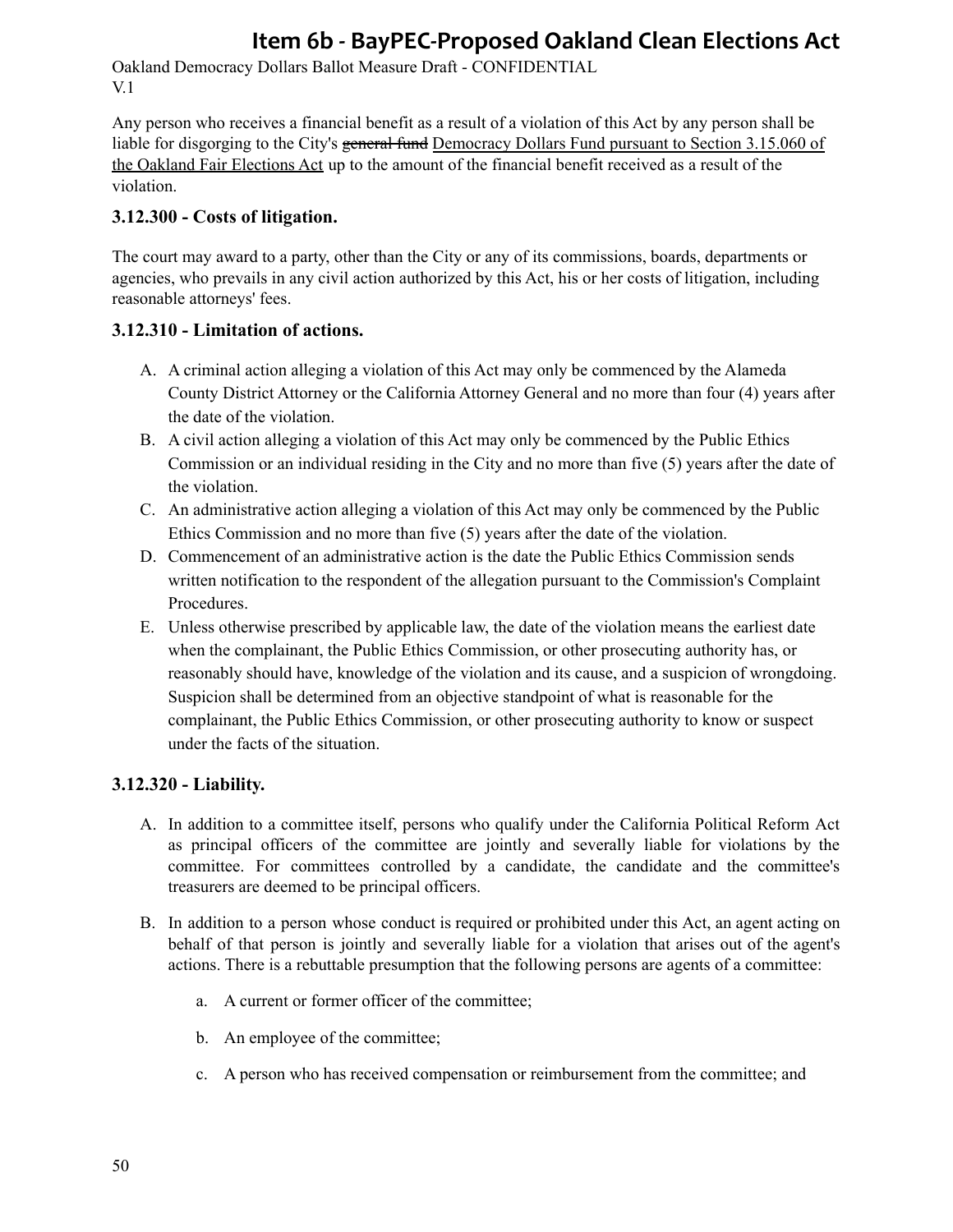Oakland Democracy Dollars Ballot Measure Draft - CONFIDENTIAL V.1

- d. A person who holds or has held a position within the committee organization that reasonably appears to be able to authorize expenditures for committee activities.
- C. This Section does not limit potential liability for persons who cause another person to violate this Act or who aids and abets another person in a violation.

### **3.12.330 - Disqualification.**

In addition to any other penalties prescribed by law, if a candidate receives a contribution in violation of Sections 3.12.050 and 3.12.060, the official shall not be permitted to make, participate in making or in any way attempt to use his or her official position to influence a governmental decision in which the contributor has a financial interest. The provisions of Government Code Sections 87100 et seq. and the regulations of the Fair Political Practices Commission shall apply to interpretations of this Section.

#### **Article XI. - Miscellaneous Provisions**

### **3.12.340 - Applicability of other laws.**

Nothing in this Act shall exempt any person from applicable provisions of any other laws of this State or jurisdiction.

### **3.12.350 - Reference to other laws.**

All references in this Act to other laws refer to those laws as amended.

### **3.12.360 - Severability.**

If any provision of this Act, or the application of any such provision to any person or circumstances, shall be held invalid, the remainder of this Act to the extent it can be given effect, or the application of such provision to persons or circumstances other than those as to which it is held invalid, shall not be affected thereby, and to this extent the provisions of this Act are severable.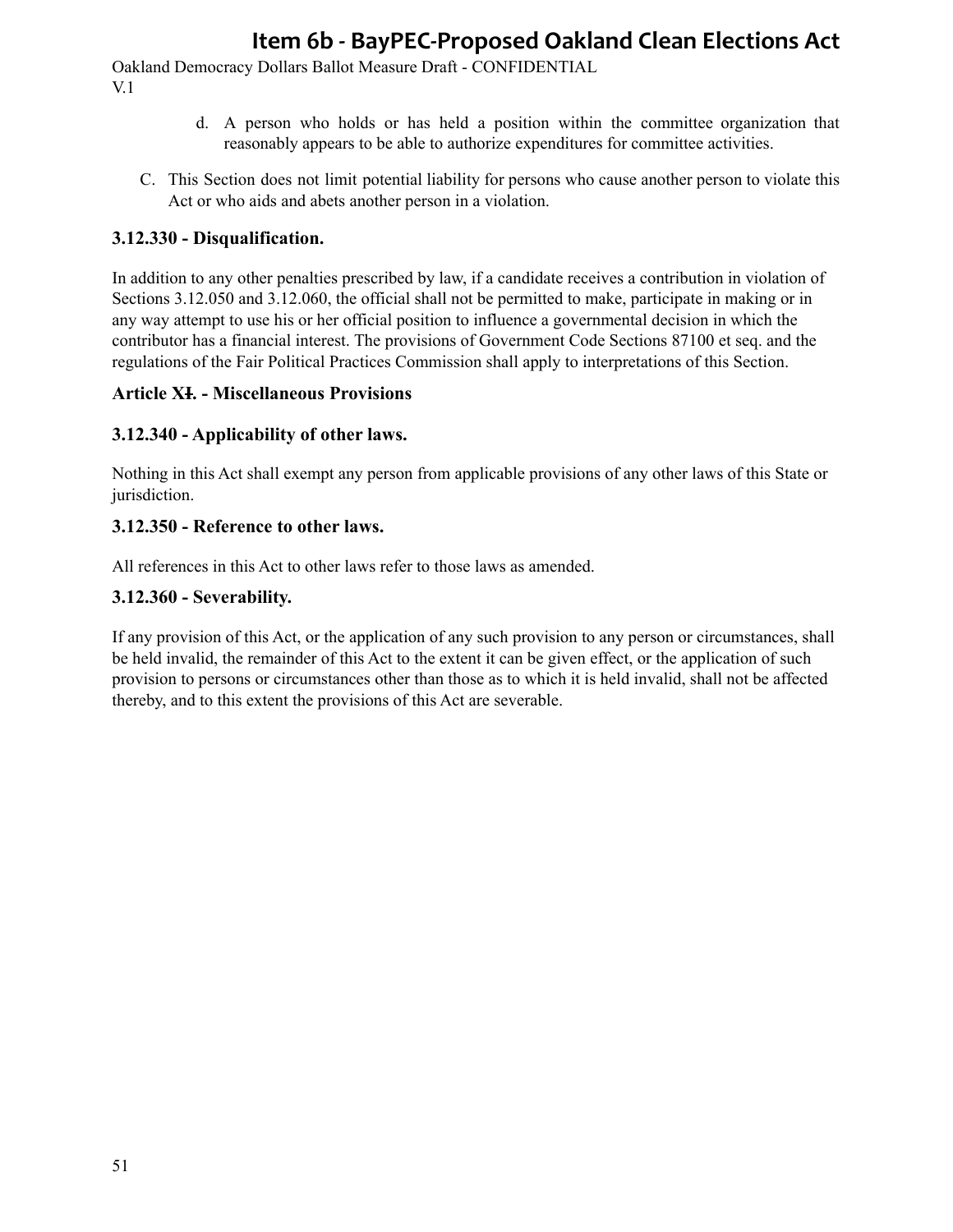Oakland Democracy Dollars Ballot Measure Draft - CONFIDENTIAL V.1

## **SEC. 3. AMENDS SECTION 3.20.190 OF THE OAKLAND MUNICIPAL CODE AS FOLLOWS, WHERE LANGUAGE THAT HAS BEEN STRUCK THROUGH IS REMOVED AND LANGUAGE WITH AN UNDERLINE HAS BEEN ADDED:**

## **3.20.190 - Restriction on former elected city officers from acting as a local governmental lobbyist.**

No officer of the City or person who has held the position of department head or budget director shall be permitted to act as a local governmental lobbyist for a period of  $\theta$  one  $(1)$  year three (3) years after leaving office.

## **SEC. 4. AMENDMENTS.**

## **SEC. 5 SEVERABILITY.**

**SEC. 6 EFFECTIVE DATE.**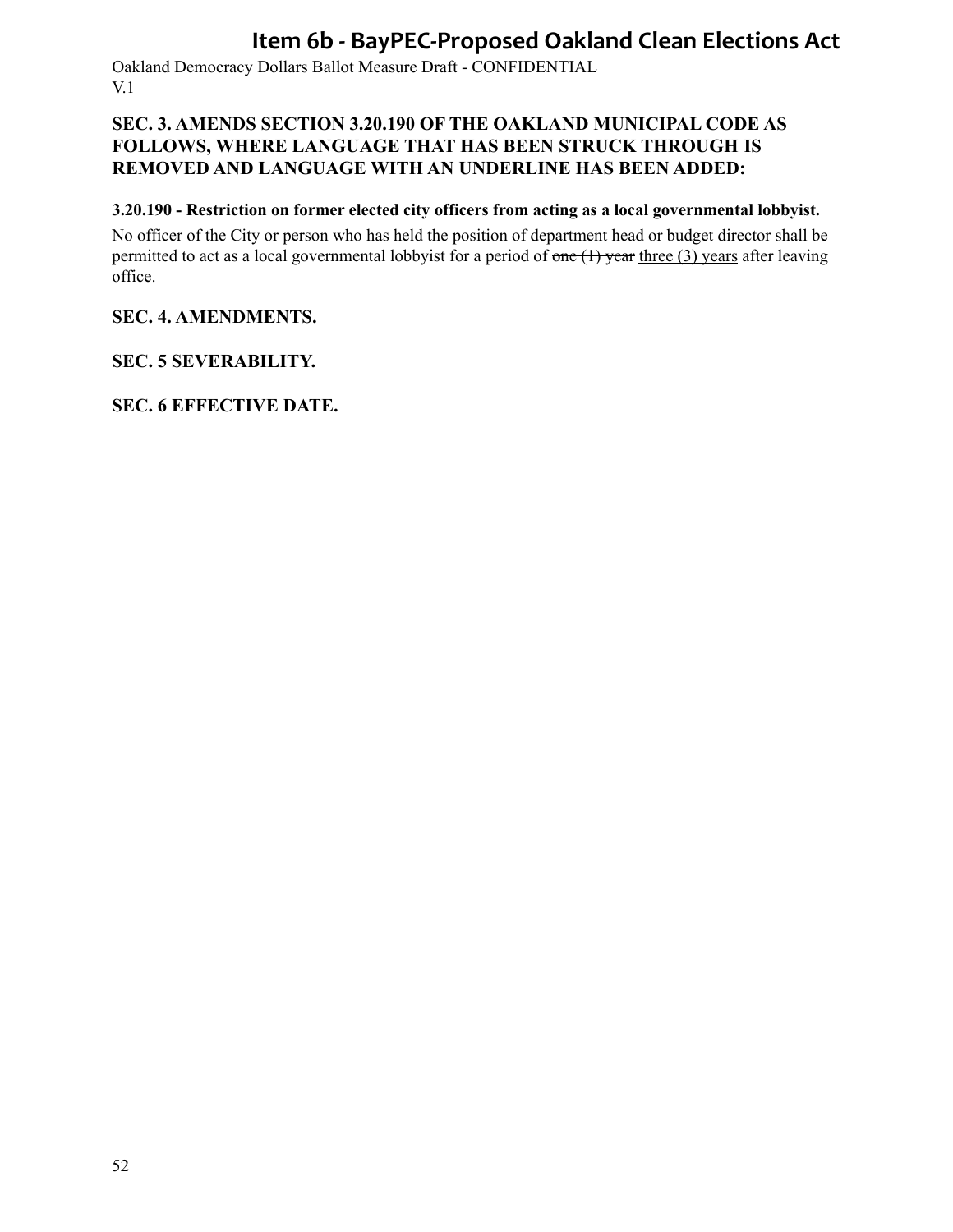Oakland Democracy Dollars Ballot Measure Draft - CONFIDENTIAL V.1

## **SEC. 4. AMENDS ARTICLE VI OF THE OAKLAND CITY CHARTER ENTITLED "ADMINISTRATIVE ORGANIZATION" AS FOLLOWS, WHERE LANGUAGE THAT HAS BEEN STRUCK THROUGH IS REMOVED AND LANGUAGE WITH AN UNDERLINE HAS BEEN ADDED:**

## **ARTICLE VI - ADMINISTRATIVE ORGANIZATION**

Section 600. Administrative Organization Authorized. The Council shall by ordinance provide the form of organization through which the functions of the City under the jurisdiction of the City Administrator are to be administered. Any combination of authorized duties, powers and functions which in the judgment of the Council will provide the most efficient and economical service possible, consistent with the public interest and in keeping with accepted principles of municipal administration, may be authorized by such ordinance. All departments or other administrative agencies so created shall be administered by the City Administrator or by a department head or other officer appointed by and responsible to him/her.

### **(Amended by: Stats. November 1988 and March 2004.)**

Section 601. Boards and Commissions. The Council may create by ordinance such operational, advisory, appellate or rule-making boards and commissions as may be required for the proper operation of any function or agency of the City and prescribe their function, duties, powers, jurisdiction and the number of board and commission members, their terms, compensation and reimbursement for expenses, if any, subject to the provisions of this Article. Members of boards and commissions shall be appointed by the Mayor subject to confirmation by the affirmative vote of five members of the Council and may be removed for cause, after hearing, by the affirmative vote of at least six members of the Council. Vacancies shall be filled for any unexpired term in the same manner as the original appointments were made; provided, however, that if the Mayor does not submit for confirmation a candidate to fill the vacancy within 90 days of the date the vacancy first occurred, the Council may fill the vacancy. If the Mayor does submit for confirmation a candidate to fill a vacancy within the 90-day time frame and the Council does not confirm the candidate, the 90-day period shall commence anew. For purposes of this Section, a seat filled by a holdover appointment will be considered vacant as of the expiration of the holdover's prior term of office.

### **(Amended by: Stats. November 1988 and March 2004.)**

Section 602. Continuation. The departments, agencies, boards and commissions heretofore created by prior Charter, ordinance or administrative order, other than those provided for in Articles IV, V, VII, and IX of this Charter, may be modified or discontinued by ordinance adopted pursuant to this Article and are hereby continued until so modified or discontinued.

**(Amended by: Stats. November 1988.)**

### **Section 603. Public Ethics Commission.**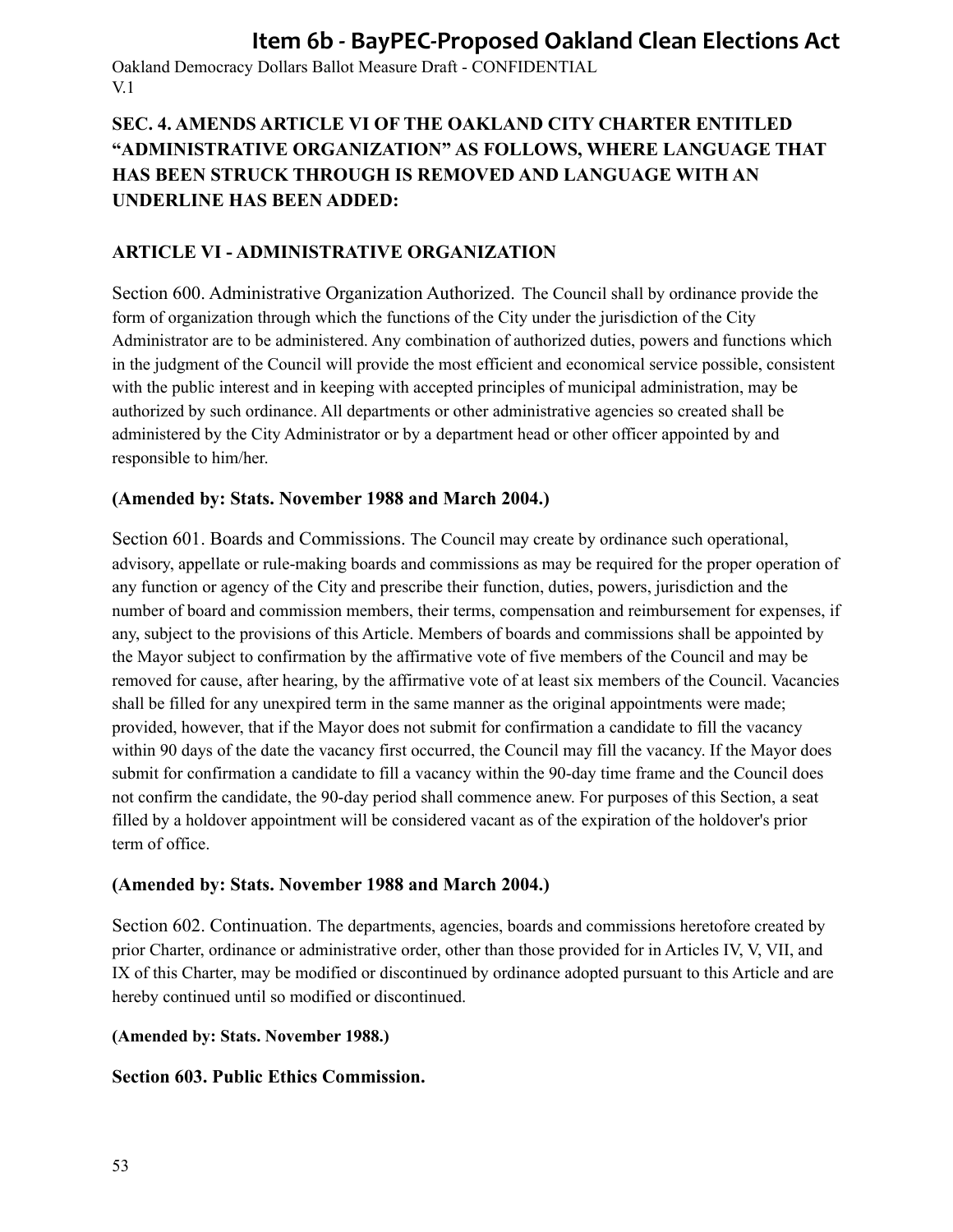- (a) Creation and Role. There is hereby established a Public Ethics Commission which shall be responsible for: (1) enforcement of laws, regulations and policies intended to assure fairness, openness, honesty and integrity in City government, including compliance by the City of Oakland, its elected officials, officers, employees, boards and commissions, and other persons subject to laws within the jurisdiction of the Commission; (2) education and responding to issues regarding the aforementioned laws, regulations and policies, and; (3) impartial and effective administration and implementation of programs to accomplish the goals and purposes of the Commission as defined by this Section. Such laws, regulations, policies, and programs shall include those relating to campaign finance, lobbying, transparency, and governmental ethics, as they pertain to Oakland. The Commission shall have the power to make recommendations to the City Council on matters relating to the foregoing. Nothing in this Section shall preclude other City officials, agencies, boards and commissions from exercising authority heretofore or hereafter granted to them, with the exception of Charter Section 603(b)(5).
- (b) Functions and Duties. It shall be the function and duty of the Public Ethics Commission to:
	- (1) Foster and enforce compliance with:
		- (i) Sections 218 ("Non-interference in Administrative Affairs"), 907 ("Nepotism"), 1200 ("Conflict of Interest") and 1202 ("Conflict in Office") of this Charter, for violations occurring on or after January 1, 2015;
		- (ii) The Oakland Campaign Reform Act, Limited Public Financing Act Oakland Fair Elections Act, False Endorsement in Campaign Literature Act, Oakland's Conflict of Interest Code, code of ethics and governmental ethics ordinance, the Oakland Lobbyist Registration Act, the Oakland Sunshine Ordinance, any ordinance intended to protect City whistleblowers from retaliation, and other Oakland laws regarding campaign finance, lobbying, transparency, or governmental ethics, as provided by ordinance or this Charter;
		- (iii) Related state laws including, but not limited to, the Political Reform Act, Ralph M. Brown Act, and Public Records Act, as they pertain to Oakland.
	- (2) Report to the City Council concerning the effectiveness of all local laws regarding campaign finance, lobbying, transparency, and governmental ethics.
	- (3) Issue oral advice and formal written opinions, in consultation with the City Attorney.
	- (4) Within the time period for submission of such information for the timely completion of the City's regular budget process, provide the Mayor and City Council with an assessment of the Commission's staffing and budgetary needs.
	- (5) Act as the filing officer and otherwise receive and retain documents whenever the City Clerk would otherwise be authorized to do so pursuant to Chapter 4 of the California Political Reform Act of 1974 (Government Code Section 81000, et seq.), provided that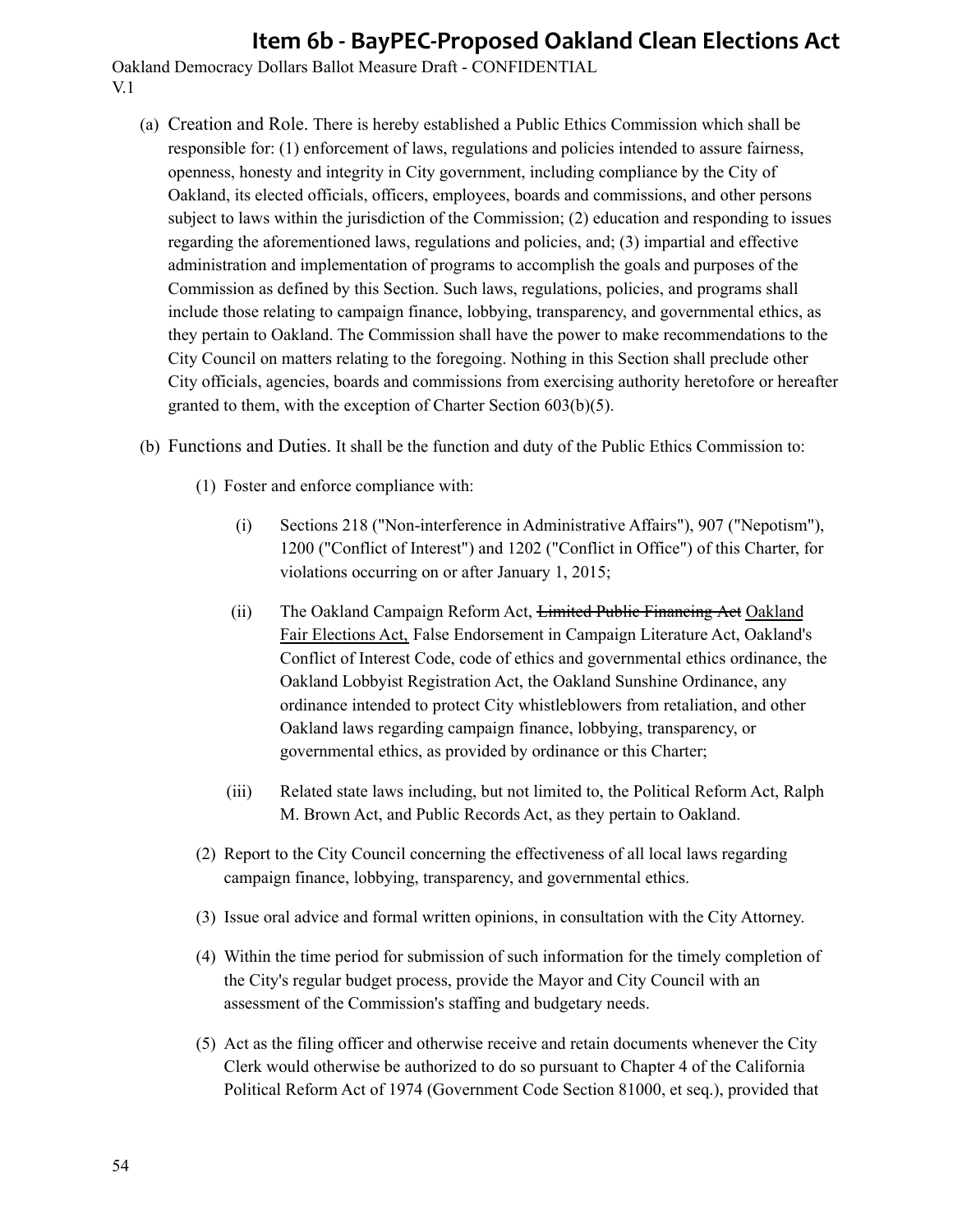Oakland Democracy Dollars Ballot Measure Draft - CONFIDENTIAL V.1

> this duty shall be transferred to the Commission during the 24 months following the effective date of this provision and the Commission shall be the sole filing officer for the campaign finance programs by January 1, 2017.

- (6) Educate and promote understanding regarding the requirements under the Commission's oversight and study any significant non-compliance problems or trends with Oakland's campaign finance, lobbying, transparency, and governmental ethics laws and identify possible solutions for increasing compliance.
- (7) Review and make recommendations regarding all City systems used for public disclosure of information required by any law within the authority of the Commission.
- (8) Perform such other functions and duties as may be prescribed by laws of this Charter or City ordinance.
- (c) **Councilmember Salary Increases.** The Public Ethics Commission shall set Council compensation as provided for in Charter Section 202.
- (d) **Appointment, Vacancies, Terms.** The Public Ethics Commission shall consist of seven (7) members who shall be Oakland residents. Commissioners shall serve without compensation.

The Commission shall be appointed as follows in subsection (1) and (2).

(1) **Appointments by Mayor, City Attorney and City Auditor.** The Mayor shall appoint one member who has represented a local civic organization with a demonstrated history of involvement in local governance issues.

The City Attorney shall appoint one member who has a background in public policy or public law, preferably with experience in governmental ethics or open government matters.

The City Auditor shall appoint one member who has a background in campaign finance, auditing of compliance with ethics laws, protection of whistleblowers, or technology as it relates to open government.

Prior to appointment, all appointees must attest in their application for appointment to attendance of at least one Public Ethics Commission meeting. The Mayor, City Attorney, and City Auditor may not appoint an individual who was paid during the past two years for work by a committee controlled by the official.

Upon the effective date of this section, the three members appointed by the Mayor prior to 2015 shall continue to serve the remainder of their terms. Vacancies in the three positions appointed by the Mayor shall be filled in the following manner: the City Attorney shall appoint a member to fill the first vacancy; the City Auditor shall appoint a member to fill the second vacancy and the Mayor shall appoint the member to fill the third vacancy. Thereafter, the positions appointed by the Mayor, City Attorney and City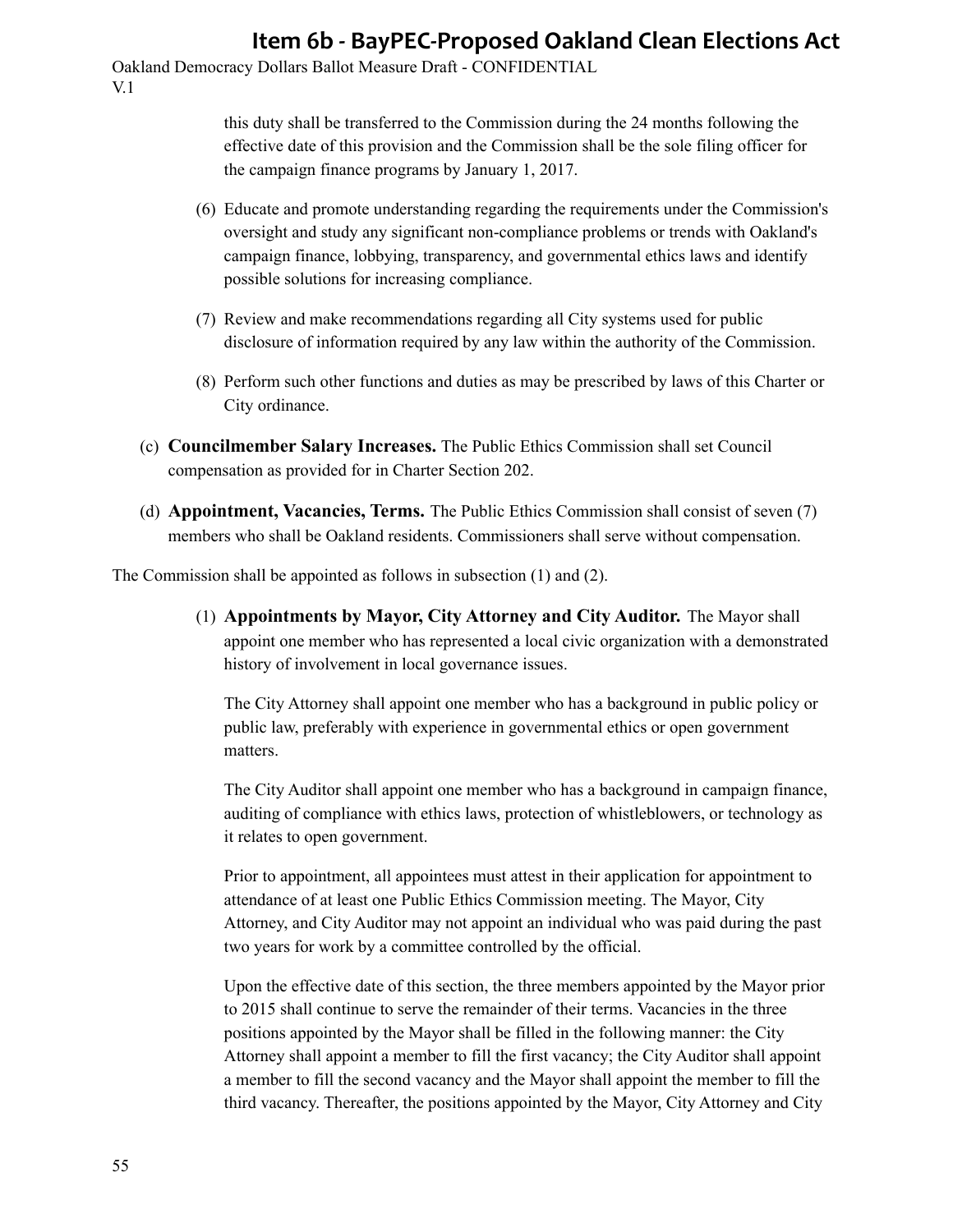Oakland Democracy Dollars Ballot Measure Draft - CONFIDENTIAL V.1

> Auditor shall be filled in the same manner and upon consideration of the same criteria as the initial appointments.

> The appointments made by the Mayor, City Attorney, and City Auditor may be rejected by City Council Resolution within 45 days of receiving formal notice of the appointment. An appointment shall become effective once written notice is made by the appointing authority to the City Clerk. Upon receiving such written notice, the Clerk shall promptly provide formal notice to the City Council.

(2) **Commission Appointments.** The four members of the Commission who are not appointed by the Mayor, City Attorney or City Auditor shall be appointed, following a public recruitment and application process, by the affirmative vote of at least four (4) members of the Commission. Any member so appointed shall reflect the interests of the greater Oakland neighborhood, nonprofit and business communities.

> Prior to appointment, all appointees must attest in their application for appointment to attendance of at least one Public Ethics Commission meeting.

- (3) **Terms of office.** All categories of member shall be appointed to staggered terms. Members of the Commission shall be appointed to overlapping terms, to commence upon date of appointment, except that an appointment to fill a vacancy shall be for the unexpired term only. Members of the Commission shall serve for a term of three years. No member may serve more than two consecutive full three-year terms. If a member is appointed to fill an unexpired term which term is for more than 1.5 years, he/she may serve only one additional consecutive three-year term. If a member is appointed to fill an unexpired term which term is for less than 1.5 years, he/she may serve two consecutive full three-year terms.
- (4) **Quorum**. Four members shall constitute a quorum.
- (5) **Vacancy**. A vacancy on the Commission will exist whenever a member dies, resigns, ceases to be a resident of the City or absents himself/herself continuously from the City for a period of more than 30 days without permission from the Commission, is convicted of a felony, is judicially determined to be an incompetent, is permanently so disabled as to be unable to perform the duties of a member, or is removed. A finding of disability shall require the affirmative vote of at least four members of the Commission after considering competent medical evidence bearing on the physical or mental capability of the member.

Vacancies not filled by the Mayor, City Attorney, or City Auditor within 90 days of the occurrence of such vacancy may be filled by the City Council in the same manner as provided by Charter, Section 601.

(6) **Removal**. Members of the Commission may be removed by their appointing authority, with the concurrence of the Council by Resolution, only for conviction of a felony,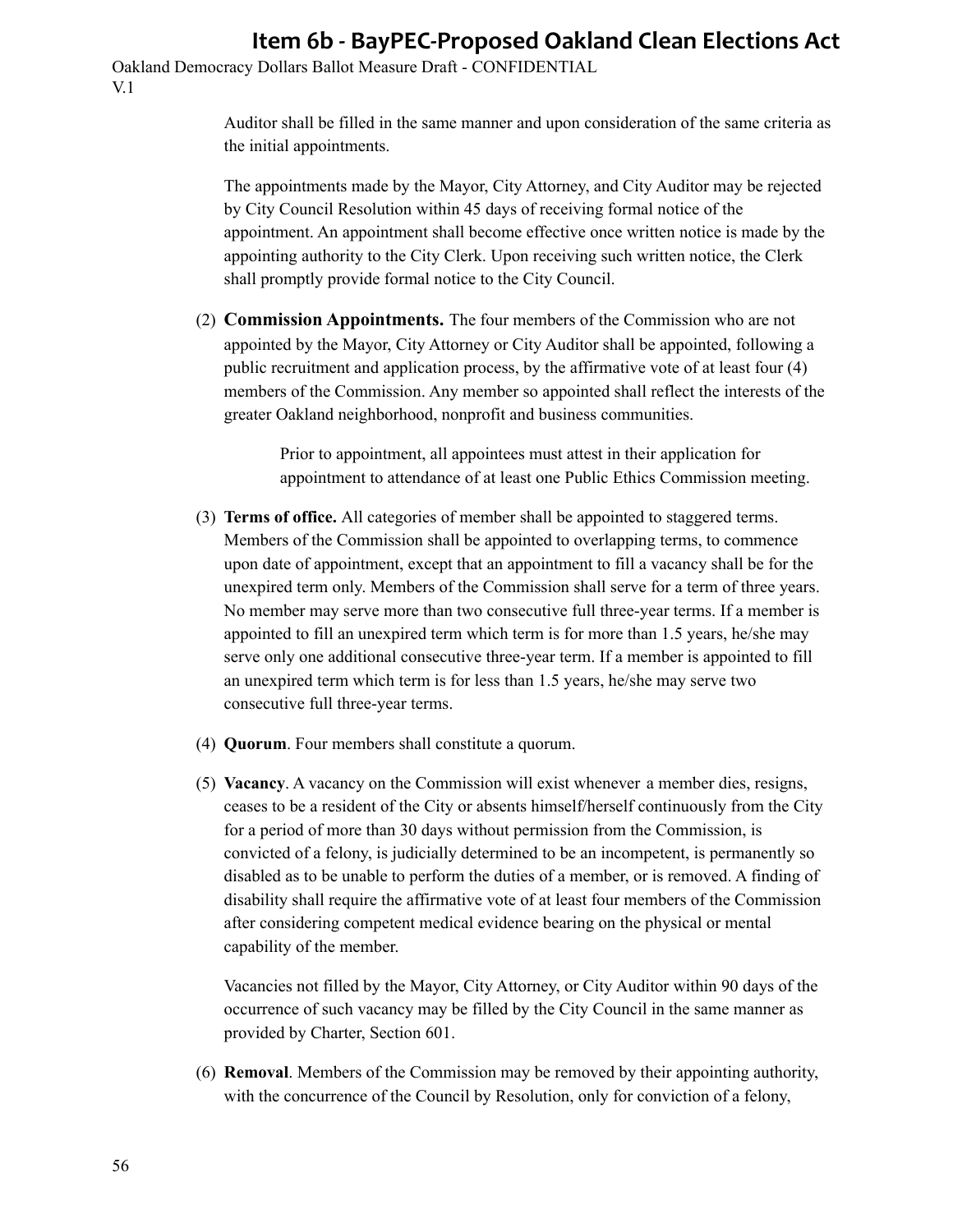Oakland Democracy Dollars Ballot Measure Draft - CONFIDENTIAL V.1

> substantial neglect of duty, gross misconduct in office, inability to discharge the powers and duties of office, absence from three consecutive regular meetings except on account of illness or when absent by permission of the Commission, or violation of this Charter section, after written notice of the grounds on which removal is sought and an opportunity for a written response.

- (e) **Qualifications and Restrictions.** Each member of the Commission shall be a resident of Oakland and registered to vote in Oakland elections. No member of the Commission shall:
	- (1) Have an employment or contractual relationship with the City during the member's tenure and for a period of one year after the date of separation.
	- (2) Be a registered Oakland lobbyist or be required to register as an Oakland lobbyist, or be employed by or receive gifts or other compensation from a registered Oakland lobbyist during the member's tenure and for a period of one year after the date of separation.
	- (3) Seek election to any other public office in a jurisdiction that intersects with the geographic boundaries of Oakland, or participate in or contribute to an Oakland municipal campaign.
	- (4) Endorse, support, oppose, or work on behalf of any candidate or measure in an Oakland election.

#### (f) **Enforcement.**

- (1) Authority. In furtherance of Charter Section 603(b)(1) and (5). the Public Ethics Commission is authorized to:
	- (i) Conduct investigations;
	- (ii) Conduct audits of compliance with disclosure requirements with the Commission;
	- (iii) Conduct public hearings as provided by the Commission's complaint procedures or other law;
	- (iv) Issue subpoenas to compel the production of books, papers, records and documents and take testimony on any matter pending before the Commission. The Commission may seek a contempt order as provided by the general law of the state for a person's failure or refusal to appear, testify, or to produce required books, papers, records and documents;
	- (v) Impose penalties, remedies and fines, as provided for by ordinance. Ordinances enforced by the Public Ethics Commission shall not be subject to the \$1,000 limit on fines provided Sections 217 and 1208 of this Charter. The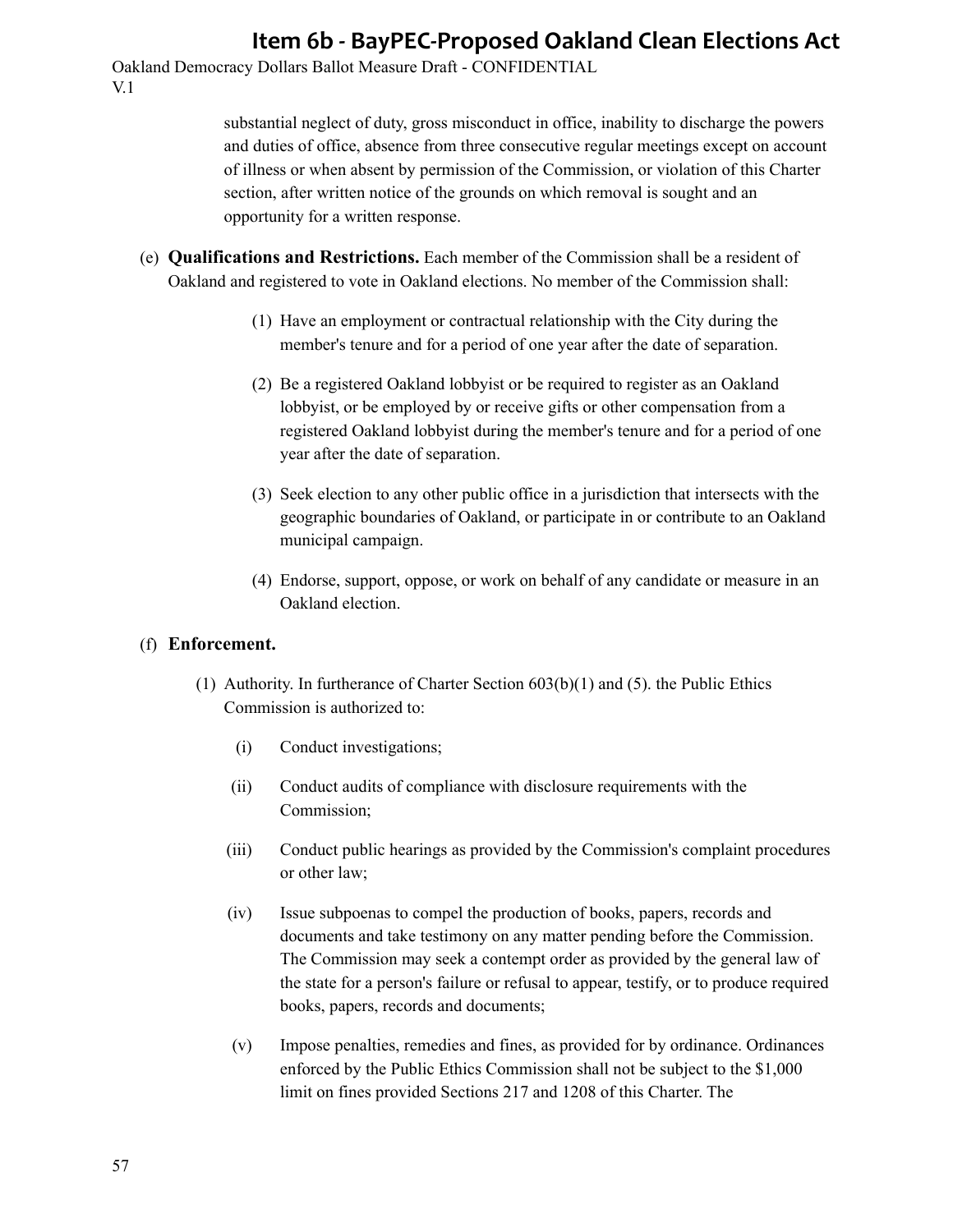Oakland Democracy Dollars Ballot Measure Draft - CONFIDENTIAL V.1

> Commission's decision to impose penalties and fines for violation of any regulation or ordinance over which the Commission has authority shall be appealable to the Alameda County Superior Court by filing a petition for writ of mandamus;

- (vi) Submit referrals to other enforcement authorities, including but not limited to the Alameda County District Attorney, California Fair Political Practices Commission, and California Attorney General;
- (vii) Seek remedial relief for violations and injunctive relief;
- (viii) By an affirmative vote of at least five members, reprimand, censure, or impose administrative remedies, as provided by a governmental ethics ordinance adopted by the City Council, for violations of Section 218 and 1202 of this Charter, according to the Commission's due process procedures as provided in the Commission's complaint procedures;
- (ix) Reprimand, censure, or impose administrative remedies, as provided by a governmental ethics ordinance adopted by the City Council, for violations of Section 907 of this Charter, according to the Commission's due process procedures as provided in the Commission's complaint procedures;
- (x) Perform other functions as authorized by law.
- (2) **Final enforcement action.** Final enforcement action by the Commission on a matter, including but not limited to the imposition of fines or dismissal of a case, shall be made by an affirmative vote of at least four members.
- (3) **Investigations.** Preliminary review by Commission staff of allegations shall be confidential, to the extent permitted by law, until any of the following occurs:
	- (i) Placement of the item on a Public Ethics Commission meeting agenda;
	- (ii) Passage of one year since the complaint was filed;
	- (iii) Action by the Executive Director closing the file without placing it on the agenda, pursuant to the Commission's complaint procedures or policies; or
	- (iv) Expiration of the Statute of Limitations.
- (4) **Penalty guidelines and Enforcement Discretion.** The Public Ethics Commission shall develop a policy setting forth standards for imposing penalties and exercising enforcement discretion. Commission staff shall adhere to the policy when recommending penalties under each of the different penalty provisions that the Commission has the power to enforce.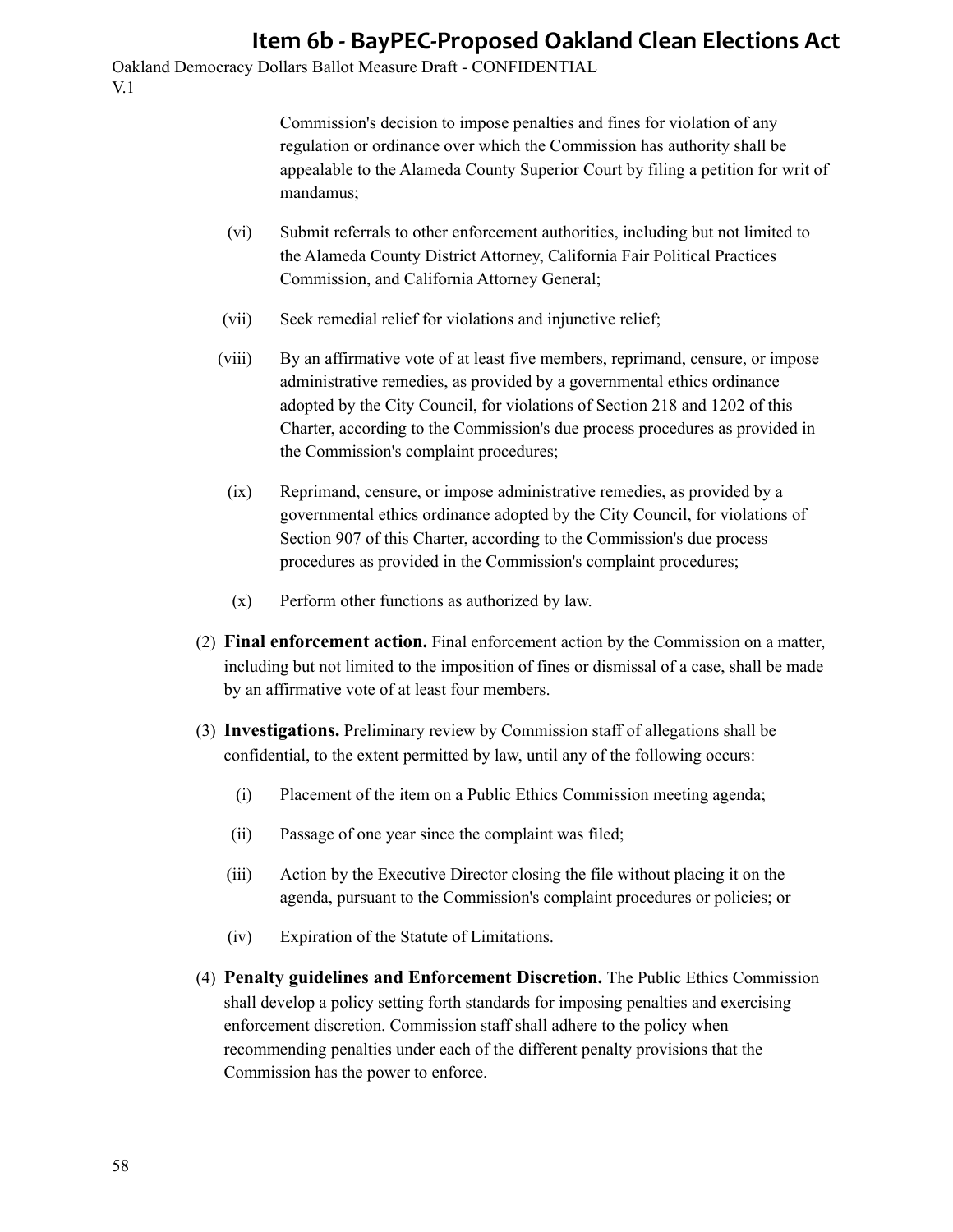Oakland Democracy Dollars Ballot Measure Draft - CONFIDENTIAL V.1

- (5) **Per diem late filing fees.** Regarding per diem fees that are authorized due to the late filing of disclosure reports, including campaign finance statements, lobbyist reports, and other ethics-related disclosures filed with the Commission by law, the following shall apply:
	- (i) Assessments. Any instance of late filing that triggers the assessment of a fee of \$1,000 or more by the Commission shall be placed on a Commission meeting agenda before issuance of the fee;
	- (ii) Waiver guidelines. The Commission shall establish waiver guidelines in accordance with state law, which the Commission, as the filing officer, shall follow in determining whether or not to grant a waiver. These guidelines shall be published on the Commission's website. The Commission shall prescribe criteria for appeal to the Commission of waiver decisions made by the Executive Director. At each regular Commission meeting, the Executive Director shall provide a written report, which shall be published online, regarding any waivers decisions made since the previous regular meeting;
	- (iii) Referral of final, uncollected fees to collections. Unpaid non-investigatory, per diem late filing fees for disclosure programs that are past due for more than 90 days shall be referred to a City delinquent revenue collection office.
- (6) **Private right of action.** Oakland residents shall have a private right of action to file suits to enforce the Oakland Campaign Reform Act, Oakland Lobbyist Registration Act, Oakland Sunshine Ordinance, and any City governmental ethics ordinance when the City does not impose or stipulate to a penalty or file suit for a particular violation. Such private right of action shall be enabled for a given ordinance once criteria for such suits, including but not limited to a required notice period, actionable violations and remedies that may be sought, are prescribed by the ordinance.

### (g) **Staff Assistance & Budget.**

- (1) The City shall appropriate a sufficient budget for the Public Ethics Commission to fulfill the functions and duties as set forth above.
- (2) For the two-year budget cycle beginning July 1, 2023 and each subsequent two-year budget cycle beginning on July 1 of odd-numbered years, the City shall appropriate for the Public Ethics Commission no less than \$1,250,000.00 for purpose of administering the Democracy Dollars Program established by the Oakland Fair Elections Act and no less than \$4,000,000.00 for the purpose of funding Democracy Dollars. The City shall consider additional appropriations to the Oakland Democracy Dollars Fund as requested by the Commission to ensure sufficient funds in the Fund or in the Commission's determination of budget needs under subsection (b)(4) of this section. Subsequent to July 1, 2023, for every two-year budget cycle beginning on July 1 of odd-numbered years, the required minimum appropriations under this subsection shall be increased by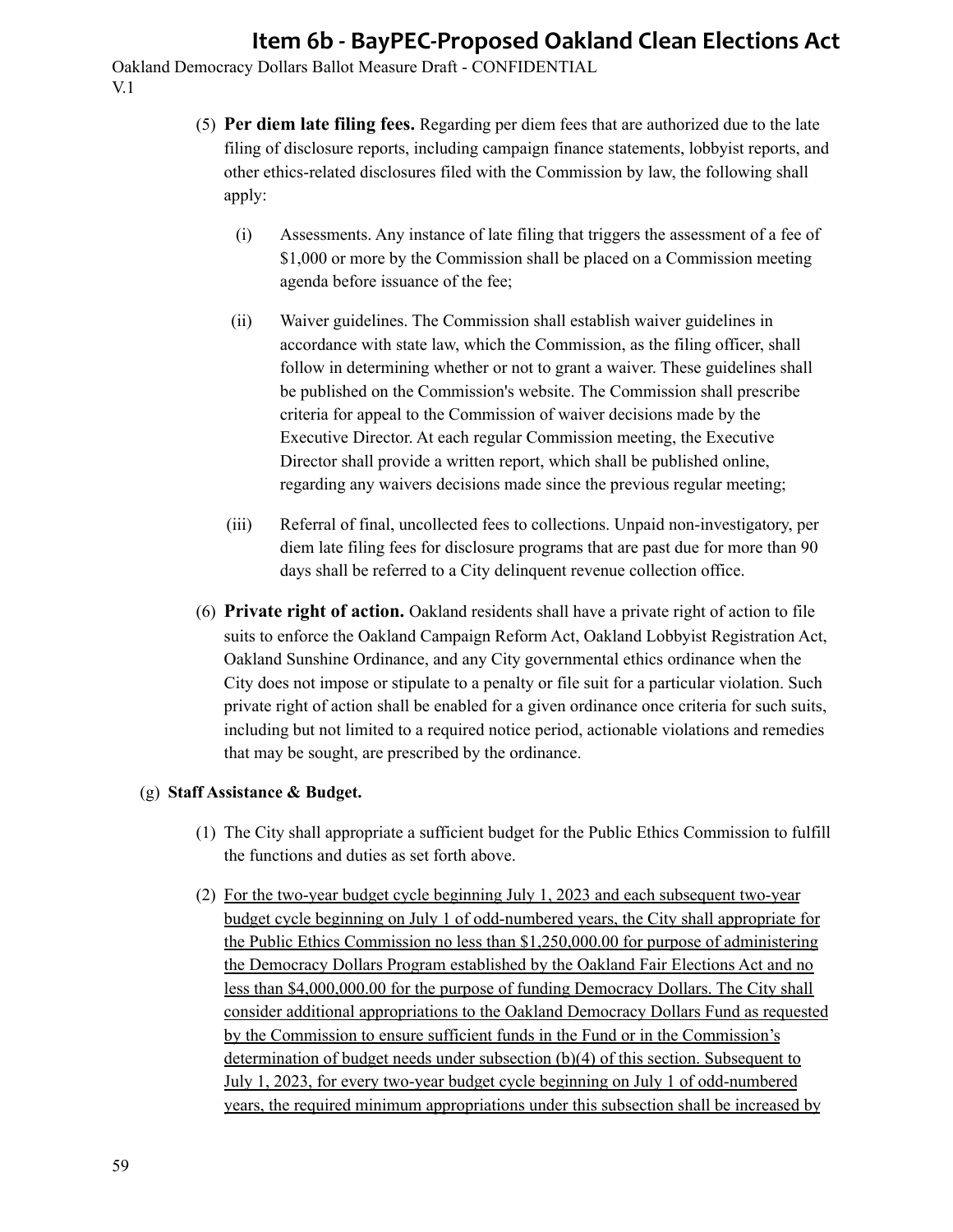Oakland Democracy Dollars Ballot Measure Draft - CONFIDENTIAL V.1

> the increase in the consumer price index over the preceding two years. For the 2023 fiscal year, the City shall appropriate an additional amount of no less than \$700,000.00 for the purpose of startup costs associated with initiating the Democracy Dollars Program.

- (3) Sufficient staffing shall not be less than the following minimum staffing requirement. Effective July 1, 2015, t The City shall meet a minimum staffing requirement for the Commission. The minimum staffing shall consist of the following full-time positions or their equivalent should classifications change: Executive Director; One Deputy Director; One Ethics Investigator; One Program Analyst I or Operations Support Specialist; One Program Analyst; One Administrative Assistant I. Effective July 1, 2023, the City shall also provide adequate staff necessary to properly administer the Democracy Dollars Program established by the Oakland Fair Elections Act, which shall include no fewer than four (4) additional full-time positions or their equivalent should their classifications change, reporting to the Executive Director of the Public Ethics Commission, for the purpose of administering the Democracy Dollars Program established by the Fair Elections Act: One Program Director; Two Program Analysts; One Administrative Assistant.
- (4) The minimum staffing budget set-aside may be suspended, for a fiscal year or a two-year budget cycle, upon a finding in the budget resolution that the City is facing an extreme fiscal necessity, as defined by City Council resolution.
- (5) The Executive Director shall serve at the pleasure of the Commission. By an affirmative vote of at least four members, the Commission may terminate the Executive Director. Upon a vacancy, the Commission shall conduct a search for the Executive Director with staff assistance provided by the City Administrator. Upon completion of the search and its vetting of applicants, the Commission shall select two or three finalists and forward the selections to the City Administrator, who shall select one as the Executive Director. The City Administrator shall not have the authority to remove the Executive Director. The Commission shall periodically conduct a performance review of the Executive Director.
- (6) The Deputy Director shall serve at the pleasure of the Executive Director. Other than the Executive Director and Deputy Director, staff shall be civil service in accordance with Article IX of the City Charter. After the effective date of this Charter provision, the Commission Executive Director shall identify special qualifications and experience that the Program Analysts and Operation Support Specialist candidates must have. Candidates for future vacancies shall be selectively certified in accordance with the Civil Service Personnel Manual, as may be amended from time to time, except that said selective certification shall not be subject to discretionary approval by the Personnel Director.